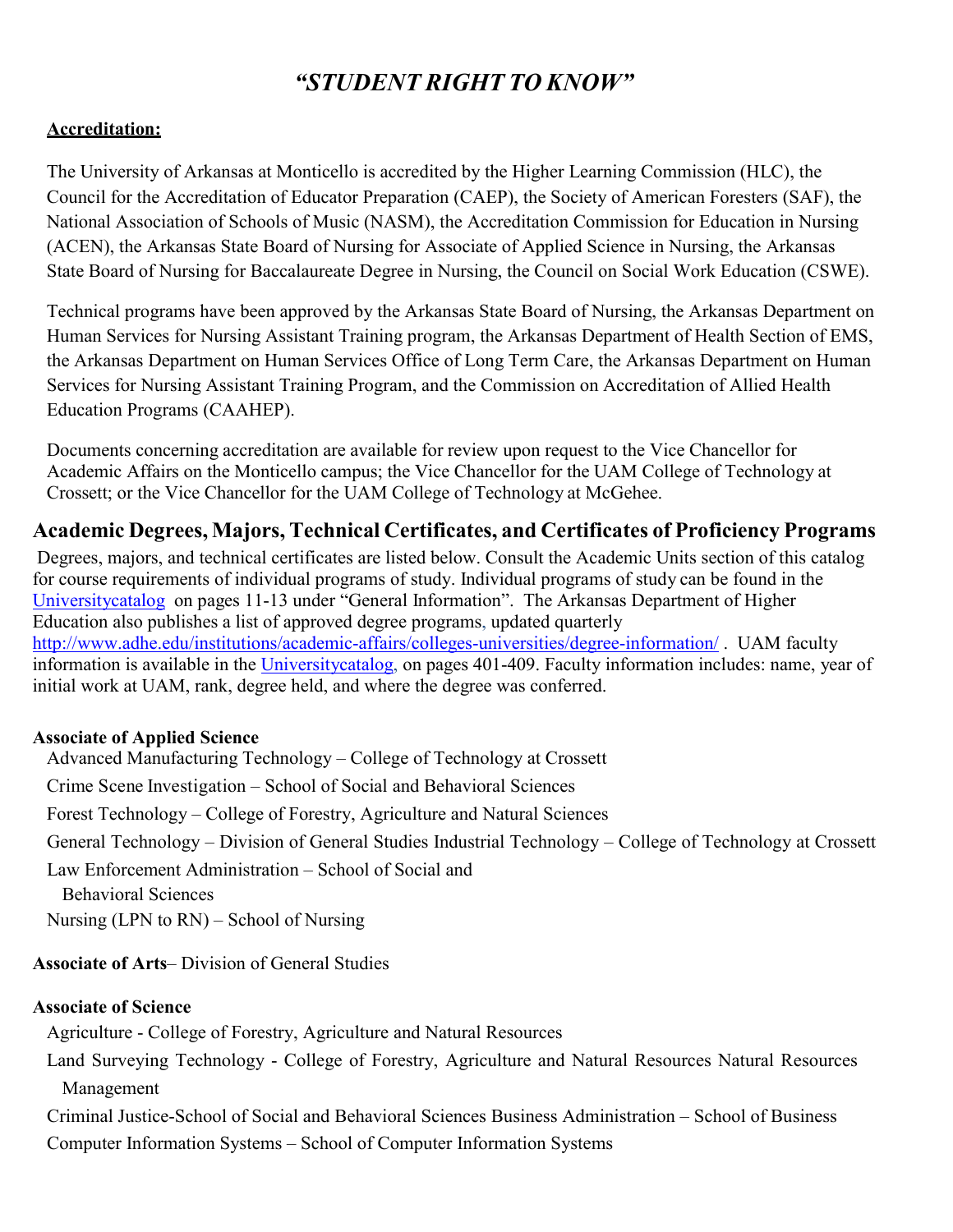#### **Bachelor of Arts**

Art – School of Arts and Humanities Communication – School of Arts and Humanities English – School of Arts and Humanities Health and Physical Education, non-licensure – School of Education History – School of Social and Behavioral Sciences K-6 Elementary Education – School of Education Liberal Arts – School of Arts and Humanities Middle Childhood Education School of Education Modern Languages – School of Arts and Humanities Music – School of Arts and Humanities Political Science – School of Social and Behavioral Sciences

**Bachelor of Applied Science**– Division of General Studies

**Bachelor of Business Administration**-School of Business Accounting Business Administration

**Bachelor of Interdisciplinary Studies**– Division of General Studies

**Bachelor of Music Education**– School of Arts and Humanities

#### **Bachelor of Science**

Agriculture – College of Forestry, Agriculture and Natural Resources Biology – School of Mathematical and Natural Sciences Chemistry – School of Mathematical and Natural Sciences Computer Information Systems – School of Computer Information Systems Criminal Justice – School of Social and Behavioral Sciences Education Studies – School of Education Health and Physical Education (P-12 Non-licensure) – School of Education Exercise Science – School of Education Land Surveying – College of Forestry, Agriculture and Natural Resources Mathematics – School of Mathematical and Natural Sciences Natural Resources Management – College of Forestry, Agriculture and Natural Resources Natural Science – School of Mathematical and Natural Sciences Psychology – School of Social and Behavioral Sciences Teaching and Learning – School of Education **Bachelor of Science in Nursing**– School of Nursing

**Bachelor of Social Work**– School of Social and Behavioral Sciences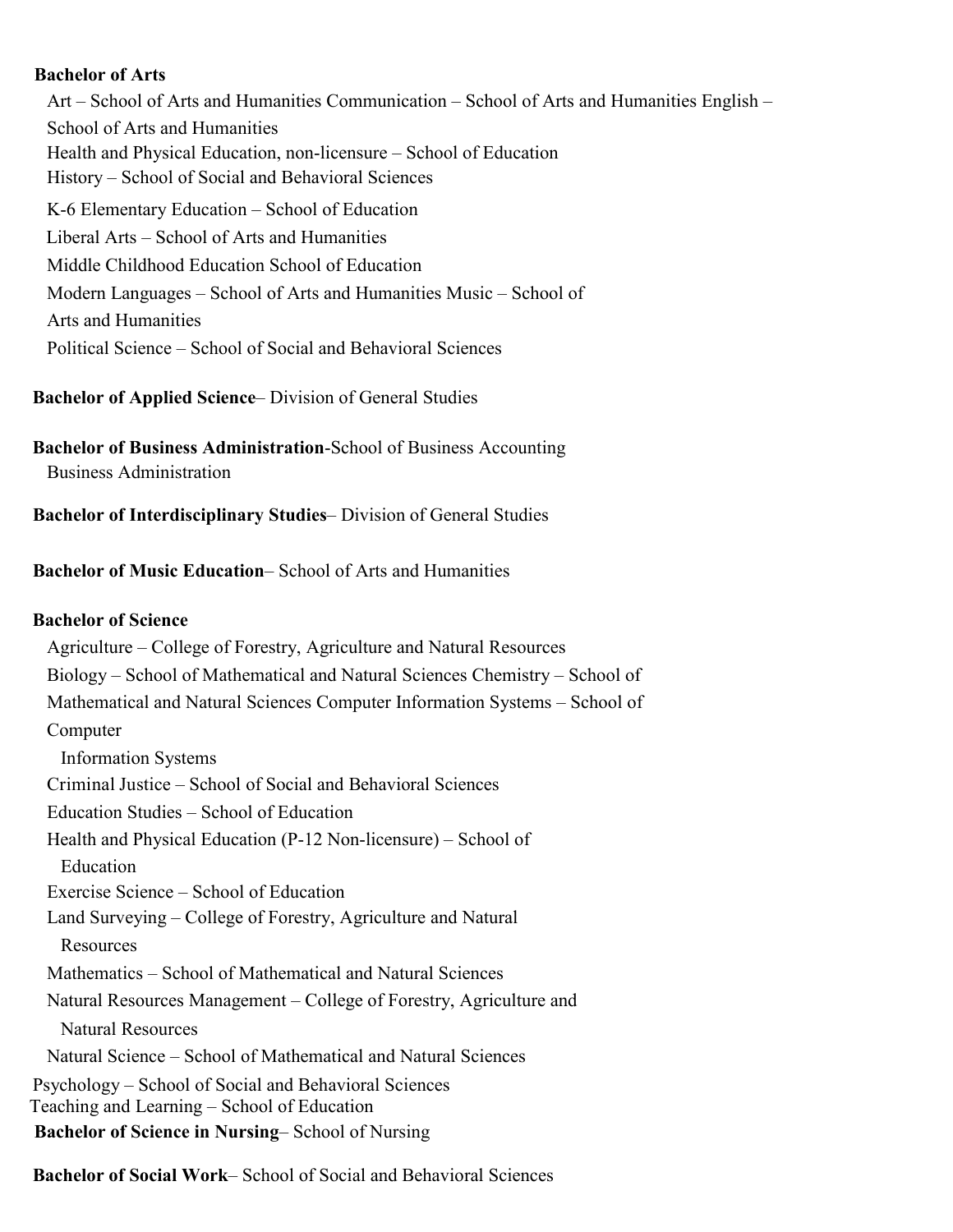#### **Master of Arts in Teaching--online**– Graduate Programs

**Master of Education-online**– Graduate Programs Education Educational Leadership

**Master of Fine Arts-online**– Graduate Programs

**Master of Music in Jazz Studies-low residency**– Graduate Programs

**Masters of Physical Education and Coaching-online**– Graduate Programs

**Master of Science**– Graduate Programs Forest Resources

#### **Pre-Professional Studies**

The University's faculty provides courses to prepare students in numerous professional programs. These programs include:

Pre-Veterinary **–** College of Forestry, Agriculture and Natural Resources

or School of Mathematical and Natural Sciences

Pre-Engineering – School of Mathematical and Natural Sciences

Allied Health – School of Mathematical and Natural Sciences

Pre-Dentistry– School of Mathematical and Natural Sciences

Pre-Medicine – School of Mathematical and Natural Sciences

Pre-Pharmacy – School of Mathematical and Natural Sciences

Pre-Law – School of Social and Behavioral Sciences

### **Advanced Technical Certification**– College of Technology

#### at Crossett

Electromechanical Technology Instrumentation

### **Technical Certifications**

Advanced Manufacturing Technology – College of Technology at Crossett Business Technology – College of Technology at Crossett or McGehee Automotive Service Technology – College of Technology at Crossett or McGehee Computer Maintenance/Networking – College of Technology at Crossett Crime Scene Investigation – School of Social and Behavioral Sciences Diesel Technology and Transportation – College of Technology at McGehee Early Childhood Education – College of Technology at Crossett or McGehee Electromechanical Technology – College of Technology at Crossett Emergency Medical Technology (Paramedic) – College of Technology at McGehee Health Information Technology – College of Technology at Crossett or McGehee Health Professions – College of Technology at Crossett or McGehee Heating, Ventilation, Air Conditioning, and Refrigeration – College of Technology at Crossett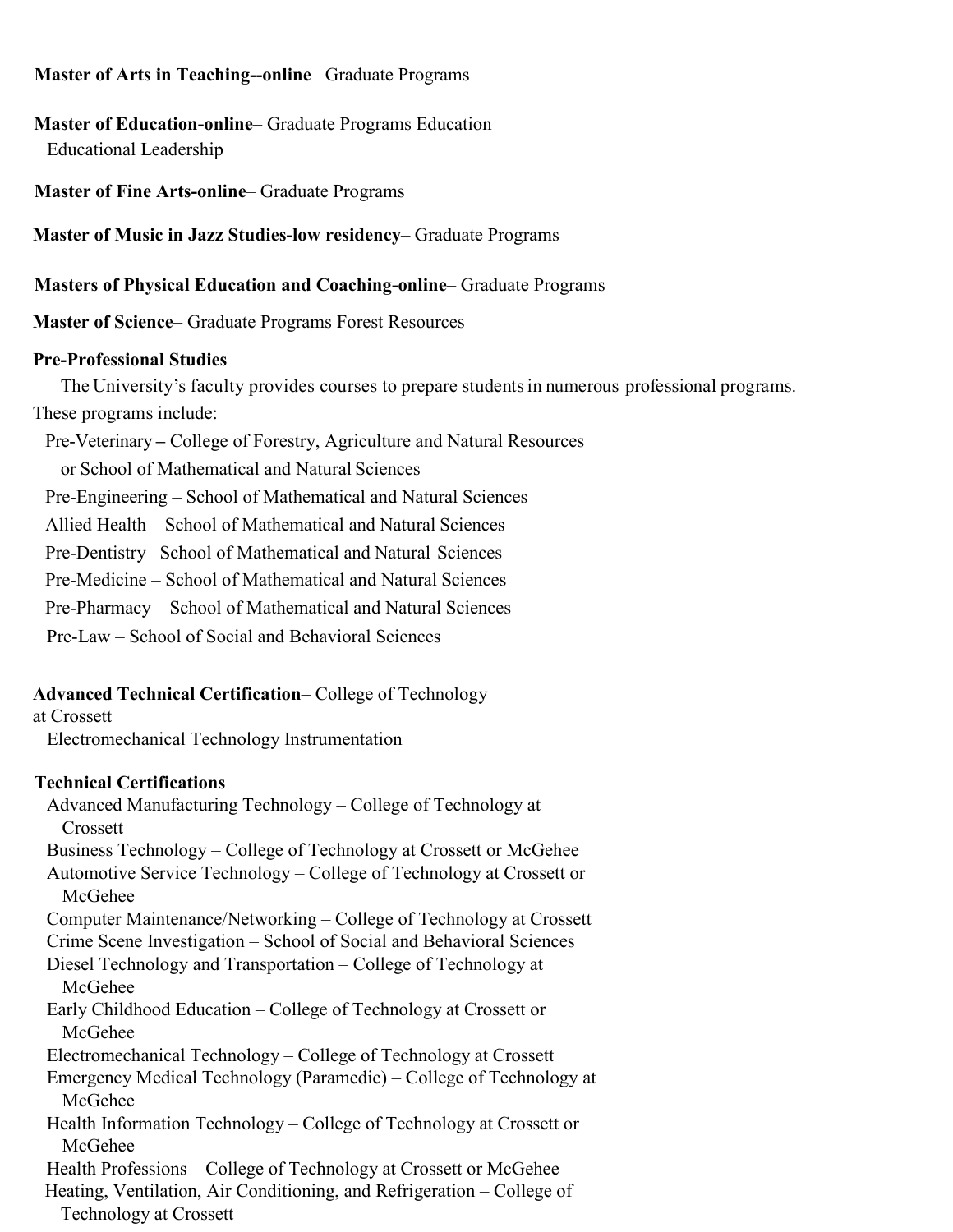Heavy Equipment Operation – College of Technology at McGehee Construction Timber Production

Hospitality Services – College of Technology at Crossett or McGehee

Industrial Production Technology – College of Technology at Crossett Law Enforcement Administration – School of Social and Behavioral **Sciences** Practical Nursing – College of Technology at Crossett or McGehee Welding Technology – College of Technology at Crossett or McGehee **Certificates of Proficiency** Automotive Diagnostics – College of Technology at McGehee Basic Business Principles – College of Technology at Crossett or McGehee Child Development Associate – College of Technology at Crossett or McGehee Cisco Network Associate – College of Technology at Crossett Computer Repair and Networking – College of Technology at Crossett Crime Scene Investigation – School of Social and Behavioral **Sciences** Emergency Medical Technology/Technician Basic – College of Technology at McGehee Emergency Medical Technology Intermediate – College of Technology at McGehee Healthcare Office Skills – College of Technology at Crossett or McGehee Heating, Ventilation, Air Conditioning, and Refrigeration Fundamentals – College of Technology at Crossett Heavy Equipment and Basic Maintenance – College of Technology at McGehee Hospitality Skills – College of Technology at Crossett or McGehee Industrial Equipment Repair – College of Technology at Crossett Law Enforcement Administration – School of Social and Behavioral Sciences Manufacturing Principles – College of Technology at Crossett Nursing Assistant – College of Technology at Crossett Timber Equipment Safety and Operation – College of Technology at McGehee Tractor-Trailer Operations – College of Technology at McGehee Welding – College of Technology at Crossett or McGehee

For students who have not decided upon an academic major during their first two years of enrollment, the University provides a program of general studies. Students may complete the Associate of Arts degree without deciding upon a major. Alternatively, students may earn the Associate of Arts degree while completing freshman and sophomore course requirements for a chosen major.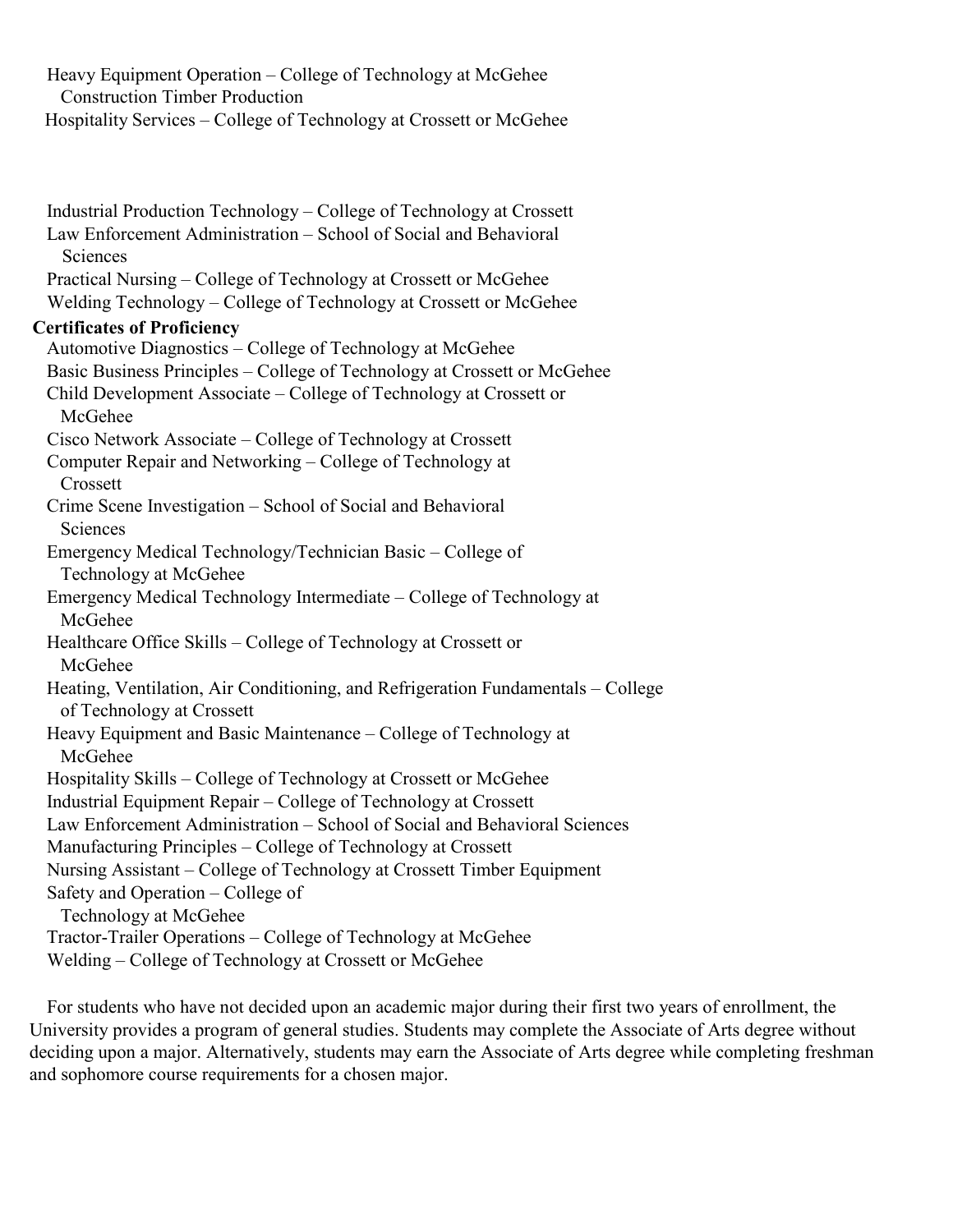#### **Student Body Diversity:**

The University of Arkansas at Monticello is firmly committed to complying with all applicable federal, state and local laws, and regulations, which provide educational and employment opportunities to all persons, regardless of their economic or social status, and will not discriminate on the basis of race, color, religion, creed, gender, ethnic or national origin, disability, age, veteran status, or any legally protected class. The Office of Special Student Services has been designated to coordinate efforts to comply with all laws and regulations applicable to qualified disabled individuals as required by Section 504 of the Rehabilitation Act of 1973 and the Americans with Disabilities Act of 1990. Inquiries concerning the application of all federal laws and regulations regarding discrimination should be directed to the Human Relations Officer, Office of Finance and Administration, Babin Business Center, Monticello campus, (870) 460-1021.

The University releases information on the quality of its teacher preparation program according to the requirements of Section 207 of Title II of the Higher Education Act as amended in 1998. Official Title II data is published in appropriate University publications. Inquiries concerning Title II data should be directed to the Dean, School of Education, (870) 460-1062.

Specific information about the student body diversity, including the percentage of enrolled, full-time students who

- are male:
- are female:
- are a self-identified member of a major racial or ethnic group; and
- received a Federal Pell Grant

can be found by visiting the [CollegeNavigator.](http://nces.ed.gov/collegenavigator/?s=AR&amp%3Bzc=71656&amp%3Bzd=0&amp%3Bof=3&amp%3Bid=106485&pg=6&id=106485)

#### **Special Student Services:**

The Office of Special Student Services works to ensure that students and staff are given the same rights and services as others at the University. Special Student Services collaborates with professional agencies, students, faculty, staff, and the community to create usable, equitable, inclusive, and sustainable learning environments. Individuals registered with the Office of Special Student Services may receive reasonable accommodations based on need and documentation provided. Accommodations are approved on an individual basis and may include classroom, campus and/or residential accommodations, as well as referrals to specific university services or other agencies. Information regarding this office can be found by visiting <http://www.uamont.edu/pages/admissions/special-student-services>

The University of Arkansas at Monticello is committed to ensuring that no otherwise qualified individual with a disability is excluded from participation in, denied the benefits of, or subjected to discrimination in University programs or activities due to his or her disability. The University is fully committed to complying with all requirements of the Americans with Disabilities Act of 1990 (ADA) and the Rehabilitation Act of 1973 (Section 504) and to providing equal educational opportunities to otherwise qualified students with disabilities. In addition, the University of Arkansas at Monticello has three campuses that provide access through facilities, or makes necessary accommodations for access and services. This includes residential accessibility for oncampus living communities.

Improvements in facilities, accessible parking, campus routes, and safety are on-going projects. A new indoor practice facility with classrooms, elevator added to the School of Education, elevator added for accessibility to both Wells and Sorrells halls, new Forest Resource Complex, new health and wellness center and renovated residential facility are examples of recent projects providing either new or improved accessibility on the main campus. Upgrades have been made at both the McGehee and Crossett campuses for improved handicapped parking, facility and classroom accessibility.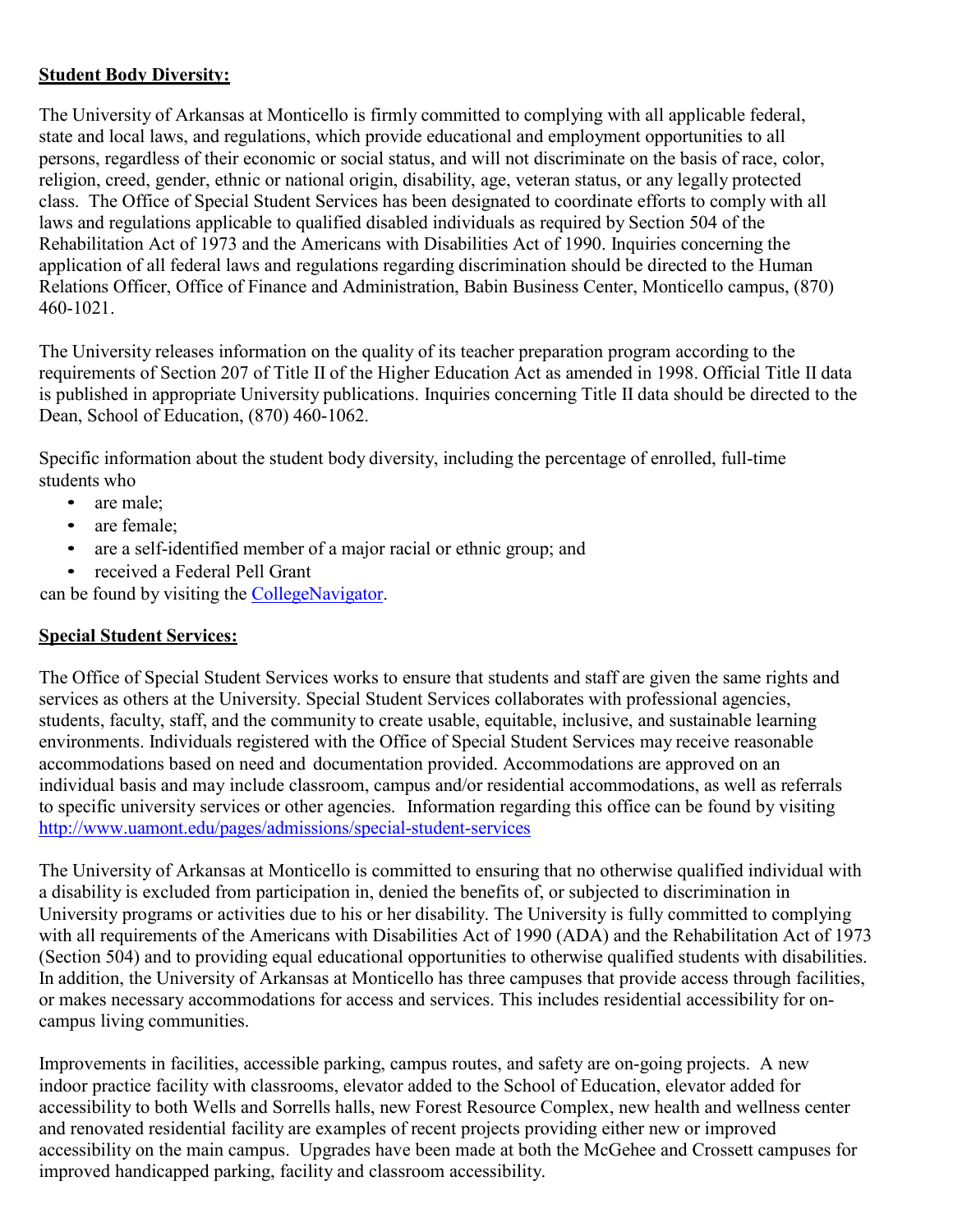Campus checks are done monthly to identify any specific facility or campus compliance need, such as sidewalk repairs, automatic handicapped accessible door service, tactile sidewalk crossing improvements, building repairs or changes for proper compliance. Immediately reported problems are addressed when identified. Services for individual student success are assessed and provided or updated for both immediate and on-going needs. Any academic unit or other area on campus has the opportunity for yearly presentations regarding ADA compliance.

#### **Requirements and Procedures for Withdrawing from the University:**

The University has two semesters (fall and spring), two standard summer sessions, and intersessions for fall and summer. Students are allowed to withdraw from the University during the first 50 class days of a regular fall or spring term. Withdrawal dates for specific term sessions varies and may be found in the academic calendar for the term or session. The academic calendar is posted on the UAM web site prior to the beginning of a term or session. The web address to access the academic calendar is [http://www.uamont.edu/pages/academics/class](http://www.uamont.edu/pages/academics/class-schedules/)[schedules/.](http://www.uamont.edu/pages/academics/class-schedules/)

To completely withdraw from the University, the student should begin at the Registrar's Office on the Monticello campus (Harris Hall 102) or at the Student Services Office at the Crossett or McGehee location. At any of these offices, the student will be asked to complete a withdrawal form and show a picture ID. The advisor's signature is not required on the withdrawal form.

Before departing from the University, the student should return all library books, laboratory keys, and University clothing or equipment. If the student is living in University housing, he/she should also check out of the residence hall through the Office of Residence Life.

When an emergency or other special circumstance makes it impossible for a student to withdraw in person, the student may correspond with the Office of the Registrar (telephone 870-460-1034) to make alternate arrangements.

Any student who earns a 0.00 GPA for a term due to earning all F's, completely withdrawing or a combination thereof will be placed on Financial Aid Denial immediately with no warning period. Students who receive Title IV aid and do not complete at least 60% of the semester for which they are enrolled may be required to return a portion of the Federal funds received. Go to [http://www.uamont.edu/pages/financial-aid/important-financial](http://www.uamont.edu/pages/financial-aid/important-financial-aid-links/satisfactory-academic-progress-policy/)[aid-links/satisfactory-academic-progress-policy/](http://www.uamont.edu/pages/financial-aid/important-financial-aid-links/satisfactory-academic-progress-policy/) to access the UAM Satisfactory Academic Progress Policy standards. All students at UAM must conform to the University of Arkansas at Monticello's definition of Satisfactory Academic Progress, even if no financial aid as previously received. Before withdrawing, contact the UAM Financial Aid Office at (870) 460-1050 to find out how your withdrawal may impact your eligibility for financial aid.

During a fall or spring semester, withdrawals will be recorded on a student's transcript as

follows: First 11 class days – no course listed  $12<sup>th</sup>$  class day through 50th class day – grade of "W" After  $50<sup>th</sup>$  class day – no drops or withdrawals allowed

Financial aid for fall and spring semesters is paid based on your enrollment/attendance as of the  $11<sup>th</sup>$  class day. Failure to begin attendance by the 11<sup>th</sup> class day may result in your aid being reduced or cancelled.

During a standard summer session, withdrawals will be recorded on a student's transcript as follows:

First 5 class days – no course listed  $6<sup>th</sup>$  class day until three days before the end of the session – grade of "W" Last three class days – no drops or withdrawals allowed.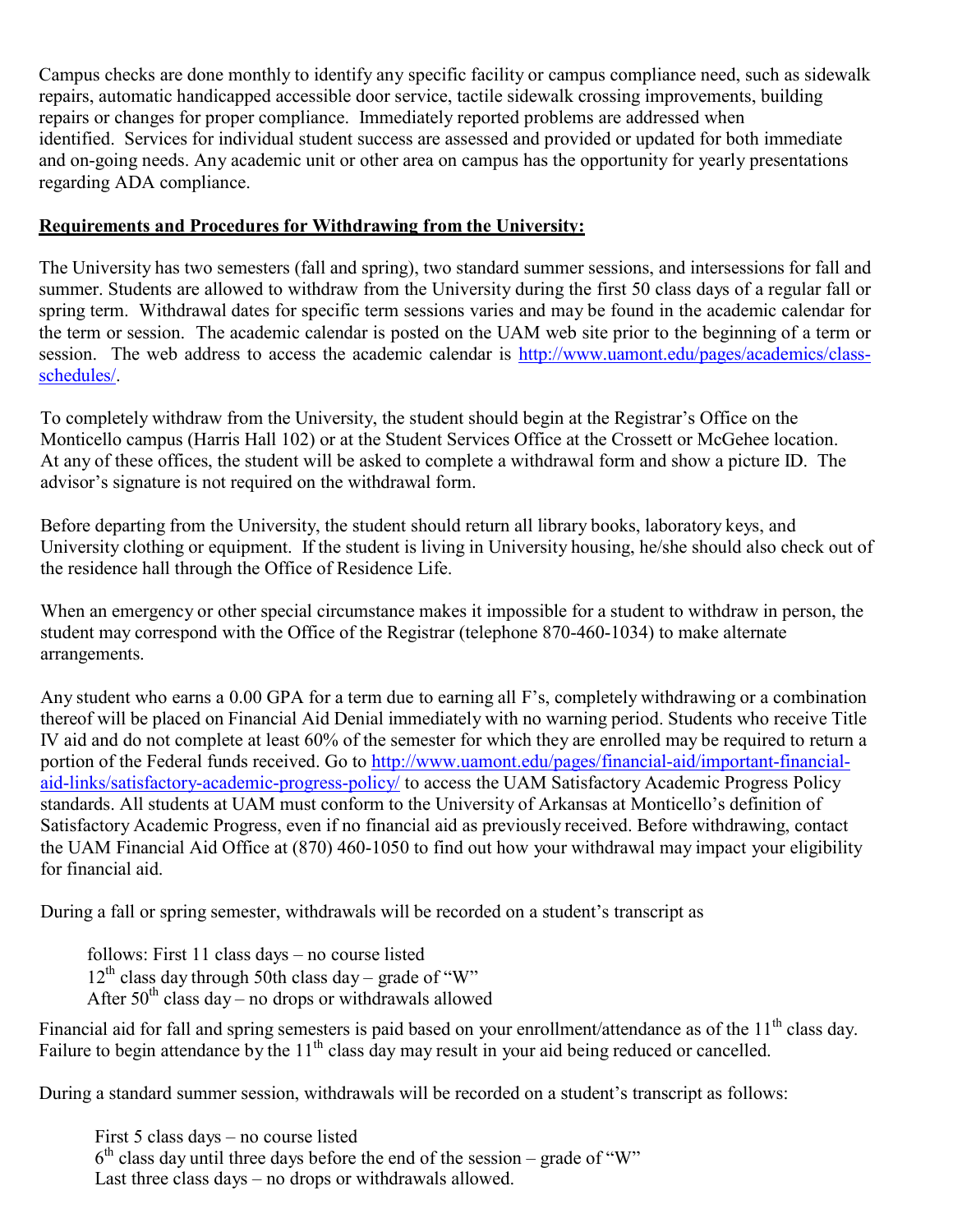Financial aid for summer is paid based on your enrollment/attendance as of the 5<sup>th</sup> class day. Failure to begin attendance by the 5<sup>th</sup> class day may result in your aid being reduced or cancelled. For Financial Aid purposes, summer is considered to be one semester with multiple modules (sessions).

Because classes may be offered in various sessions at any time, students are advised to review the Academic Calendar posted on the UAM web page for specific information. The calendar can be accessed by going to the UAM web page [\(www.uamont.edu\)](http://www.uamont.edu/) and clicking on "Class Schedules" under the Academics quick link at the top left of the page. Questions about the withdrawal process should be directed to the Office of the Registrar at 870-460-1034.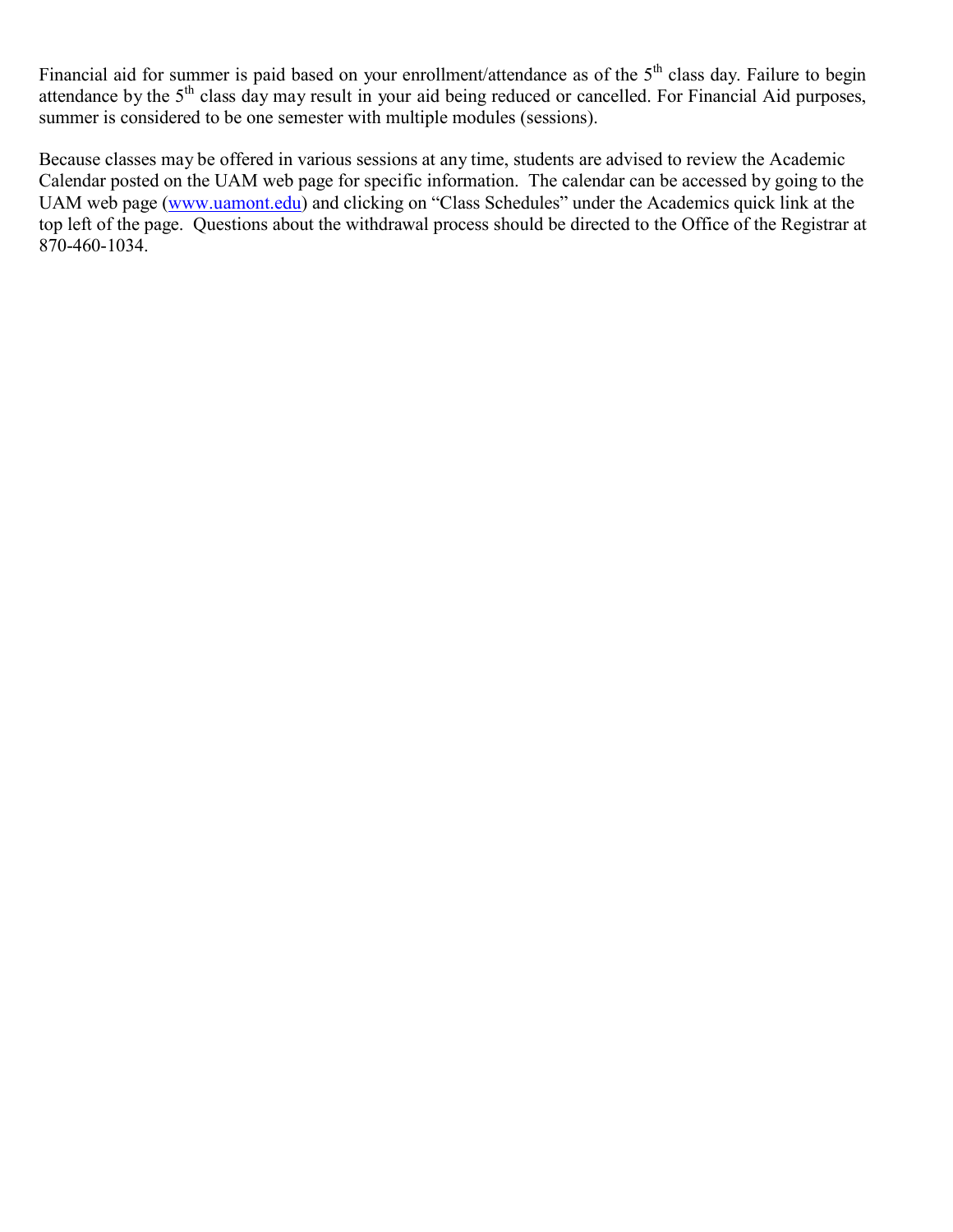#### **Graduation/Completion and Transfer-Out Rates:**

(Based on fall cohorts of first-time, full-time undergraduate students)

|                             | 2008 |                | 2009 2010 2011 |     | 4-year |
|-----------------------------|------|----------------|----------------|-----|--------|
| Men Transfer-out students   | 55   | $\mathbf{0}$   | 68             | 66. | 189    |
| Women Transfer-out students | -63  | $\overline{0}$ | 71             | -78 | 212    |
| Total (men and women)       | 118  | $\theta$       | 139            | 144 | 40 I   |

4-year average Student-Right-to-Know completion or graduation rate calculation: 26%

4-year average Student –Right-to-Know transfer-out rate calculation: 14%

#### **Graduation/Completion and Transfer-Out Rates:**

(Division II Athletes) *Latest cohort: Fall 2011*

Overall Graduation Rate: Total number of students in the cohort: 736 Total number of completers within 150% of normal time: 171 Graduation Rate: 23%

Overall Transfer-out Rate: Total number of students in the cohort: 736 Total number of transfers-out within 150% of normal time: 144 Transfer-out Rate: 20%

Graduation Rate for students perusing a Bachelor's Degrees: Total Number of students in the cohort: 547 Total number of bachelor's degree completers within 150% of normal time: 98 Graduation Rate for Bachelor's Cohort: 18%

#### **Graduation/Completion and Transfer-Out Rates:**

(Division II Athletes) *Latest cohort: 2011-12*

| FRESHMAN-COHORT GRADUATION RATES      | All Students | Student-Athletes $#$ |
|---------------------------------------|--------------|----------------------|
| 2011-12 Graduation Rate               | $18\%$       | 35%                  |
| Four-Class Average                    | 23%          | 25%                  |
| Student-Athlete Academic Success Rate |              | $55\%$               |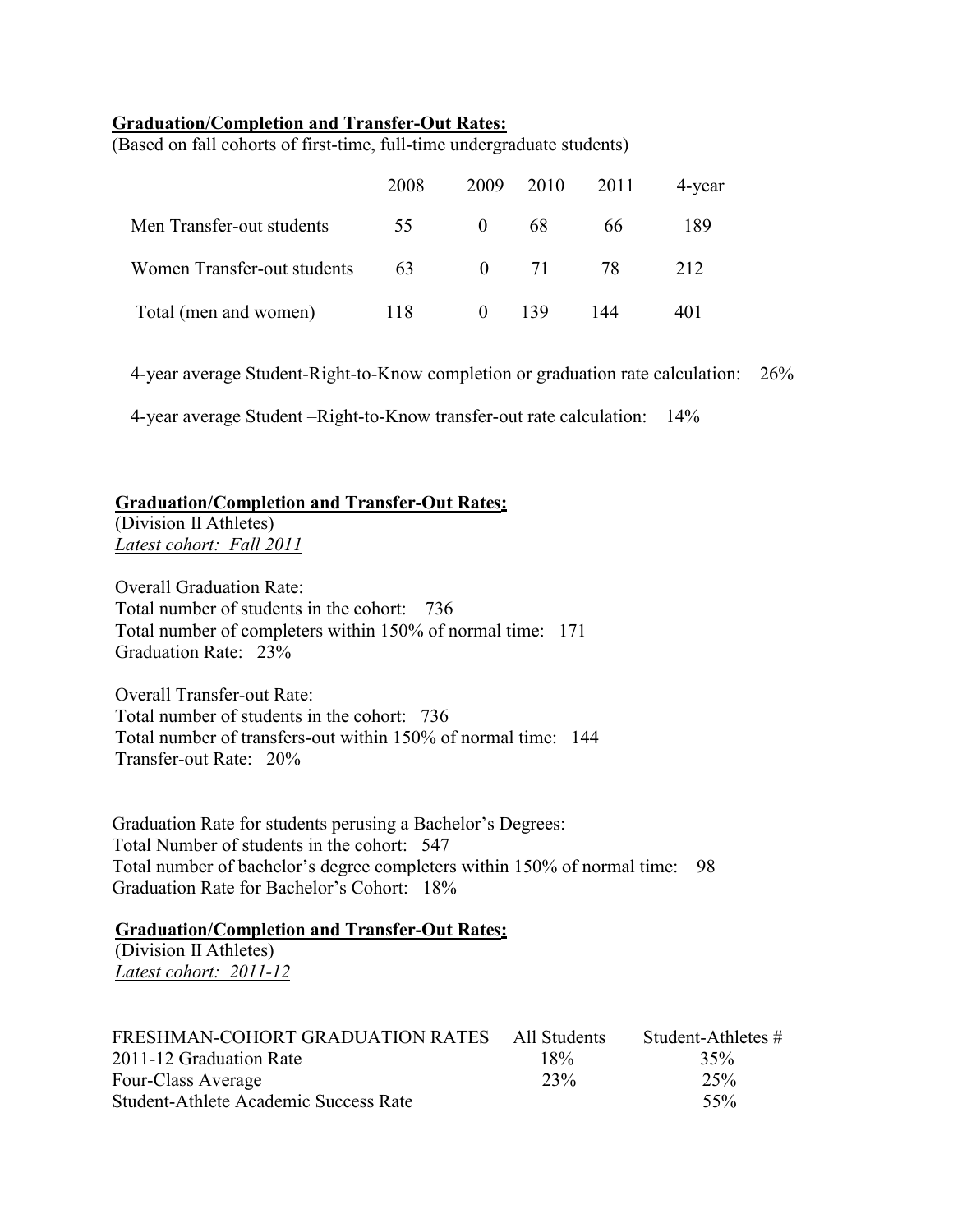\*The Academic Success Rate is similar to the Federal Graduation Rate, which is based on the fall cohort of first-time, full-time freshmen. The ASR, however, includes transfers into the institution in the calculation of the rate and removes from the cohort the student athletes who left the institution while academically eligible to compete. The ASR also includes all non-scholarship freshman student athletes on the roster on the first date of competition.

Additional graduation/completion information can be found by visiting: **[College Navigator](http://nces.ed.gov/collegenavigator/?s=AR&amp%3Bzc=71656&amp%3Bzd=0&amp%3Bof=3&amp%3Bid=106485&pg=6&id=106485)** [IPEDS Data Center \(](http://nces.ed.gov/ipeds/datacenter/)Click on Look up an Institution) UAM Institutional Dat[awebpage](http://www.uamont.edu/pages/about-uam/office-of-institutional-research/) NCAA Education and Research

#### **Notification of Student Rights under FERPA:**

The Family Educational Rights and Privacy Act of 1974 (FERPA) affords students certain rights with respect to their education records. These rights include:

(1) The right to inspect and review the student's education records within 45 days of the day the University receives a request for access.

A student should submit to the registrar, dean, head of the academic department, or other appropriate official, a request that identifies the record(s) the student wishes to inspect. The University official will make arrangements for access and notify the student of the time and place where the records may be inspected. If the records are not maintained by the University official to whom the request was submitted, that official shall advise the student of the correct official to whom the request should be addressed.

(2) The right to request the amendment of the student's education records that the student believes are inaccurate, misleading, or otherwise in violation of the student's privacy rights under FERPA.

A student who wishes to ask the University to amend a record should write the University official responsible for the record, clearly identify the part of the record the student wants changed, and specify why it should be changed.

If the University decides not to amend the record as requested, the University will notify the student in writing of the decision and the student's right to a hearing regarding the request for amendment. Additional information regarding the hearing procedures will be provided to the student when notified of the right to a hearing.

(3) The right to provide written consent before the University discloses personally identifiable information from the student's education records, except to the extent that FERPA authorizes disclosure without consent.

The University discloses education records without a student's prior written consent under the FERPA exception for disclosure to school officials with legitimate educational interests, including educational research. A school official is a person employed by the University in an administrative, supervisory, academic or research, or support staff position (including law enforcement unit personnel and health staff); a person or company with whom the University has contracted as its agent to provide a service instead of using University employees or officials (such as an attorney, auditor, or collection agent); a person serving on the Board of Trustees; or a student serving on an official committee, such as a disciplinary or grievance committee, or assisting another school official in performing his or her tasks.

A school official has a legitimate educational interest if the official needs to review an education record in order to fulfill his or her professional responsibilities for the University.

4) The right to file a complaint with the U.S. Department of Education concerning alleged failures by the University to comply with the requirements of FERPA. The name and address of the Office that administers FERPA is:

Family Policy Compliance Office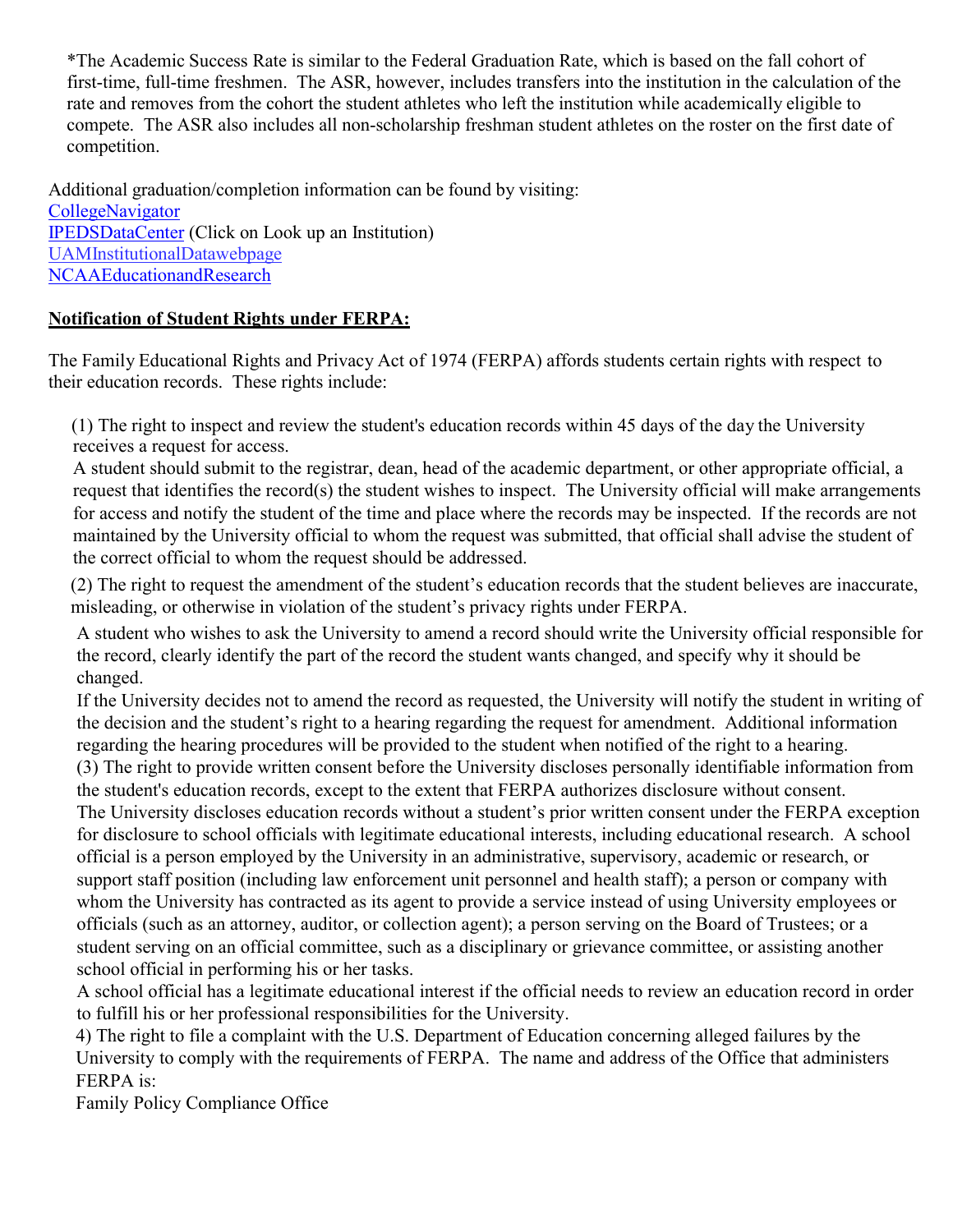U.S. Department of Education 400 Maryland Avenue, SW Washington, DC 20202- 5901

#### **Public Notice of Directory Information:**

The *Family Educational Rights and Privacy Act* (FERPA), a Federal law, requires that the University of Arkansas at Monticello, with certain exceptions, obtain a student's written consent prior to the disclosure of personally identifiable information from the student's education records. However, the University of Arkansas at Monticello may disclose appropriately designated "directory information" without written consent, unless the student has advised the University to the contrary in accordance with University procedures. The primary purpose of directory

information is to allow the University to include this type of information from a student's education records in certain school publications. Examples include:

- A playbill, showing the student's role in a drama production;
- Dean's List or other recognition lists;
- Graduation programs; and
- Sports activity sheets, such as for football, showing weight and height of team members.

Directory information, which is information that is generally not considered harmful or an invasion of privacy if released, can also be disclosed to outside organizations without a student's prior written consent. Outside organizations include, but are not limited to, companies that manufacture class rings or publish yearbooks.

In accordance with the provisions of the Family Education Rights and Privacy Act of 1974 (FERPA), the University of Arkansas at Monticello hereby designates the following student information as public or "directory information." Such information may be disclosed by the institution, without a student's previous consent, for any purpose, at its discretion:

- 1. Name
- 2. Address
- 3. Telephone number
- 4. Photograph
- 5. Date and place of birth
- 6. Nationality
- 7. Parent's name and address
- 8. Spouse's name and address
- 9. Marital Status
- 10. Religious preference
- 11. Number of hours enrolled
- 12. Number of hours completed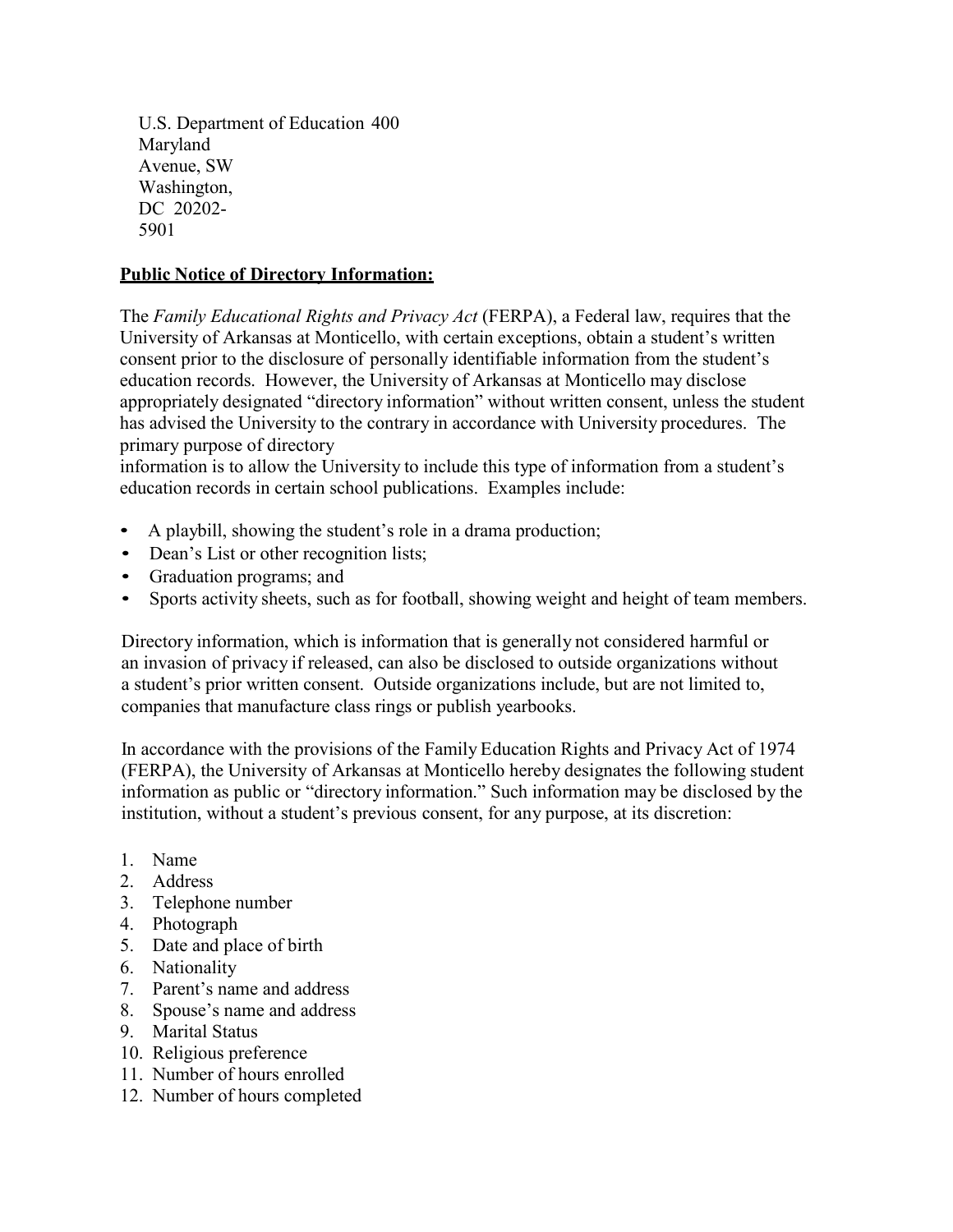- 13. Classification by year
- 14. Dates of attendance at University
- 15. Major field of study
- 16. Participation in recognized activities and sports
- 17. Weight and height (athletic teams)
- 18. Scholarships, honors, degrees and awards received
- 19. Name of most recent educational institution
- 20. Campus e-mail address

At any time, students may restrict the release of any/all "directory information" by completing the Restriction of Information section of the *Release and/or Restriction of Student Information* form or by visiting the student's WeevilNet self-service account and accessing the "Security" tab on the Personal Information page to enter the restriction. Students should be aware that restricting the release of "directory information" has other consequences. For example, depending upon the particular directory items restricted, the University may not notify a student's hometown newspaper about awards and honors received, may not verify enrollment to a third party, or may not verify degree completion to a third party.

#### **UAM Satisfactory Academic Progress Policy**

This policy is also available online at [http://www.uamont.edu/pages/financial](http://www.uamont.edu/pages/financial-aid/important-financial-aid-links/satisfactory-academic-progress-policy/)[aid/important-financial-aid-](http://www.uamont.edu/pages/financial-aid/important-financial-aid-links/satisfactory-academic-progress-policy/) [links/satisfactory-academic-progress-policy/.](http://www.uamont.edu/pages/financial-aid/important-financial-aid-links/satisfactory-academic-progress-policy/)

All students at UAM must conform to the University of Arkansas at Monticello's definition of Satisfactory Academic Progress, even if no financial aid was previously received. All Satisfactory Academic Progress notices will be sent to the student's official UAM e-mail account. The standards for Satisfactory Academic Progress at the UAM are as follows: **Qualitative Standards:**

A student must earn a **cumulative and term grade point average (GPA) of 2.00** to receive student financial aid. A student who is suspended (by academic policy) because of failure to maintain the minimum GPA is not making satisfactory academic progress and will not be eligible for financial aid. NOTE: PERMISSION FROM THE ACADEMIC APPEALS COMMITTEE FOR A SUSPENDED STUDENT TO ENROLL DOES NOT REINSTATE THAT STUDENT'S FINANCIAL AID ELIGIBILITY.

#### **Quantitative Standards:**

There are two quantitative requirements that a student must meet in order to remain eligible for financial assistance:

**Pace of Progression:** Students must successfully complete 67% of cumulative hours attempted. Cumulative hours attempted include hours earned, remedial hours earned, repeated hours, transfer hours and grades of W, F, AU and I. The formula used to monitor Pace of Progression is:

 $\frac{\text{# of cumulative hours earned}}{\text{# of cumulative hours attempted}}$  X 100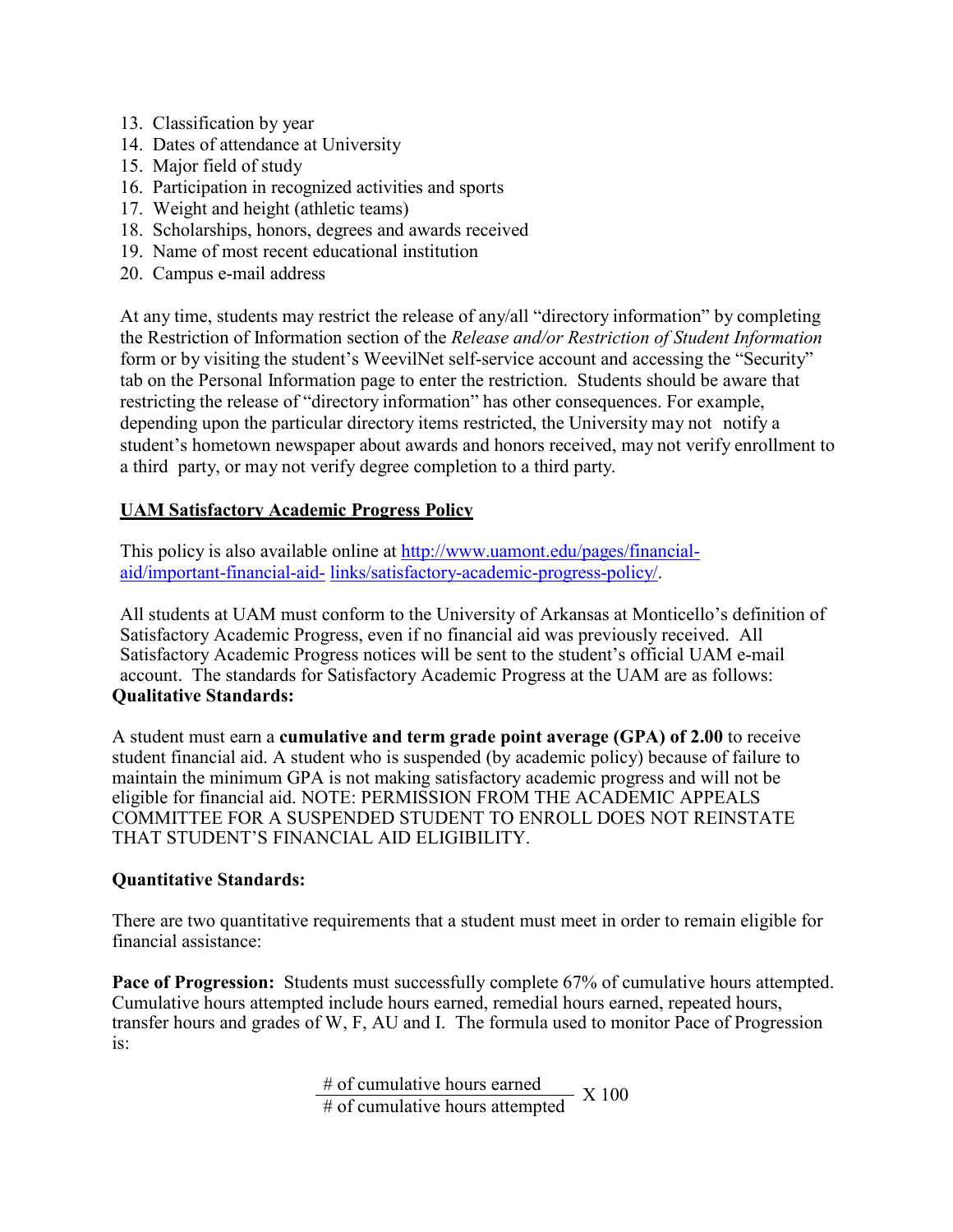**Maximum Time Frame:** The maximum number of hours a student will be eligible for Title IV aid is limited to 150% of the hours required for their program of study. A student will lose eligibility for Title IV aid when they have attempted more than 150% of the hours required for their program of study. Attempted hours include hours earned, remedial hours earned, repeated hours, transfer hours and grades of W, F, AU, or I. For example, most bachelors degrees at UAM require 120 hours; therefore, eligibility is limited to 180 (120 x 1.5) attempted hours. Associate Degrees and Technical Certificates require less hours, so eligibility for those programs will be limited to fewer attempted hours. All hours attempted for degrees earned at other institutions are considered to be posted to the student's transcript. If at any point, it becomes mathematically impossible for a student to complete their program of study within the 150% timeframe, the student will lose eligibility for Title IV aid. Pursuit of a second degree will not increase the maximum timeframe for Title IV eligibility. All enrollment periods count toward the maximum time frame, regardless of a change in degree or major. Courses that are repeated will count towards attempted hours each time the course is repeated but will be counted as hours earned only once.

• The following grades will **not** be considered as hours earned W, I, AU, or F. **Any student who earns a 0.00 GPA for a term due to earning all F's, completely withdrawing or a combination thereof will be placed on Financial Aid Denial immediately with no warning period.**

• Changes in SAP status due to grade changes will be evaluated at the time that the Registrar's Office notifies the Financial aid Office of the grade change.

**•** Satisfactory Academic Progress will be evaluated at the end of the Fall, Spring and Summer terms. All sessions within the summer term will be evaluated as one term. Those students not meeting the requirements stated above will be placed on Financial Aid Warning. *The student may continue to receive financial assistance during the warning period.* If the satisfactory academic progress standards have not been met at the end of the warning period, the student will be DENIED assistance from federal and institutional sources.

• A student admitted to UAM on Conditional Academic Standing will be placed on Financial Aid Warning.

#### **Appeal Process:**

• A student who has been placed on Financial Aid Denial will NOT receive any types of federal or institutional aid until one of the following conditions is met: (1) The student comes into compliance with the policy; or (2) The Financial Aid Appeals Committee reinstates the student's financial assistance due to mitigating or extenuating circumstances for which there is supporting documentation.

• Appeals for reinstatement of financial assistance must be submitted **in writing with supporting documentation attached** to the Director of Financial Aid by the deadline stated on the denial notice. Appeals are reviewed by the Financial Aid Appeals Committee. The decision of the Financial Aid Appeals Committee is final and there is no further avenue of appeal.

• An appeal may be approved only if the student will be able to meet Satisfactory Academic Progress standards after the subsequent payment period, or the student is placed on an academic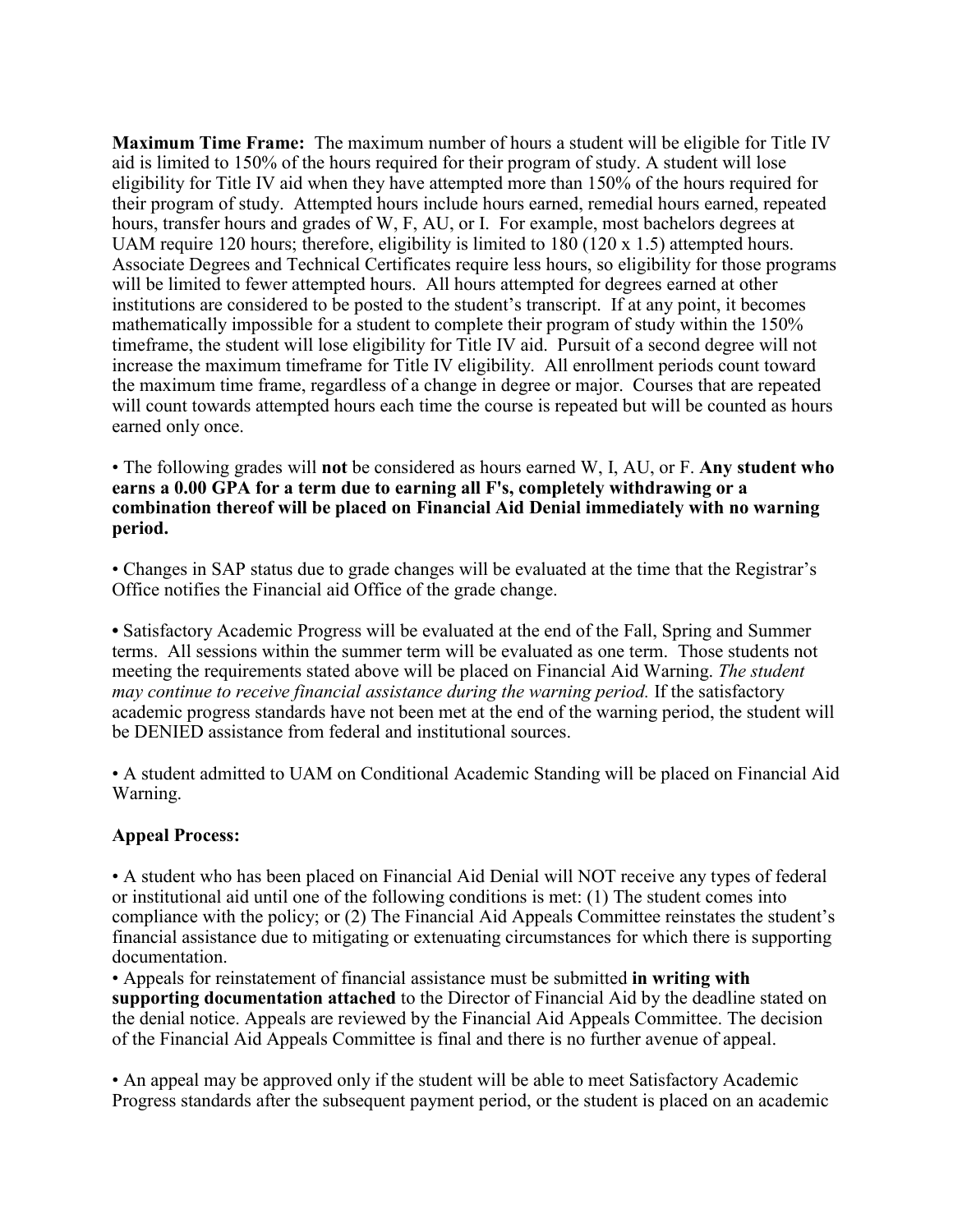plan that, if followed, will ensure that the student is able to meet the Satisfactory Academic Progress standards by a specific point in time.

• Students who have a successful appeal will be placed on Financial Aid Probation.

#### **Finalize and Confirm Enrollment:**

The State of Arkansas requires that a student must confirm their enrollment in order to be counted as a student. This process is done every semester by finalizing your registration with the UAM Cashier's Office. Students who do not finalize their registration will be dropped from their classes. Instructions for finalizing your registration are regularly e-mailed to students at their official UAM e-mail address and posted on campus.

If a student is enrolled in courses that do not count toward his/her degree and/or if a student is repeating a course in which a passing grade was previously earned (unless repeating for ADDITIONAL credit is allowable), they cannot be used to determine enrollment status for aid purposes; however, effective July 1, 2011, federal regulations regarding repeated coursework were amended to allow repeated coursework to count toward enrollment status in term-based programs in that a student: (1) May repeat previously passed course once; and/or (2) May repeat failed course until it is passed. EXCEPTION: Remedial coursework may count toward enrollment status for a maximum of 30 remedial hours attempted.

Based on  $11<sup>th</sup>$  class day (census date) enrollment, financial aid disbursements to student accounts will begin on or about the  $12^{th}$  class day of the semester (Fall:  $09/08/2017$ ; Spring: 01/26/2018). After the 11<sup>th</sup> class day, awards and disbursements will be made based on the  $11<sup>th</sup>$  class day enrollment; except when courses have been dropped, then calculation of enrollment status varies based on type of aid being awarded or disbursed. Hours that are to be added by override (i.e., green/purple cards) will not count towards financial aid unless the override is completed and you are registered for the class by the  $11<sup>th</sup>$  class day. Remaining credit balances, if any, will be refunded to eligible students per refund dates published and posted each semester. Not all students will have a credit balance and not all anticipated credit balances will occur at the same point in the term. Types of aid as well as tuition and fees, books and supplies, room and board, and other miscellaneous student account charges will vary from student to student based on enrollment, on-campus purchases, and housing/meal plans, if living on campus. Please monitor your financial aid and refund status via WeevilNet. Multiple processes by various departments are required in order for your financial aid to move from Anticipated Aid to your student account. We ask your patience as these processes are carried out and that you keep in mind that there may be times when WeevilNet may show your aid authorized, but not disbursed or disbursed but not applied to your student account.

You must attend class (or participate, if online) as of the semester census date to be eligible for most types of Federal financial aid. Attendance (participation) in an online course DOES include submission of an academic assignment (even if an assignment is not due by the census date), participation in online discussion about academic matters, and initiation of contact with instructor to ask question(s) about academic subject. It DOES NOT include documentation that a student has logged into an online class with no participation, academic counseling or academic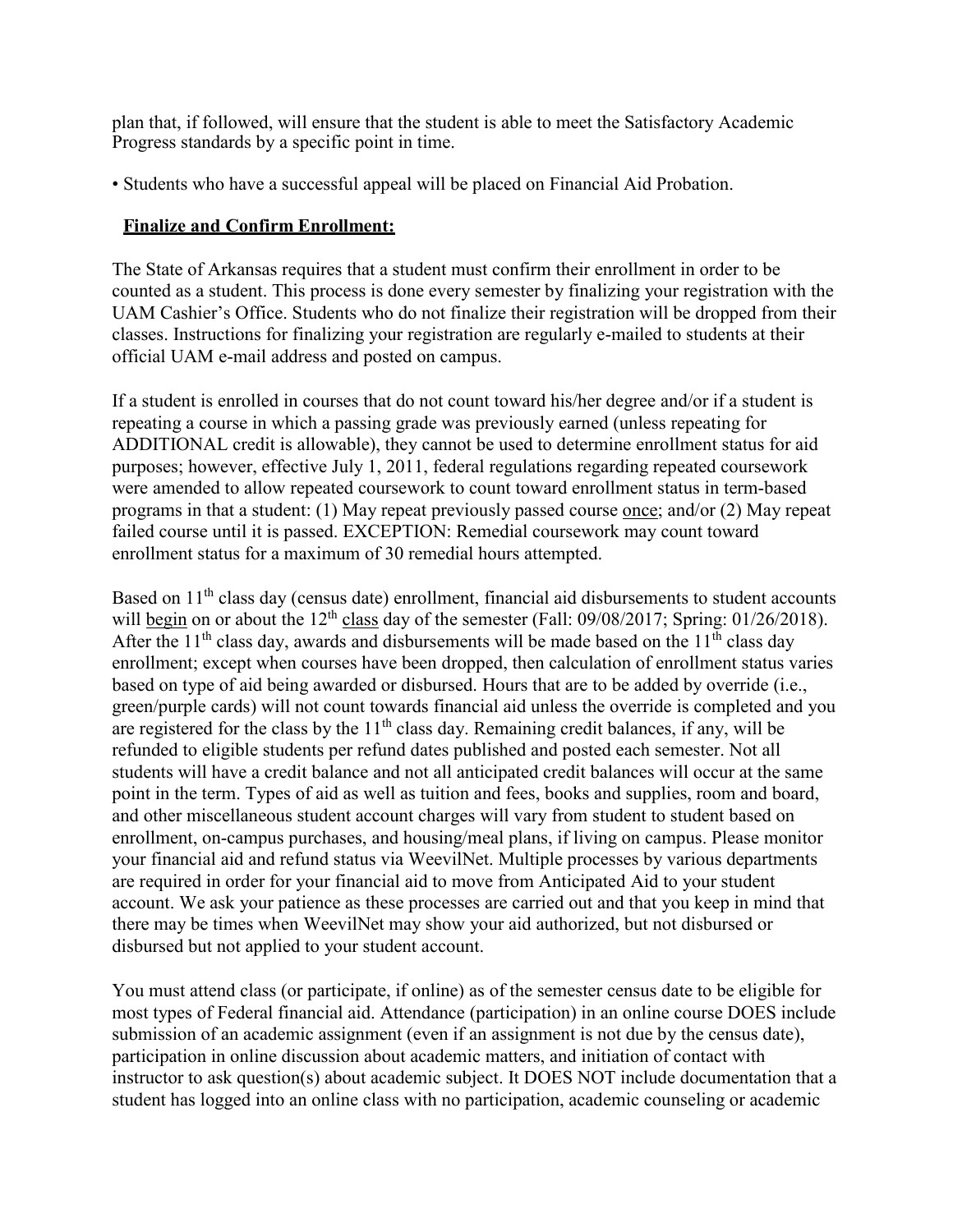advising.

**Federal Pell Grant** – A Federal Pell Grant is an award to help eligible undergraduates pay for their education after high school. Federal Pell Grants provide the "foundation" of financial aid packages. Effective with the 2012-2013 award year, Federal law has reduced the duration of a student's eligibility to receive a Federal Pell Grant from 18 semesters (or its equivalent) to 12 semesters (or its equivalent). This change applies to ALL students who receive a Federal Pell Grant regardless of when they received their first Federal Pell Grant. *In most cases the Federal Pell Grant does not have to be paid back.* 

All Federal Pell Grant awards for Fall & Spring semesters are based on projected full-time (12 or more credit hours) enrollment or actual enrollment at the time aid is packaged; however, fulltime enrollment is generally not a requirement to receive Federal Pell Grant funds. Federal Pell Grants **will be** adjusted for students who are not enrolled and attending (or participating, if online) full-time as of the semester census date. Adjustments will also be made, even after the term has ended, if it is determined that a student received Federal Pell Grant funds for a course in which he/she enrolled but never attended.

NOTE: Upon completion of declared major curriculum requirements for a first bachelor's degree, a student is no longer eligible to receive a Pell Grant. Example: A student working on a double major has completed all requirements for the first bachelor's degree, but does not apply for graduation until he or she has completed the requirements for both majors, is no longer eligible for a Pell Grant.

**Federal Supplemental Education Opportunity Grant** – A Federal SEOG is an award to help eligible undergraduates with exceptional financial need. Funding is limited. Priority is given to Federal Pell Grant recipients. *In most cases a Federal SEOG does not have to be paid back.* 

**Federal College Work Study** – The Federal College Work Study program provides eligible undergraduates or graduate students an opportunity to work at an on-campus or community service job. Funding is limited. *FCWS helps you earn money for college expenses.* 

Students who are able to secure a campus job through the Federal College Work Study program may work a maximum of twenty hours per week and are paid minimum wage. Students are paid once a month for hours worked. Students must complete several payroll documents in the Financial Aid Office before they can begin working on campus. Prior to being certified to work, students must bring a valid driver's license and a Social Security card or birth certificate to the UAM Financial Aid Office. A work study award does NOT guarantee the student employment on campus. Each student must locate a job on campus. Unfortunately UAM does not have a job for every student who qualifies for work study funds. Accepting a work study award does not guarantee that the student will earn the full amount listed on the award letter.

**Return of Title IV** – Students who receive Title IV aid and do not complete at least 60% of the semester for which they are enrolled may be required to return a portion of the Federal funds received. Title IV aid includes, but is not limited to, Federal Pell Grants, Federal Supplemental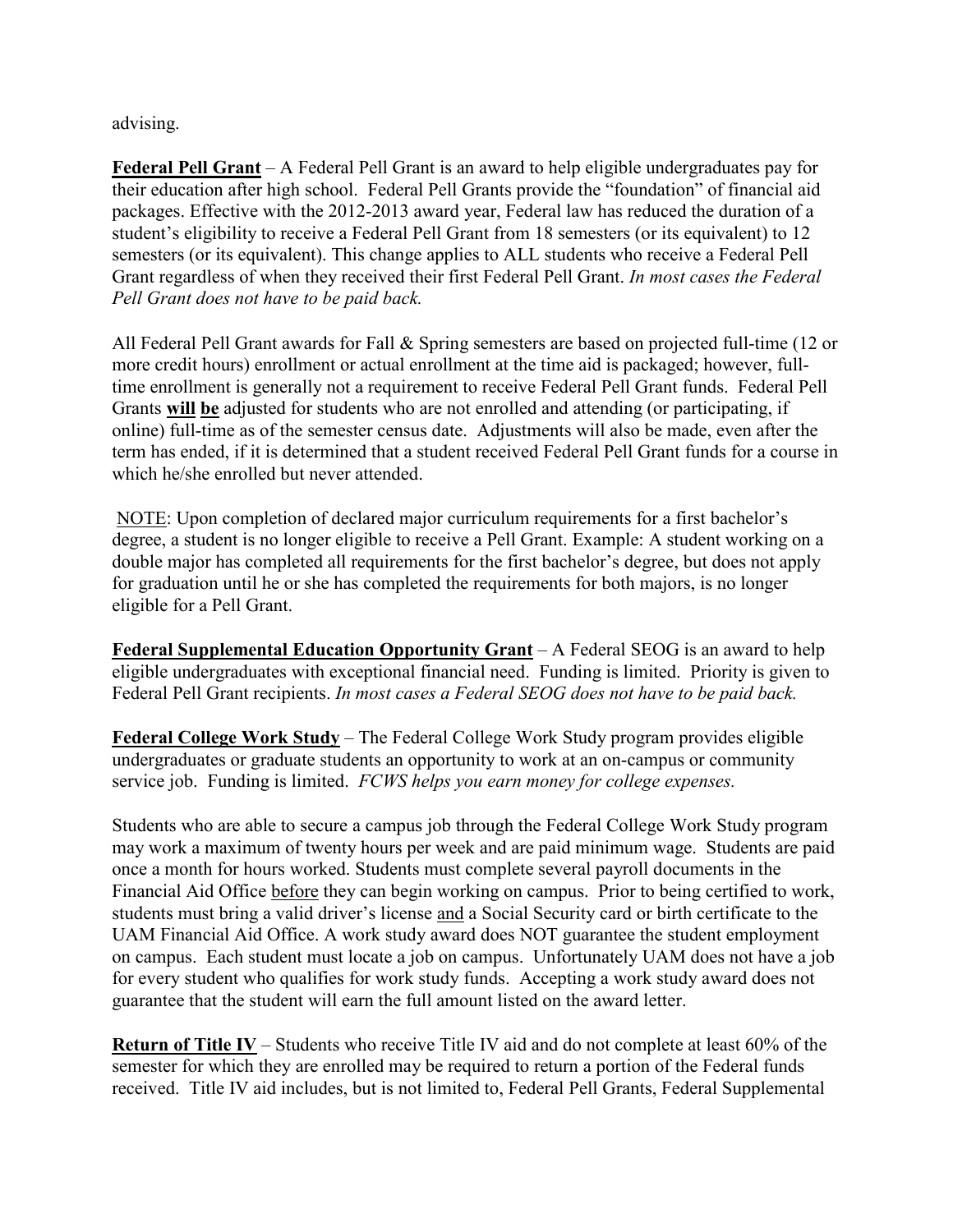Educational Opportunity Grants (SEOG), and Direct Loans (Stafford and PLUS). In most cases, the withdrawal date for students who officially withdraw will be the actual date of withdrawal as determined by the Registrar's Office. Students who cease attending without officially withdrawing are considered "unofficial withdrawals." The midpoint of the semester (or in some cases, the last date of attendance) will be used in determining the amount of aid to be returned for unofficial withdrawals. If you should have to withdraw at any point, contact the Financial Aid Office.

### **PLEASE NOTE:**

Receipt of additional financial assistance such as scholarships, grants-in-aid, or vocational rehabilitation grants may change eligibility for awards that have already been processed. Direct Loans (Stafford and PLUS), Federal Supplemental Educational Opportunity Grants (SEOG) and Arkansas Department of Higher Education (ADHE; i.e., Academic Challenge, HEOG, etc.) may be decreased or canceled if the student receives additional assistance. IT IS YOUR RESPONSIBILITY TO KEEP THE FINANCIAL AID OFFICE INFORMED OF ALL ASSISITANCE YOU WILL BE RECEIVING.

## **REQUIRED READING: DIRECT STAFFORD LOAN INFORMATION**

## **\*\*\*LOANS MUST BE REPAID—BORROW ONLY WHAT YOU NEED TO PAY SCHOOL EXPENSES\*\*\***

You must be enrolled at least halftime and attending classes (undergraduate: 6 hours/graduate: 3 hours) that are required for your eligible certificate or degree program in order to be eligible for a Direct Stafford Loan. If we receive notification from your course instructor that you never attended class, your eligibility for a loan may be jeopardized. This could also result in your full loan amount being due for repayment immediately (even if the term has ended).

### **\*\*\*LOANS MUST BE REPAID—BE SURE TO INCLUDE YOUR LOAN PAYMENT IN YOUR BUDGET\*\*\***

**You, the student**, must complete a Master Promissory Note (MPN) and Entrance Counseling before any loan funds can be applied to your account. Go to <https://studentaid.gov/> to complete the MPN and Entrance Counseling. You will need your FSA ID to log into the website. If you do not already have one, apply for an FSA ID at [https://fsaid.ed.gov/npas/index.htm.](https://fsaid.ed.gov/npas/index.htm) The UAM Financial Aid Office does not have access to your FSA ID. Use of another person's FSA ID constitutes fraud. Use only your own FSA ID information.

### **\*\*\*LOANS MUST BE REPAID—REGULARLY GO TO <https://studentaid.gov/> TO TRACK YOUR BORROWING\*\*\***

**All loans are delivered in two disbursements,** with one typically arriving at the beginning of the loan period and the second arriving after one‐half of the loan period has passed.

#### Loan Proceeds for first-time borrowers are not disbursed until 30 days after classes begin.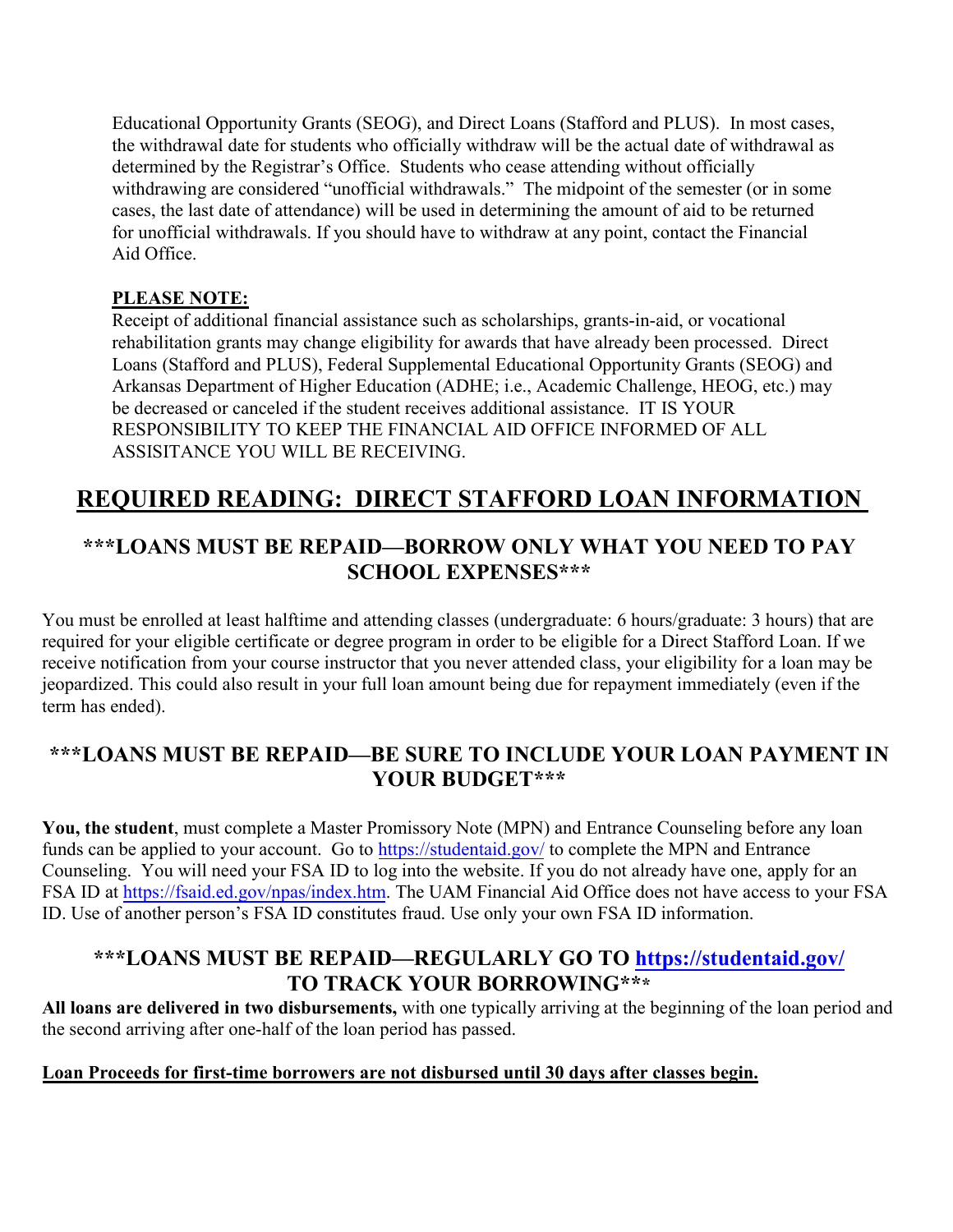| <b>Annual Limits</b>                                                                           |                        |                                              |  |
|------------------------------------------------------------------------------------------------|------------------------|----------------------------------------------|--|
| <b>Dependent Undergraduates</b>                                                                | <b>Subsidized</b>      | Total (Subsidized & Unsubsidized)            |  |
| First Year (1-29 Hours)                                                                        | \$3,500                | \$5,500                                      |  |
| Second Year (30-59 Hours)                                                                      | \$4,500                | \$6,500                                      |  |
| Third Year & Higher $(60+$ Hours)                                                              | \$5,500                | \$7,500                                      |  |
| <b>Independent Undergraduates</b>                                                              | <b>Subsidized</b>      | <b>Total (Subsidized &amp; Unsubsidized)</b> |  |
| First Year (1-29 Hours)                                                                        | \$3,500                | \$9,500                                      |  |
| Second Year (30-59 Hours)                                                                      | \$4,500                | \$10,500                                     |  |
| Third Year & Higher $(60+$ Hours)                                                              | \$5,500                | \$12,500                                     |  |
| <i><b>*Graduate Students</b></i>                                                               | \$0                    | \$20,500                                     |  |
|                                                                                                | <b>Lifetime Limits</b> |                                              |  |
| <b>Aggregate Limits</b>                                                                        | <b>Subsidized</b>      | Total (Subsidized & Unsubsidized)            |  |
| Dependent Undergraduates                                                                       | \$23,000               | \$31,000                                     |  |
| <b>Independent Undergraduates</b>                                                              | \$23,000               | \$57,500                                     |  |
| <i>*</i> Graduate Students                                                                     | \$65,500               | \$138,500                                    |  |
| loans first disbursed July 1, 2012 or after, Graduate Students can borrow only Unsubsidized lo |                        |                                              |  |

**SUBSIDIZED** Loans are need-based. The government pays the interest while student is in school at least halftime.

**UNSUBSIDIZED** Loans are not need-based. The student pays interest for the life of the loan.

Loan amounts must take into consideration all other aid received. Total financial assistance (loans included) cannot exceed the cost of attendance (budget as determined by school). If annual limits are borrowed during the fall and spring terms, additional loan funds will not be available for summer school. Please make a note of your remaining loan limits and plan accordingly.

### **\*\*\*LOANS MUST BE REPAID—FAILURE TO REPAY IMPACTS YOUR CREDIT & EMPLOYABILITY\*\*\***

*You* **must notify the UAM Registrar's Office and your loan servicer** of any changes in your name, address, telephone number or enrollment status.

**When you graduate, withdraw, or drop below halftime enrollment at UAM, you must complete an exit interview.** Go to <https://studentaid.gov/> and select Exit Counseling.

## **\*\*\*LOANS MUST BE REPAID—PLEASE BORROW RESPONSIBLY\*\*\***

**You must repay the loan** even if you do not graduate or if you become dissatisfied with the education you receive. If you receive additional financial aid, you must contact the UAM Financial Aid Office. Additional aid can result in your Direct Stafford Loan being reduced or reallocated.

Keep this page with your other important financial aid documentation. **Call the UAM Financial Aid Office at 870-460-1050 or 1-800-226-2643 if you have any questions.**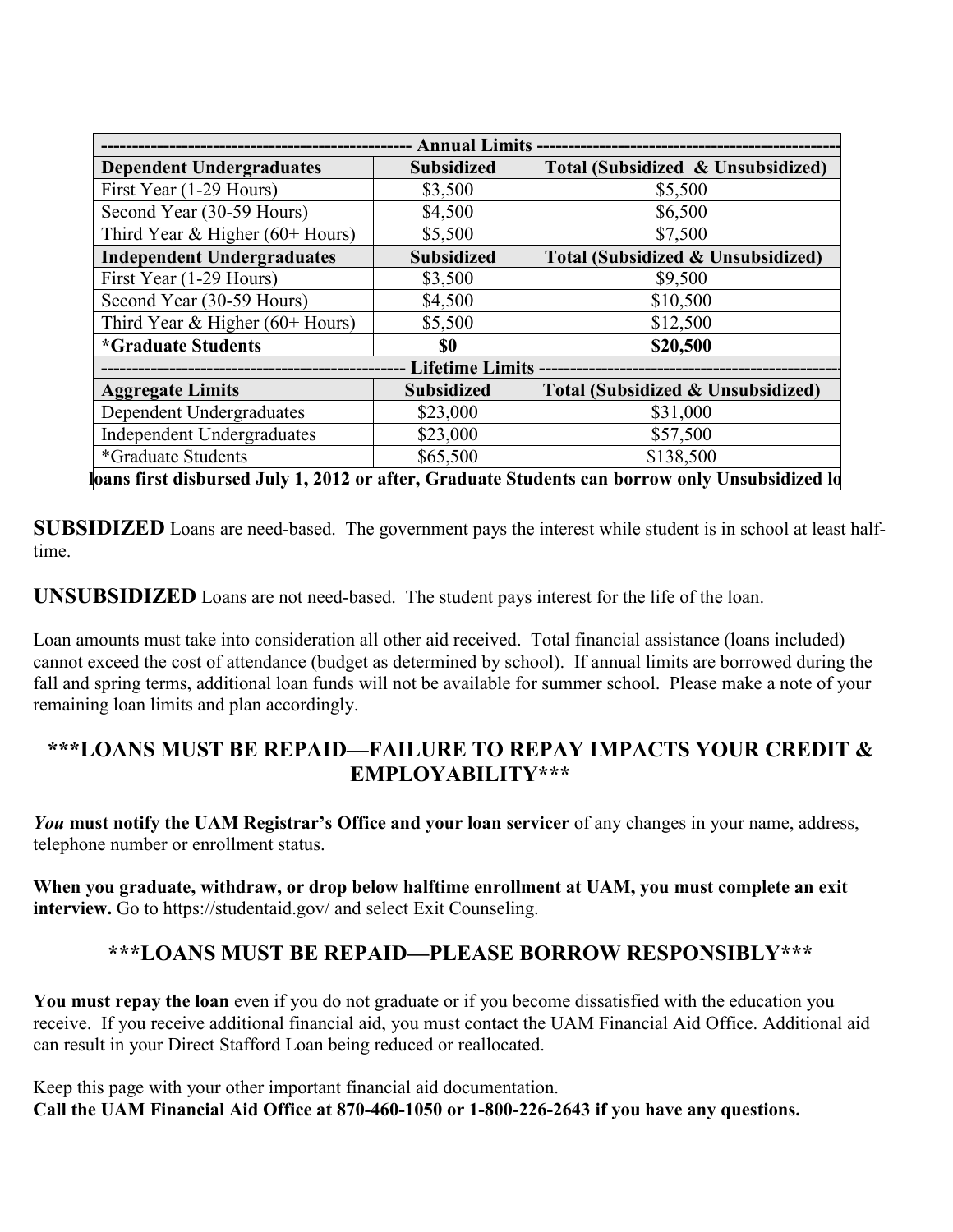## **COST ATTENDANCE 2019-2020**

### **UNDERGRADUATE 9 Month Cost of Attendance for 2019-20 Based on 15 hours per term**

|                            | On-    | Off-   |                |
|----------------------------|--------|--------|----------------|
| In State-Monticello        | Campus | Campus | <b>Parents</b> |
| Tuition and Fees           | 7910   | 7910   | 7910           |
| Average Undergraduate Loan |        |        |                |
| Fees                       | 82     | 82     | 82             |
| Books and Supplies         | 1200   | 1200   | 1200           |
| Room/Board                 | 7058   | 7524   | 3762           |
| Transportation             | 1576   | 2736   | 2736           |
| Personal/Misc.             | 2250   | 2250   | 2250           |
|                            | 20076  | 21702  | 17940          |

|                                | ( )n-  | Off-   |                |
|--------------------------------|--------|--------|----------------|
| <b>Out of State-Monticello</b> | Campus | Campus | <b>Parents</b> |
| Tuition and Fees               | 13760  | 13760  | 13760          |
| Average Undergraduate Loan     |        |        |                |
| Fees                           | 82     | 82     | 82             |
| Books and Supplies             | 1200   | 1200   | 1200           |
| Room/Board                     | 7058   | 7524   | 3762           |
| Transportation                 | 1576   | 2736   | 2736           |
| Personal/Misc.                 | 2250   | 2250   | 2250           |
|                                | 25926  | 27552  | 23790          |

|                                | On-    | Off-   |                |
|--------------------------------|--------|--------|----------------|
| <b>In State-Technical</b>      | Campus | Campus | <b>Parents</b> |
| Tuition and Fees               | 3524   | 3524   | 3524           |
| Average UG Technical Loan Fees | 62     | 62     | 62             |
| Books and Supplies             | 1200   | 1200   | 1200           |
| Room/Board                     | 7058   | 7524   | 3762           |
| Transportation                 | 1576   | 2736   | 2736           |
| Personal/Misc.                 | 2250   | 2250   | 2250           |
|                                | 15670  | 17296  | 13534          |

|                               | $On-$         | Off- |                |
|-------------------------------|---------------|------|----------------|
| <b>Out of State-Technical</b> | Campus Campus |      | <b>Parents</b> |
| Tuition and Fees              | 4174          | 4124 | 4124           |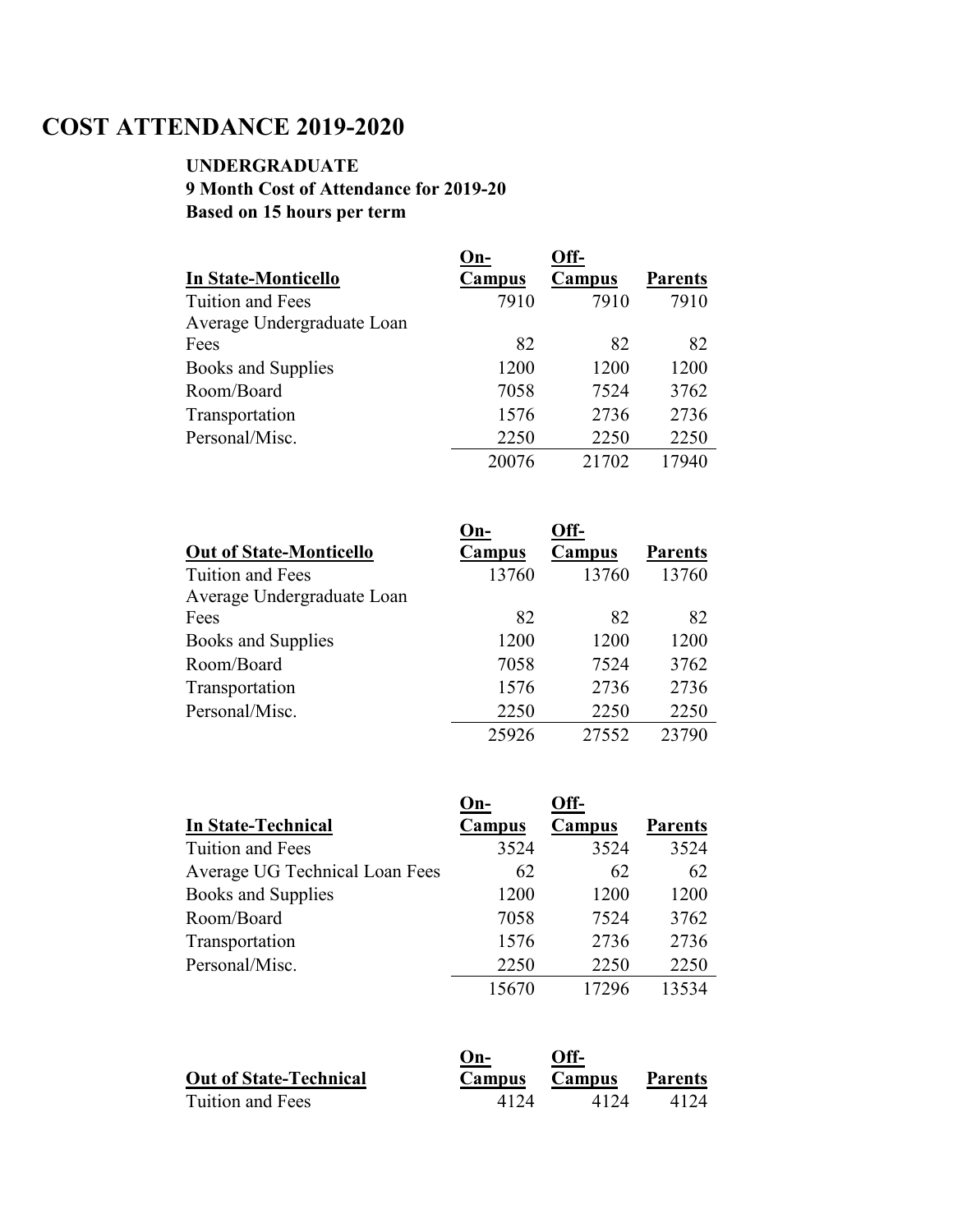| Average UG Technical Loan Fees | 62    | 62    | 62    |
|--------------------------------|-------|-------|-------|
| Books and Supplies             | 1200  | 1200  | 1200  |
| Room/Board                     | 7058  | 7524  | 3762  |
| Transportation                 | 1576  | 2736  | 2736  |
| Personal/Misc.                 | 2250  | 2250  | 2250  |
|                                | 16270 | 17896 | 14134 |

Average Undergraduate Loan Fee will be removed from COA if no loan in aid package. 6/21/2019

#### **GRADUATE**

#### **9 Month Cost of Attendance for 2019-20 Based on 6 hours per term**

|                           | On-    | Off-   |                |
|---------------------------|--------|--------|----------------|
| In State-Monticello       | Campus | Campus | <b>Parents</b> |
| Tuition and Fees          | 4564   | 4564   | 4564           |
| Average Graduate Loan Fee | 114    | 114    | 114            |
| Books and Supplies        | 500    | 500    | 500            |
| Room/Board                | 7058   | 7524   | 3762           |
| Transportation            | 1576   | 2736   | 2736           |
| Personal/Misc.            | 2250   | 2250   | 2250           |
|                           | 16062  | 17688  | 13926          |

|                                | ()n-   | Off-   |                |
|--------------------------------|--------|--------|----------------|
| <b>Out of State-Monticello</b> | Campus | Campus | <b>Parents</b> |
| Tuition and Fees               | 7504   | 7504   | 7504           |
| Average Graduate Loan Fees     | 114    | 114    | 114            |
| Books and Supplies             | 500    | 500    | 500            |
| Room/Board                     | 7058   | 7524   | 3762           |
| Transportation                 | 1576   | 2736   | 2736           |
| Personal/Misc.                 | 2250   | 2250   | 2250           |
|                                | 19002  | 20628  | 16866          |

Average Graduate Loan Fee will be removed from COA if no loan in aid package.

Graduate student COA may be adjusted according to individual enrollment. 6/21/2019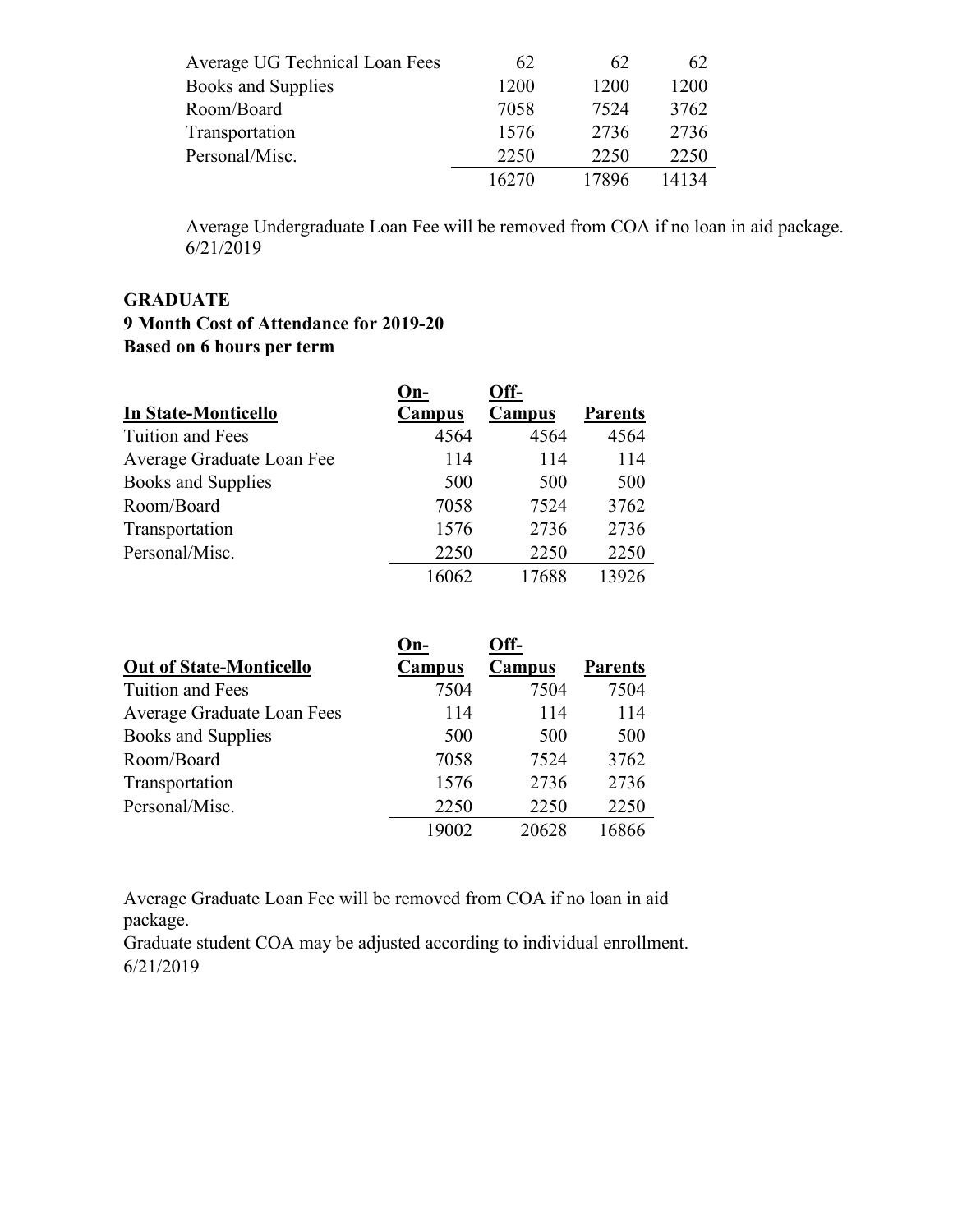## Fees & Expenses

Tuition and fees for all campuses in the University of Arkansas System are approved by the University of Arkansas Board of Trustees and are subject to change.

### **Undergraduate Tuition and Required Fees/Arkansas Resident**

### **Fall/Spring Semester/Summer Terms Monticello campus**

| <b>Type</b>                                        | <b>Cost per Hour</b> Per Semester/Term |
|----------------------------------------------------|----------------------------------------|
|                                                    |                                        |
| Technology Infrastructure Fee\$19.00/hour\$285.00  |                                        |
|                                                    |                                        |
| Instructional Equipment Fee\$9.00/hour\$135.00     |                                        |
|                                                    |                                        |
|                                                    |                                        |
| Library Enhancement Fee\$4.00/hour\$60.00          |                                        |
|                                                    |                                        |
| University Police Department Fee\$6.00/hour\$90.00 |                                        |
| Student Success Initiative Fee\$12.50/hour\$187.50 |                                        |
| Deferred Maintenance Fee\$12.50/hour\$187.50       |                                        |
| Assessment Fee\$5.00/\$3.00                        |                                        |

### **UAM Colleges of Technology at Crossett and at McGehee Technical Tuition**

| <b>Type</b>                                       | <b>Cost per Hour</b> Per Semester/Term* |
|---------------------------------------------------|-----------------------------------------|
|                                                   |                                         |
| Technology Infrastructure Fee\$12.00/hour\$180.00 |                                         |
|                                                   |                                         |
|                                                   |                                         |
| Deferred Maintenance Fee\$3.50/hour\$52.50        |                                         |
| Certification and Academic                        |                                         |
|                                                   |                                         |
| Assessment Fee\$5.00/\$3.00                       |                                         |
| *Based on 15 hours                                |                                         |

### **Undergraduate Tuition and Required Fees/Out-of-State Resident**

### **Fall/Spring Semester/Summer Terms**

An out-of-state resident is one who is not a bonafide resident of the State of Arkansas. The out-of-state tuition may be waived for students from the contiguous states of Texas, Oklahoma, Missouri, Tennessee, Mississippi, and Louisiana.

| <b>Type</b>                                       | <b>Cost per Hour</b> | Per Semester/Term* |
|---------------------------------------------------|----------------------|--------------------|
|                                                   |                      |                    |
|                                                   |                      |                    |
| Total Out-of-State Tuition\$354.30/hour\$5,314.50 |                      |                    |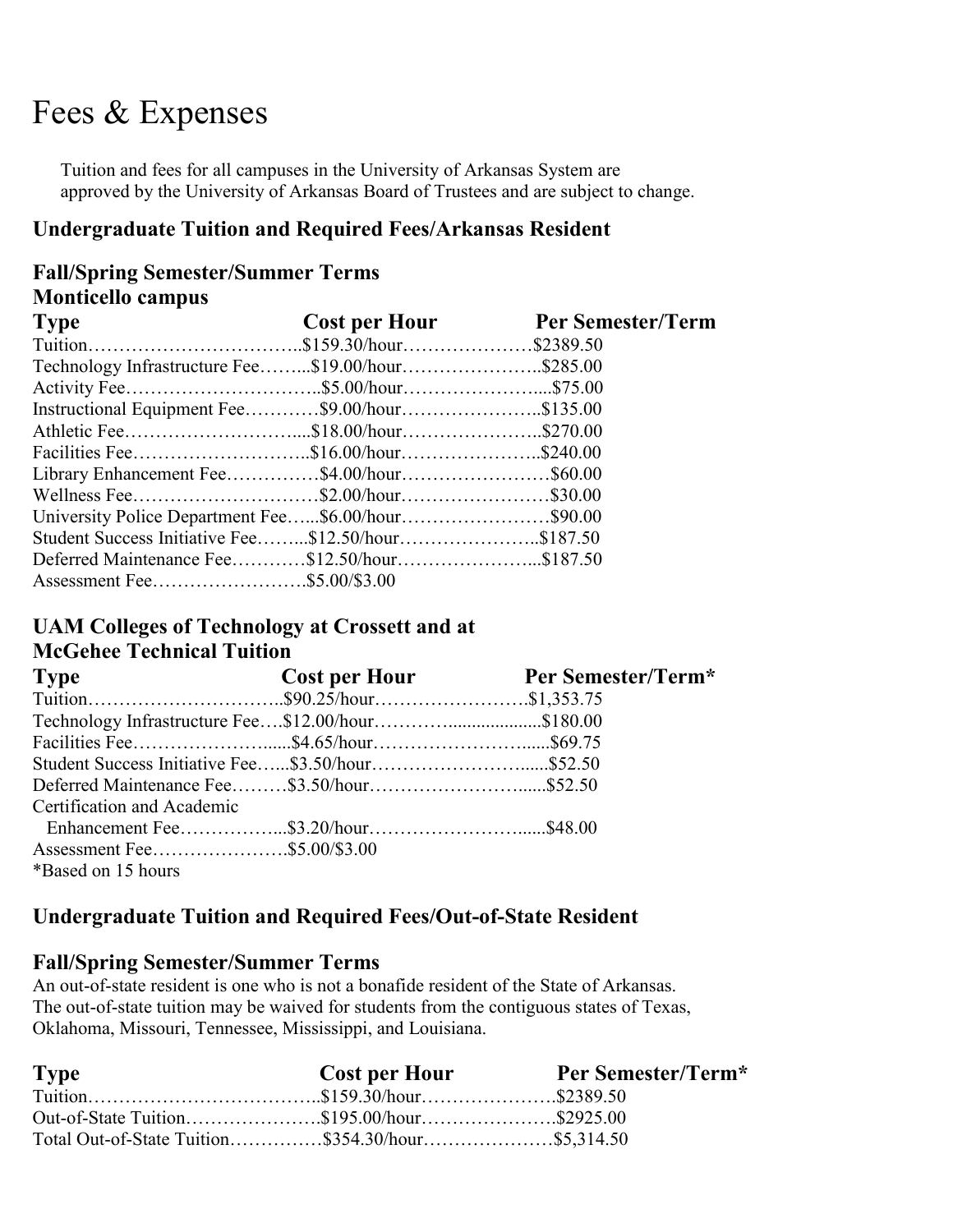| Technology Infrastructure Fee\$19.00/hour\$285.00  |  |
|----------------------------------------------------|--|
|                                                    |  |
| Instructional Equipment Fee\$9.00/hour\$135.00     |  |
|                                                    |  |
|                                                    |  |
| Library Enhancement Fee\$4.00/hour\$60.00          |  |
|                                                    |  |
| University Police Department Fee\$6.00/hour\$90.00 |  |
| Student Success Initiative Fee\$12.50/hour\$187.50 |  |
| Deferred Maintenance Fee\$12.50/hour\$187.50       |  |
|                                                    |  |
|                                                    |  |

## **Colleges of Technology-Crossett and McGehee Technical Tuition**

| <b>Type</b>                                       | Cost per Hour Per Semester/Term* |
|---------------------------------------------------|----------------------------------|
|                                                   |                                  |
| Out-of-State Tuition\$20.00/hour\$300.00          |                                  |
| Total Out-of-State Tuition\$110.25/hour\$1,653.75 |                                  |
| Technology Infrastructure Fee\$12.00/hour\$180.00 |                                  |
|                                                   |                                  |
| Student Success Initiative Fee\$3.50/hour\$52.50  |                                  |
| Deferred Maintenance Fee\$3.50/hour\$52.50        |                                  |
| Certification and Academic                        |                                  |
| Enhancement Fee\$3.20/hour\$48.00                 |                                  |
| Assessment Fee\$5.00/\$3.00                       |                                  |
| *Based on 15 hours                                |                                  |

## **Graduate Tuition and Fees**

#### **Fall Semester/Spring Semester/Summer Terms Type Per Semester**

| Tuition/Arkansas Resident\$276.30/hour      |
|---------------------------------------------|
| Out-of-State Tuition*\$245.00/hour          |
| Total Out-of-State Tuition  \$521.30/hour   |
| Technology Infrastructure Fee\$19.00/hour   |
|                                             |
| Student Success Initiative Fee \$12.50/hour |
| Deferred Maintenance Fee\$12.50/hour        |
| Instructional Equipment Fee \$9.00/hour     |
|                                             |
|                                             |
| Library Enhancement Fee \$4.00/hour         |
|                                             |
| University Police Department Fee\$6.00/hour |
|                                             |

\*The out-of-state tuition charge may be waived for students from the contiguous states of Texas, Oklahoma, Missouri, Tennessee, Mississippi, and Louisiana.

#### **Senior Citizen Fee Waiver**

Tuition and fees for Arkansas residents age 60 or older are waived. Individuals under this policy must pay all miscellaneous fees that may be required. Enrollment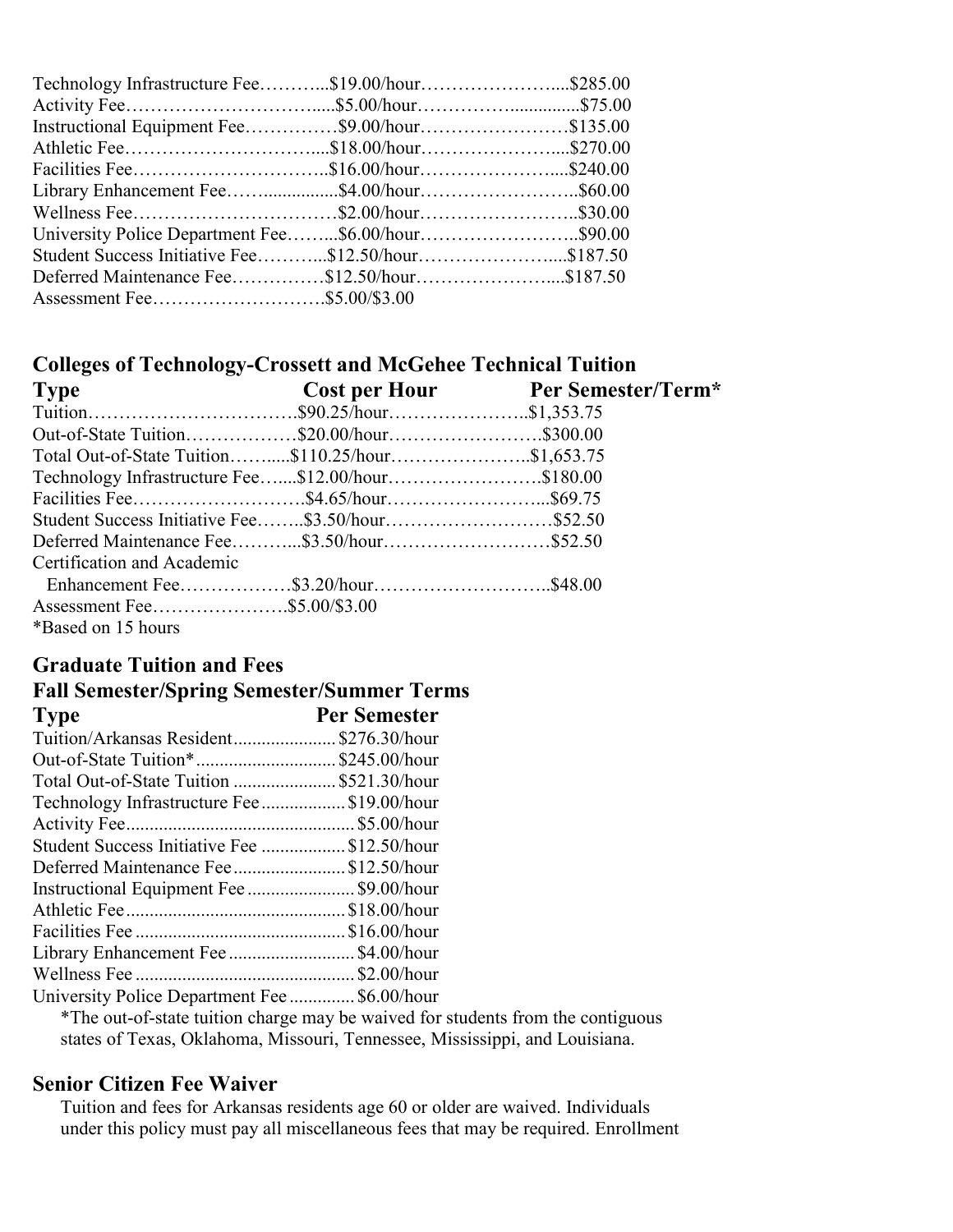in a class for this group is contingent upon available space.

### **Residence Hall Fees**

#### **Fall Semester/Spring Semester Terms**

Residence halls are open to any student who is enrolled on any campus of the University of Arkansas at Monticello.

| *Required for students in 6 hours or more |  |
|-------------------------------------------|--|

### **Residence Hall Fees**

### **Summer Semester Terms**

| Residence halls are open to any student who is enrolled on any campus of the |  |
|------------------------------------------------------------------------------|--|
| University of Arkansas at Monticello.                                        |  |
|                                                                              |  |
|                                                                              |  |

## **Room fee based on double occupancy:**

## **Additional private room fee contingent upon availability:**

### **Miscellaneous Fees**

| (See University Police Department section elsewhere in catalog.) |  |
|------------------------------------------------------------------|--|
|                                                                  |  |
|                                                                  |  |
|                                                                  |  |
|                                                                  |  |
|                                                                  |  |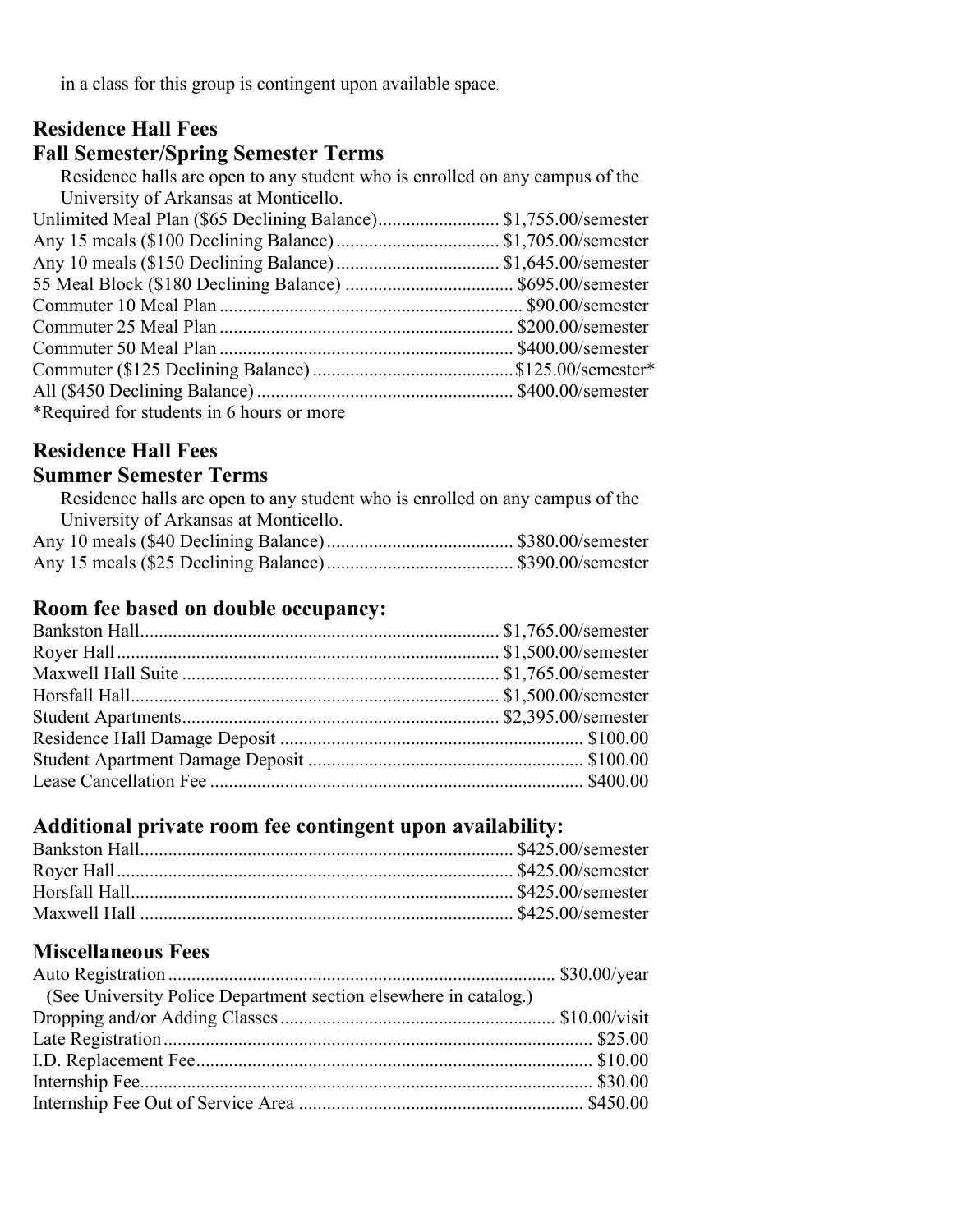| Distance Education Fee for remote CIV classes                       |  |
|---------------------------------------------------------------------|--|
|                                                                     |  |
| Vocal and Instrumental Private Instruction  \$75.00/one credit hour |  |
| (per course), \$110.00/two or three credit hours (per course)       |  |
|                                                                     |  |
|                                                                     |  |
|                                                                     |  |
|                                                                     |  |
|                                                                     |  |
|                                                                     |  |
|                                                                     |  |
|                                                                     |  |
|                                                                     |  |
|                                                                     |  |
|                                                                     |  |
|                                                                     |  |
|                                                                     |  |
|                                                                     |  |
|                                                                     |  |
|                                                                     |  |
|                                                                     |  |
|                                                                     |  |
|                                                                     |  |
|                                                                     |  |
|                                                                     |  |
|                                                                     |  |
|                                                                     |  |
|                                                                     |  |
|                                                                     |  |
|                                                                     |  |
|                                                                     |  |
|                                                                     |  |
|                                                                     |  |
|                                                                     |  |
|                                                                     |  |
|                                                                     |  |
|                                                                     |  |
|                                                                     |  |
|                                                                     |  |
|                                                                     |  |
|                                                                     |  |

### **Estimate of Expenses**

The following figures represent estimated costs that a full-time undergraduate Arkansas resident student taking 15 hours will incur while attending the University of Arkansas at Monticello.

| <b>Tuition/Fees</b>                           | <b>Semester</b> | Year |
|-----------------------------------------------|-----------------|------|
|                                               |                 |      |
| Technology Infrastructure Fee\$285.00\$570.00 |                 |      |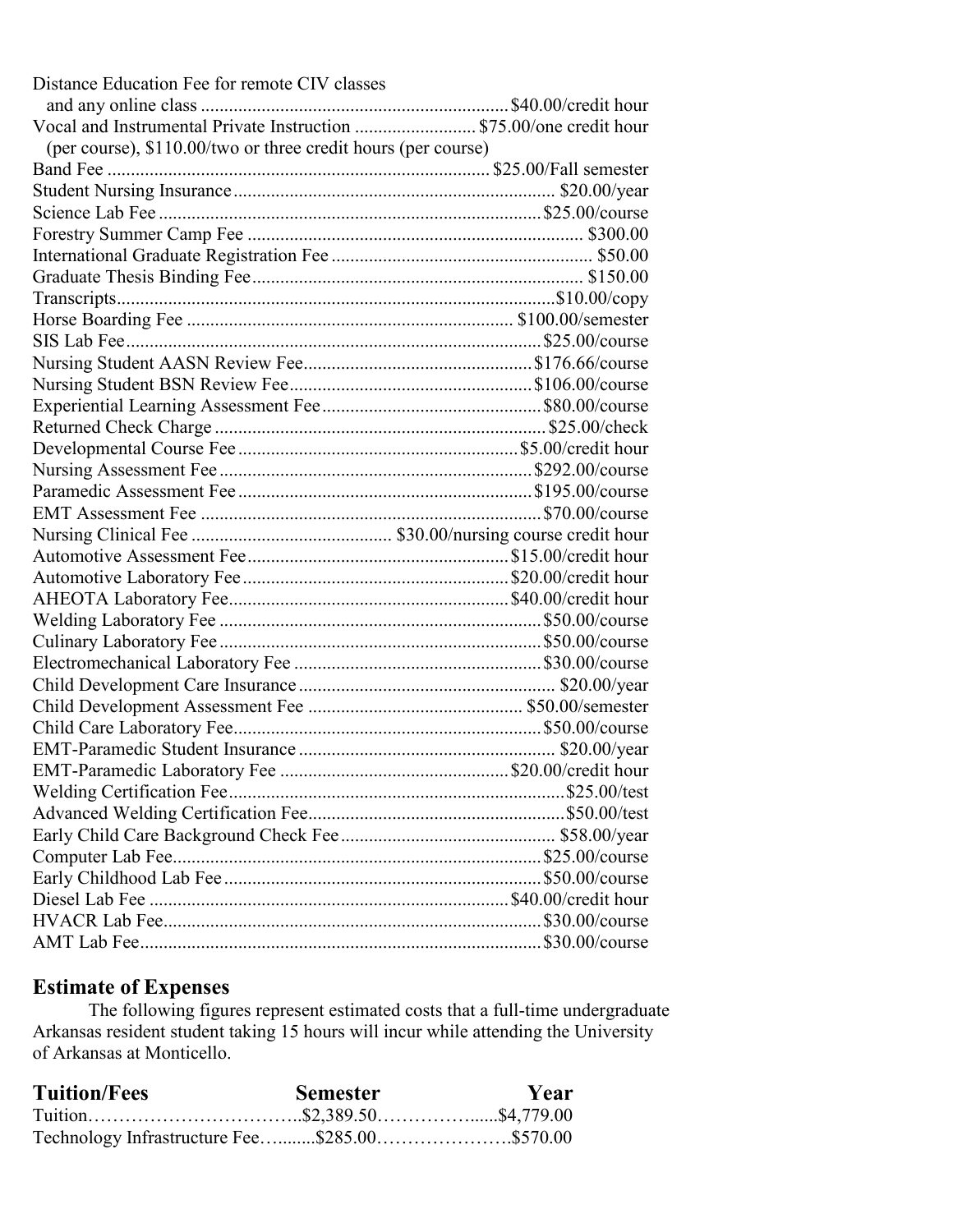| Instructional Equipment Fee\$135.00\$270.00    |  |
|------------------------------------------------|--|
|                                                |  |
|                                                |  |
|                                                |  |
|                                                |  |
|                                                |  |
|                                                |  |
| Student Success Initiative Fee\$187.50\$375.00 |  |
| Deferred Maintenance Fee\$187.50\$375.00       |  |
|                                                |  |
|                                                |  |
| (Double Room, 7-day/15-Meal Plan)              |  |
|                                                |  |
|                                                |  |
|                                                |  |

### **Summer Term**

| Technology Infrastructure Fee  \$19.00/hour   |                |
|-----------------------------------------------|----------------|
|                                               |                |
| Instructional Equipment Fee  \$9.00/hour      |                |
|                                               |                |
|                                               | $$16.00/h$ our |
| Library Enhancement Fee\$4.00/hour            |                |
|                                               |                |
| University Police Department Fee  \$6.00/hour |                |
|                                               |                |
| Student Success Initiative  \$12.50/hour      |                |
| Deferred Maintenance Fee  \$12.50/hour        |                |
|                                               |                |
|                                               |                |
|                                               |                |
|                                               |                |
|                                               |                |

Students who do not live in residence halls should subtract the room and board figure.

Transportation, books and supplies, and personal expenses will vary according to individual student needs. NOTE: All tuition and fees are subject to change upon approval by the University Board of Trustees.

#### **FINANCIAL LIABILITY**

By enrolling in classes, either during preregistration, regular registration or late registration, students are creating a financial liability in the amount of fees, tuition, and other charges pertinent to the enrollment process. This financial liability can be eliminated only by payment or formal cancellation of enrollment before the semester begins. This liability exists even if a student fails to receive financial aid or does not attend classes.

Students must make the request to drop a course or withdraw from the University in person or through written communication. For more information, contact the Office of the Registrar at 870-460-1034 (Monticello), the Office of the Counselor at 870-364-6414 Ext. 125 (Crossett), or the Office of Student Services at 870-222-5363 (McGehee).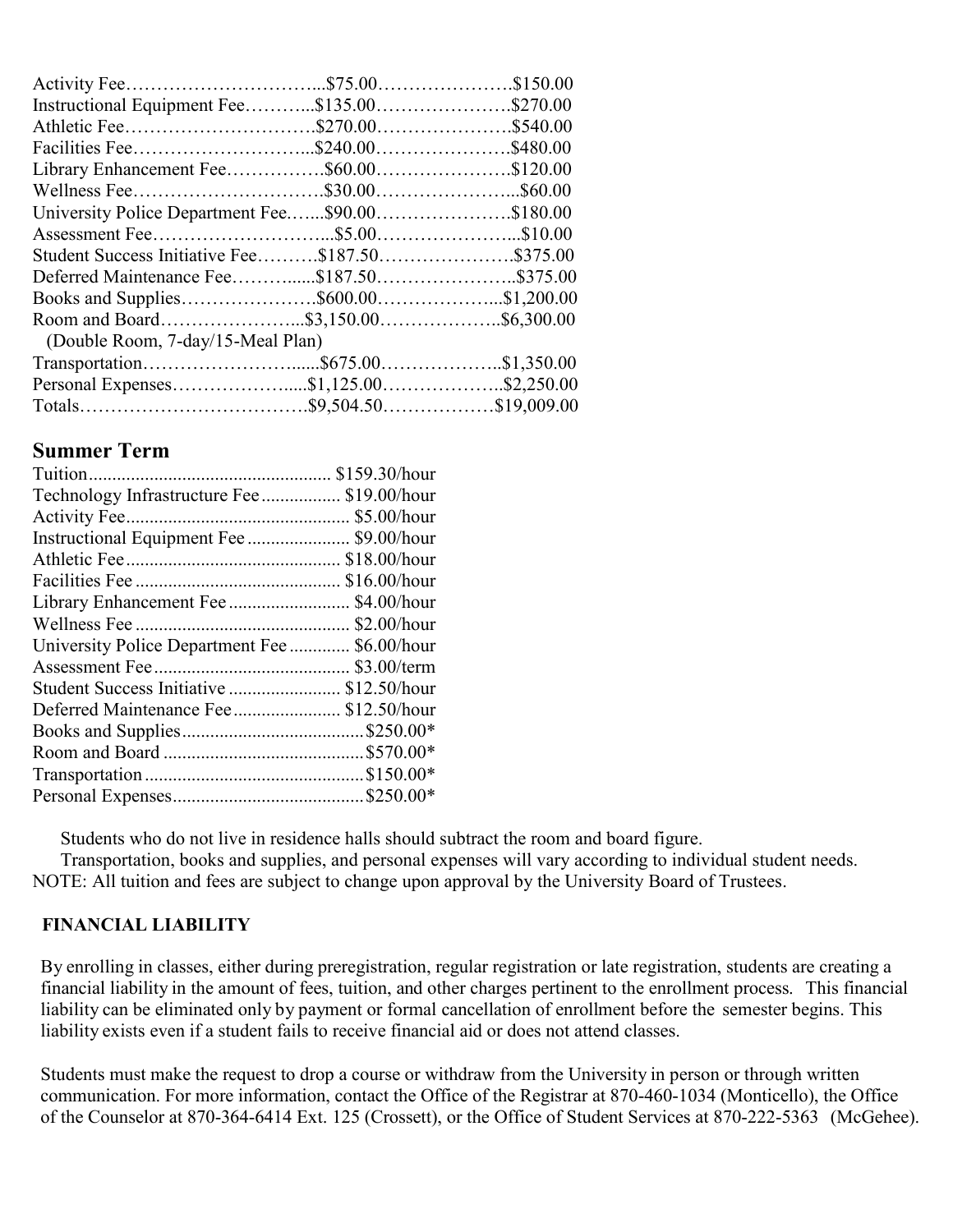#### **ANELNET@ PAYMENT PLAN**

To help students meet their educational expenses, the University of Arkansas at Monticello is pleased to offer the NELNET Payment Plan. NELNET is a tuition-management plan that provides students with a low cost option for budgeting tuition and other educational expenses. **It is not a loan program**; therefore, the student has no debt, there are no interest or finance charges assessed, and there is no credit check. The only cost to budget monthly payments through NELNET is a \$25 per semester NELNET non-refundable enrollment fee. The enrollment fee is automatically deducted within 14 days of the agreement being posted to the NELNET system. To participate in the NELNET Payment Plan, students are to visit the UAM home page [at www.uamont.edu,](http://www.uamont.edu/) click on "Current" Students" (under the Information For section) and then choose the "E-cashier" icon.

#### **FINANCIAL AID**

#### *Students who do not begin attendance in all enrolled courses, who do not participate in their online courses, or who stop attending/participating without officially dropping or withdrawing are reported to the Office of Financial Aid.*

Students who receive Title IV aid and do not complete at least 60% of the semester for which they are enrolled may be required to return a portion of the federal funds received. Title IV aid includes, but is not limited to, Federal Pell Grants, Federal Supplemental Educational Opportunity Grants (SEOG), and Direct Loans (Stafford and PLUS. In most cases, the withdrawal calculation date for students who officially withdraw will be the actual date of withdrawal as determined by the Registrar's Office. Students who cease attending without officially withdrawing are considered "unofficial withdrawals." The midpoint of the semester (or in some cases, the last date of attendance) will be used in determining the amount of aid to be returned for unofficial withdrawals.

Withdrawing from the University, either officially or unofficially, may require that a student return a substantial amount of the Title IV funds received. Examples of actual Return of Title IV Funds calculations are available in the Office of Financial Aid (Monticello) or the Office of Student Services (Crossett or McGehee). Students who have to withdraw at any point, or have any financial aid question, should visit or contact the UAM Office of Financial Aid in Harris Hall Room 300 (telephone: 870-460-1050 or toll free: 1-800-226-2643).

#### **REFUNDS**

A student can have his/her refund direct deposited or receive a check. A student can enroll in direct deposit by visiting his/her WeevilNet account and choosing the enrollforrefunddirectdeposit link. Refund checks will be mailed to the address on file in WeevilNet.

#### **TUITION REFUND POLICY**

August 19-21: 100% refunds will be given to students who officially withdraw from any or all of their classes. After August 21, no refunds will be given to students for individual course drops.

August 24-September 2: 50% refunds will be given to students **who officially withdraw from all classes.** After September 2, no refunds will be given to students who withdraw from the University.

For the first three days of classes of the Spring 2016 semester (January 6-8), 100% refunds will be given to students who officially withdraw from the University or are dropping individual courses. After January 8, no refunds will be given to students for individual course drops.

January 11-20 (class days 4-10), 50% refunds will be given to students **who officially withdraw from all classes**. After January 20, no refunds will be given to students who withdraw from the University.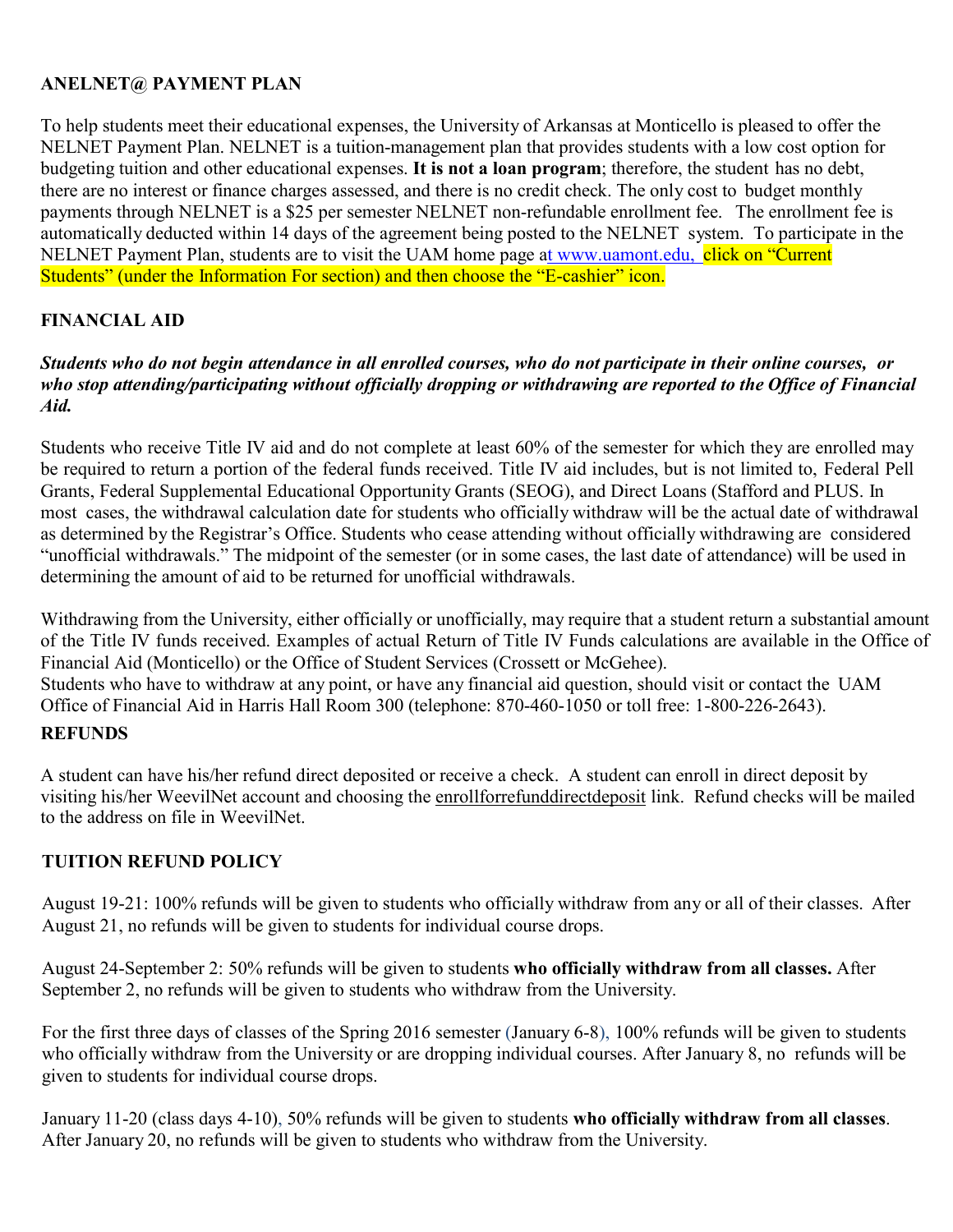Students who wish to officially withdraw from the University must complete a withdrawal form in the Office of the Registrar located in Harris Hall at the Monticello location; the Office of the Counselor at the Crossett location; or the Office of Student Services at the McGehee location.

The UAM refund policy is subject to change if required by federal regulation or upon approval of the UA Board of Trustees.

#### **IMMUNIZATION/VACCINATION REQUIREMENTS:**

### MMR

In accordance with the laws of the State of Arkansas including, without limitation, Ark. Code Ann. § 20-7-109, Ark. Code Ann. § 6-18-702, Ark. Code Ann. §§ 6-60-501 - 504, and Ark. Code Ann. § 20-78-206, the University of Arkansas at Monticello requires any student, born on or after January 1, 1957, to provide proof of immunization against measles, mumps and rubella. Immunity should be shown by providing serological testing confirming immunity or proof of having received two (2) MMR injections. Students born prior to January 1, 1957 may be exempt from the immunization requirement by providing proof of birth, such as a birth certificate.

### Tuberculosis

Pursuant to the laws of the State of Arkansas, including, without limitation, Act 96 of 1913, Arkansas Code Ann. § 20-7-109 and Arkansas Code Ann. § 20-7-110, any student born outside the United States will be mandated to meet requirements of the Arkansas Department of Health RULES AND REGULATIONS PERTAINING TO TUBERCULOSIS SCREENING FOR FOREIGN-BORN UNIVERSITY AND COLLEGE STUDENTS at enrollment. The Director of Student Health Services can allow exemptions from screening based on permanent residency or birth in a non-endemic country.

#### MeningococcalMeningitisAdvisement\*

Meningococcal Meningitis is a rare but potentially dangerous illness. Although the risk of contracting this disease is low for the general population, there is a greater potential risk of outbreaks for college-aged students due to a prevalence of risk factors that are often part of campus life. These risk factors include residence hall living, active and passive smoking, bar patronage, and alcohol consumption. As a preventative measure, Student Health Services recommends students check with their health care providers for further information about available vaccines or contact us at (870) 460-1051.

\* as required by Arkansas Legislative Act 1233

## **ANNUAL SECURITY/FIRE SAFETY REPORT:**

The Annual Security Report/Fire Safety Report includes statistics for the previous three years concerning reported crimes that occurred on-campus, in certain off-campus buildings, on property owned/controlled by the University of Arkansas at Monticello, and on public property within, or immediately adjacent to and accessible from, the campus. The report also includes institutional policies concerning campus security, such as policies addressing sexual assault, and other matters.

The Annual Security Report/Fire Safety Report is updated each year, and a copy can be obtained by contacting University Police at 460-1083 or the Office of Student Affairs at 460-1053. The report is also available on the UAM web site at: <http://uam-web2.uamont.edu/pdfs/Student%20Affairs/AnnualSecurityAndFireSafetyReport.pdf>

## **EQUITY IN ATHLETICS DATA:**

The Equity in Athletics Disclosure Act requires co-educational institutions of postsecondary education that participate in a Title IV, federal student financial assistance program, and have an intercollegiate athletic program, to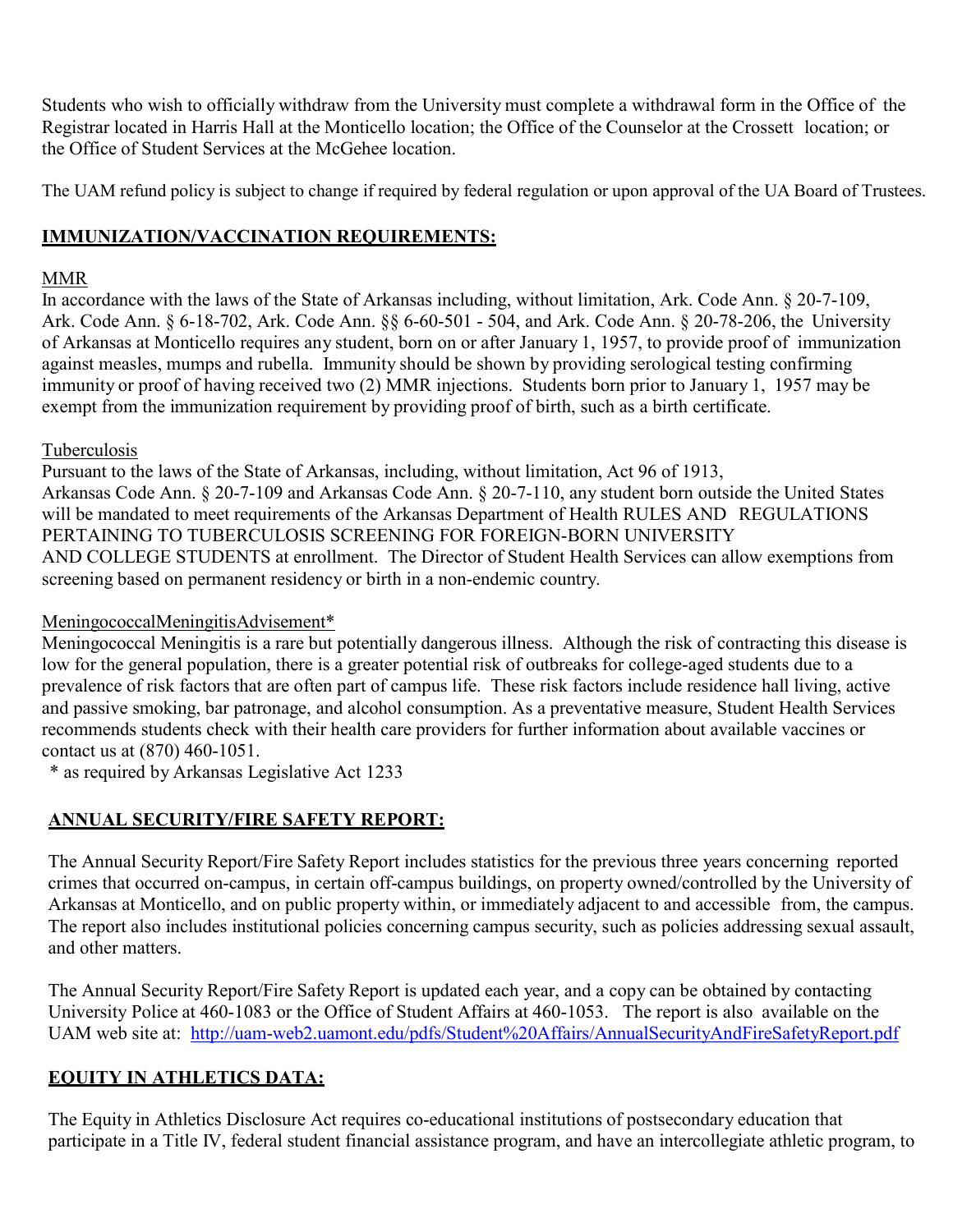prepare an annual report to the Department of Education on athletic participation, staffing, and revenues and expenses, by men's and women's teams. The Department will use this information in preparing its required report to the Congress on gender equity in intercollegiate athletics.

The Higher Education Opportunity Act (Public Law 110-315) (HEOA) was enacted on August 14, 2008. This law reauthorizes and extends the Higher Education Act of 1965, as amended. The Higher Education Act (HEA) provides the statutory authority for most of the programs and activities administered or conducted by the Office of Postsecondary Education, including requirements related to equity in athletics disclosure.

University of Arkansas at Monticello equity in athletics data is located in the charts below, in Student Right to Know at:<http://uam-web2.uamont.edu/pdfs/srk.pdf> and is also available on the Web at: [http://ope.ed.gov/athletics.](http://ope.ed.gov/athletics/) A printed copy of the report may be obtained by contacting the Office of Finance and Administration, Babin Business Center, 140 University Place, Monticello, AR 71656.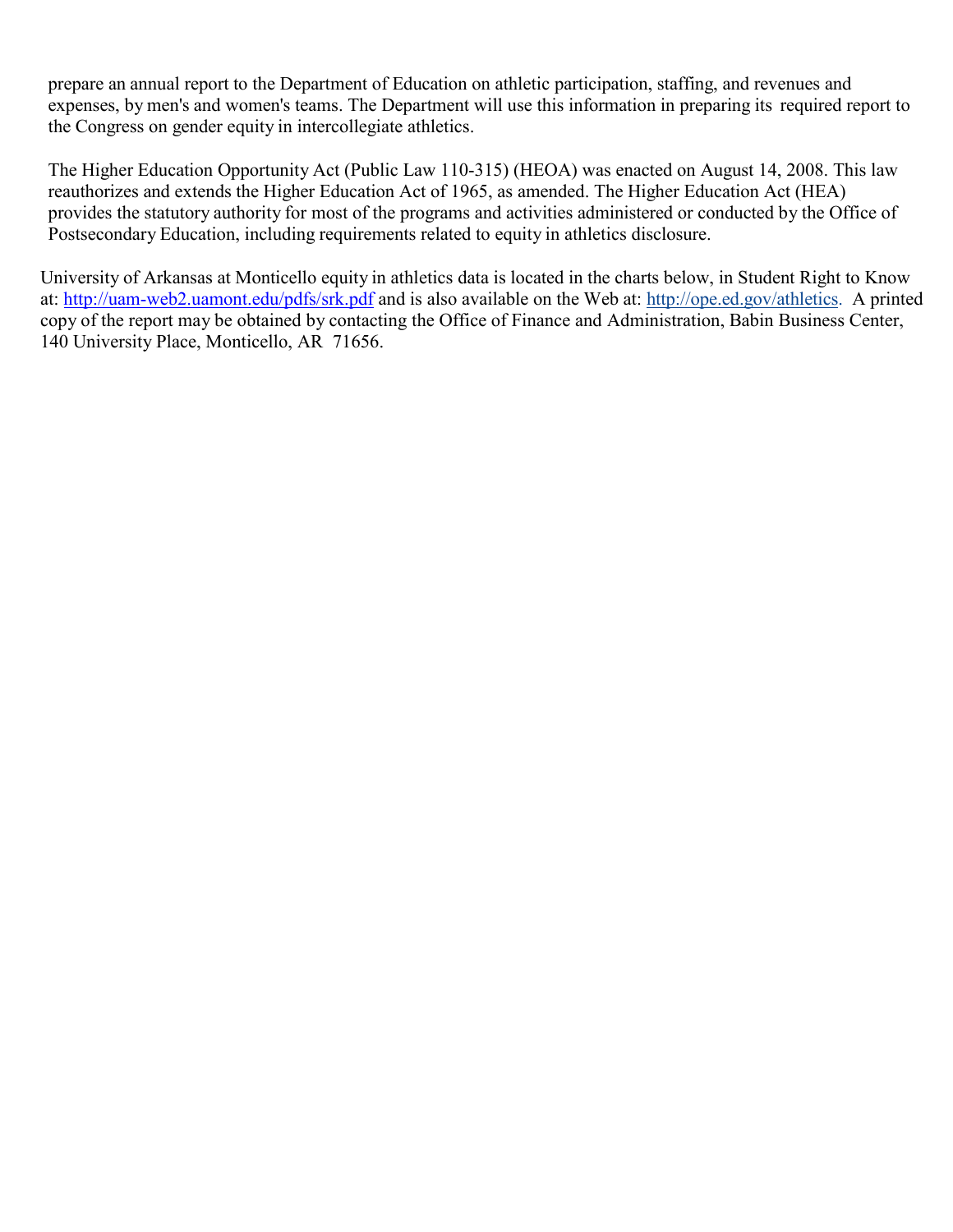## Equity in Athletics 2019

Institution: University of Arkansas at Monticello (106485) User ID: E1064851

## Screening Questions

| Please answer these questions carefully as your responses will determine which subsequent data entry screens are<br>appropriate for your institution. |                      |                                                                                                     |  |   |                 |  |  |  |
|-------------------------------------------------------------------------------------------------------------------------------------------------------|----------------------|-----------------------------------------------------------------------------------------------------|--|---|-----------------|--|--|--|
|                                                                                                                                                       |                      | 1. How will you report Operating (Game-day) Expenses?                                               |  |   |                 |  |  |  |
|                                                                                                                                                       |                      |                                                                                                     |  |   |                 |  |  |  |
| ⊙                                                                                                                                                     | By Team              |                                                                                                     |  | O | Per Participant |  |  |  |
|                                                                                                                                                       |                      |                                                                                                     |  |   |                 |  |  |  |
|                                                                                                                                                       |                      | 2. Select the type of varsity sports teams at your institution.                                     |  |   |                 |  |  |  |
|                                                                                                                                                       |                      |                                                                                                     |  |   |                 |  |  |  |
| ☑                                                                                                                                                     | Men's Teams          |                                                                                                     |  |   |                 |  |  |  |
| 罓                                                                                                                                                     | <b>Women's Teams</b> |                                                                                                     |  |   |                 |  |  |  |
| П                                                                                                                                                     | Coed Teams           |                                                                                                     |  |   |                 |  |  |  |
|                                                                                                                                                       |                      |                                                                                                     |  |   |                 |  |  |  |
|                                                                                                                                                       |                      | 3. Do any of your teams have assistant coaches?                                                     |  |   |                 |  |  |  |
|                                                                                                                                                       |                      |                                                                                                     |  |   |                 |  |  |  |
| ⊙                                                                                                                                                     | Yes                  |                                                                                                     |  |   |                 |  |  |  |
|                                                                                                                                                       | ☑                    | Men's Teams                                                                                         |  |   |                 |  |  |  |
|                                                                                                                                                       | ☑                    | <b>Women's Teams</b>                                                                                |  |   |                 |  |  |  |
|                                                                                                                                                       | П                    | <b>Coed Teams</b>                                                                                   |  |   |                 |  |  |  |
| O                                                                                                                                                     | No                   |                                                                                                     |  |   |                 |  |  |  |
|                                                                                                                                                       |                      |                                                                                                     |  |   |                 |  |  |  |
| $\bullet$                                                                                                                                             |                      | If you save the data on this screen, then return to the screen to make changes, note the following: |  |   |                 |  |  |  |

• 1) If you select an additional type of team remember to include associated data for that type of team on subsequent screens;

• 2) If you delete a type of team but have already entered associated data on other screens, all associated data for that type of team will be deleted from subsequent screens. However, because the survey system has to recalculate the totals, you must re-save every screen.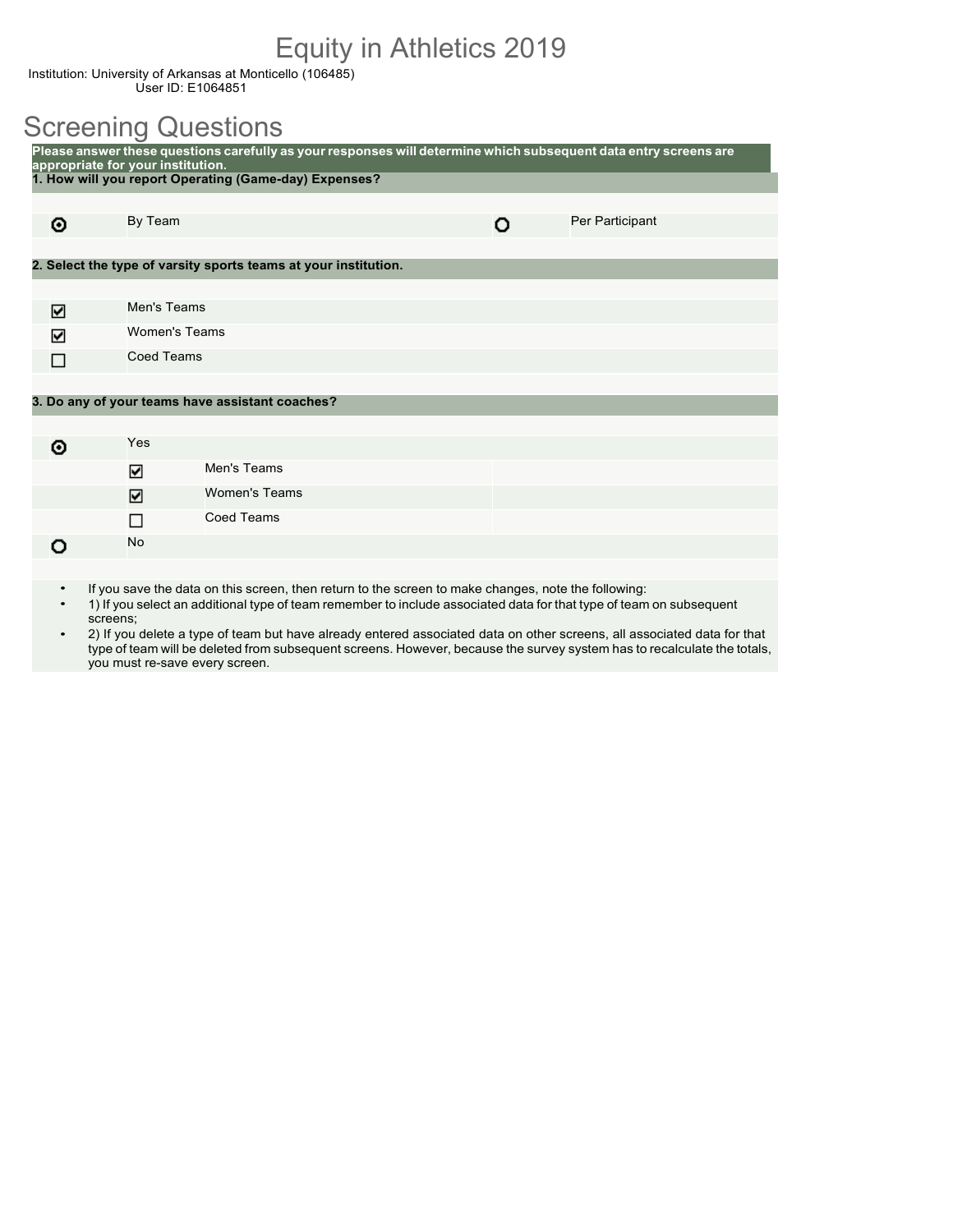## Sports Selection - Men's and Women's Teams

| Select the varsity sports teams at your institution.   |        |       |                                                         |        |       |                |
|--------------------------------------------------------|--------|-------|---------------------------------------------------------|--------|-------|----------------|
| <b>Sport</b>                                           |        | Men's | <b>Women's Sport</b>                                    |        | Men's | <b>Women's</b> |
| Archery                                                | $\Box$ | П     | <b>Badminton</b>                                        | П      | □     |                |
| <b>Baseball</b>                                        | ☑      |       | <b>Basketball</b>                                       | ☑      | ☑     |                |
| Beach Volleyball                                       | П      | П     | <b>Bowling</b>                                          | П      | П     |                |
| <b>Cross Country</b>                                   | ☑      | ☑     | Diving                                                  | $\Box$ | □     |                |
| Equestrian                                             | П      | П     | Fencing                                                 | П      | □     |                |
| <b>Field Hockey</b>                                    |        | П     | Football                                                | ☑      |       |                |
| Golf                                                   | ☑      | ☑     | Gymnastics                                              | □      | □     |                |
| Ice Hockey                                             | $\Box$ | □     | Lacrosse                                                | П      | П     |                |
| Rifle                                                  | □      | П     | Rodeo                                                   | П      | П     |                |
| Rowing                                                 | П      | П     | Sailing                                                 | П      | П     |                |
| Skiing                                                 | П      | П     | Soccer                                                  | П      | П     |                |
| Softball                                               |        | ☑     | Squash                                                  | П      | □     |                |
| Swimming                                               | П      | □     | Swimming and Diving (combined)                          | □      | П     |                |
| <b>Synchronized Swimming</b>                           |        | П     | <b>Table Tennis</b>                                     | □      | □     |                |
| <b>Team Handball</b>                                   | П      | П     | Tennis                                                  | П      | □     |                |
| Track and Field (Indoor)                               | П      | П     | Track and Field (Outdoor)                               | $\Box$ | □     |                |
| <b>Track and Field and Cross Country</b><br>(combined) | П      | П     | Volleyball                                              | П      | ☑     |                |
| <b>Water Polo</b>                                      |        | П     | <b>Weight Lifting</b>                                   | $\Box$ | П     |                |
| Wrestling                                              |        | П     | Other Sports (Specify sports in<br>the caveat box.) $*$ | П      | ΙI    |                |

#### CAVEAT

The caveat on this screen is for internal use and does not appear on the EADA Dissemination Website (public site). If you want information to appear on the public site, enter it on the Athletic Participation screen.

**\*** If you indicated in the caveat box that your other sports are Dancing and/or Cheerleading, please specify in the caveat box that these are competitive varsity teams (i.e., not pep squads).

- If you save the data on this screen, then return to the screen to make changes, note the following:
- 1) If you select an additional team remember to include associated data for that sport on subsequent screens;

• 2) If you delete a sport but have already entered associated data on other screens, all associated data for that sport will be deleted from subsequent screens. However, because the survey system has to recalculate the totals, you must resave every screen.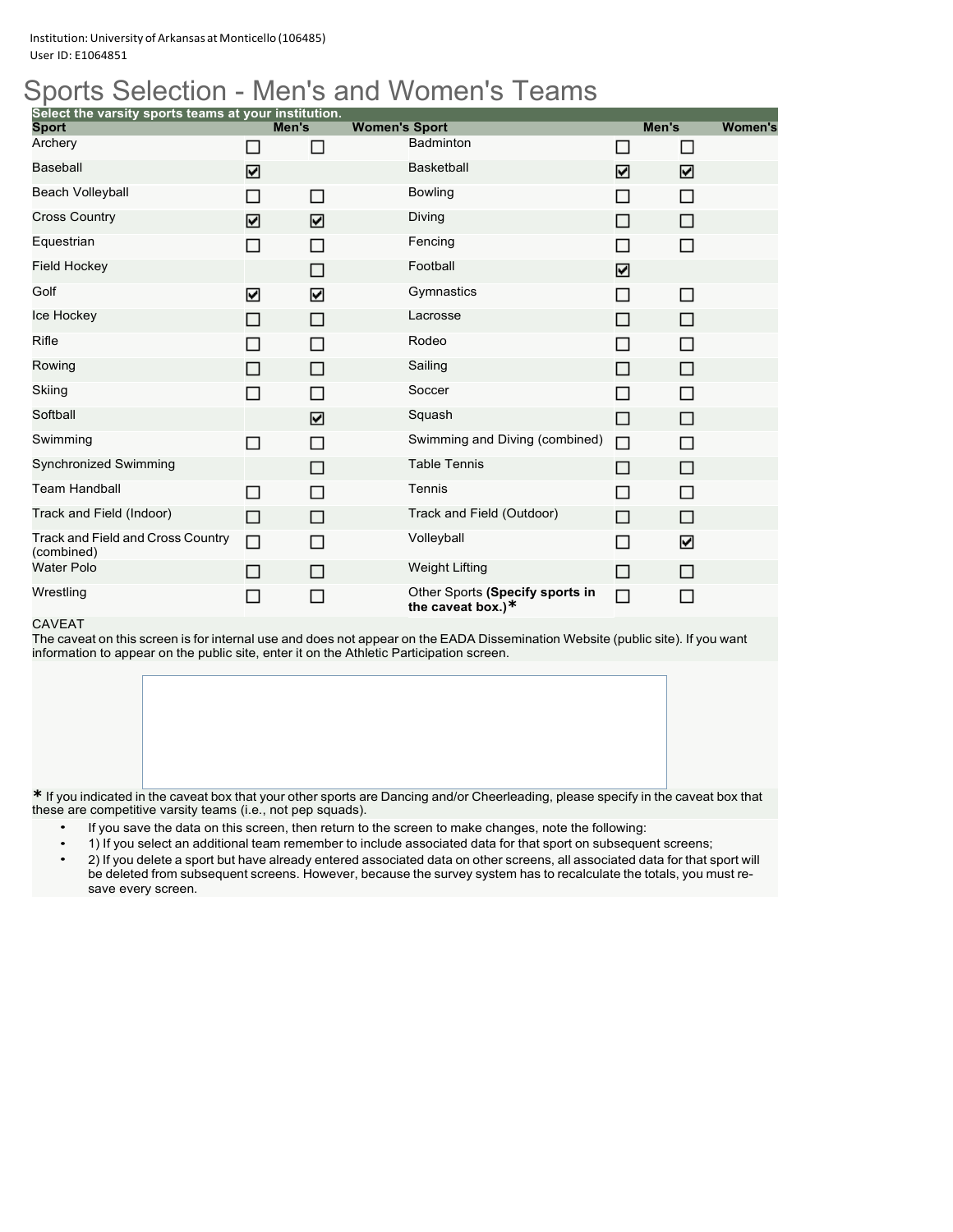## Athletics Participation - Men's and Women's Teams

**Enter the number of participants as of the day of the first scheduled contest.**

| <b>Varsity Teams</b>                                                                                                                                               | <b>Men's Teams</b> | <b>Women's Teams</b> |
|--------------------------------------------------------------------------------------------------------------------------------------------------------------------|--------------------|----------------------|
| Baseball                                                                                                                                                           | 43                 |                      |
| <b>Basketball</b>                                                                                                                                                  | 14                 | 10                   |
| <b>Cross Country</b>                                                                                                                                               | 9                  | 7                    |
| Football                                                                                                                                                           | 108                |                      |
| Golf                                                                                                                                                               | 10                 | 7                    |
| Softball                                                                                                                                                           |                    | 20                   |
| Volleyball                                                                                                                                                         |                    | 17                   |
| Total Participants Men's and Women's Teams                                                                                                                         | 184                | 61                   |
| Unduplicated Count of Participants<br>(This is a head count. If an individual participates on more than one<br>team, count that individual only once on thisline.) | 184                | 60                   |

CAVEAT

(For each men's or women's team that includes opposite sex participants, specify the number of male and the number of female students on that team in this caveat box. This does not apply for coed teams. Additionally, provide any other clarifying information here.)

If you save the data on thisscreen, then return to the screen to make changes, please note you must re-save every screen because the survey system has to recalculate thetotals.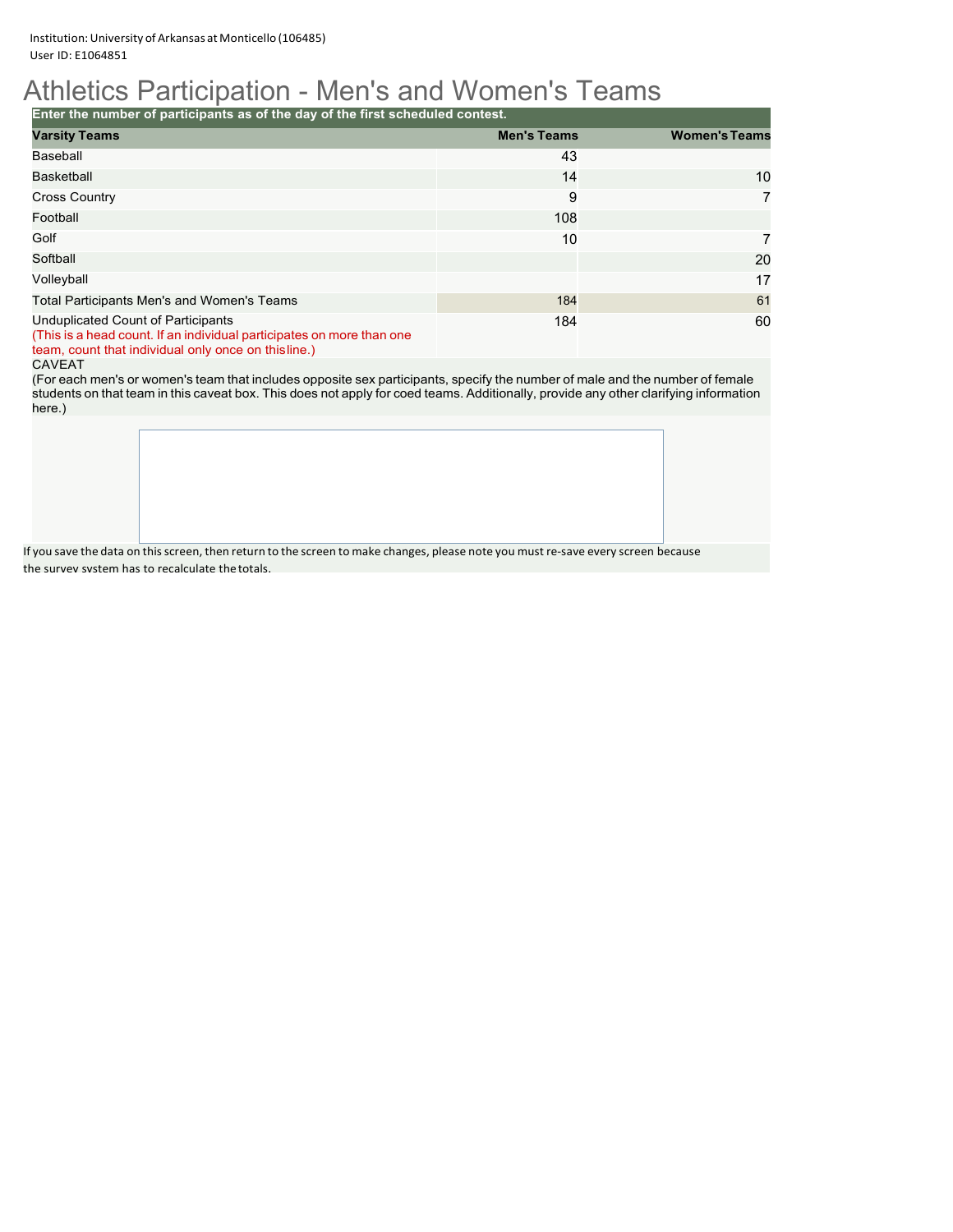## Head Coaches - Men's Teams

For each men's team, indicate whether the head coach is male or female, was assigned to the team on a full-time or part**time basis, and whether the coach was employed by the institution on a full-time basis or on a part-time or volunteer basis, by entering a 1 in the appropriate field.** The Swimming and Diving (combined) fields allow up to 2 head coaches. The Track and Field and Cross Country

| (combined) fields allow up to 3. |                                                 |                                                      |                                      |                |                                                            |                     |                                                               |                                      |          |                                       |                                   |
|----------------------------------|-------------------------------------------------|------------------------------------------------------|--------------------------------------|----------------|------------------------------------------------------------|---------------------|---------------------------------------------------------------|--------------------------------------|----------|---------------------------------------|-----------------------------------|
|                                  |                                                 | <b>Male Head Coaches</b>                             |                                      |                | <b>Female Head Coaches</b>                                 |                     |                                                               |                                      |          |                                       |                                   |
| Varsity<br>Teams                 | Teamon<br>a Full-Time Part-Time<br><b>Basis</b> | Assigned to Assigned to<br>Team on a<br><b>Basis</b> | Full-Time<br>Institution<br>Employee |                | Employee or a Full-Time Part-Time<br><b>VolunteerBasis</b> | Institution Team on | Part-TimeAssigned to Assigned to<br>Team on a<br><b>Basis</b> | Full-Time<br>Institution<br>Employee |          | Part-Time<br>Institution<br>Volunteer | Employee or Total Head<br>Coaches |
| Baseball                         |                                                 |                                                      |                                      |                |                                                            |                     |                                                               |                                      |          |                                       |                                   |
| <b>Basketball</b>                |                                                 |                                                      |                                      | 1              |                                                            |                     |                                                               |                                      |          |                                       |                                   |
| <b>Cross</b><br>Country          |                                                 |                                                      |                                      |                |                                                            |                     |                                                               |                                      |          |                                       |                                   |
| Football                         |                                                 |                                                      |                                      |                |                                                            |                     |                                                               |                                      |          |                                       |                                   |
| Golf                             |                                                 |                                                      |                                      |                |                                                            |                     |                                                               |                                      |          |                                       |                                   |
| Coaching<br>Position<br>Totals   | $\Omega$                                        | 5                                                    |                                      | $\overline{4}$ |                                                            |                     | $\mathbf{0}$<br>$\mathbf{0}$                                  |                                      | $\Omega$ | $\Omega$                              | 5                                 |
| <b>CAVEAT</b>                    |                                                 |                                                      |                                      |                |                                                            |                     |                                                               |                                      |          |                                       |                                   |
|                                  |                                                 |                                                      |                                      |                |                                                            |                     |                                                               |                                      |          |                                       |                                   |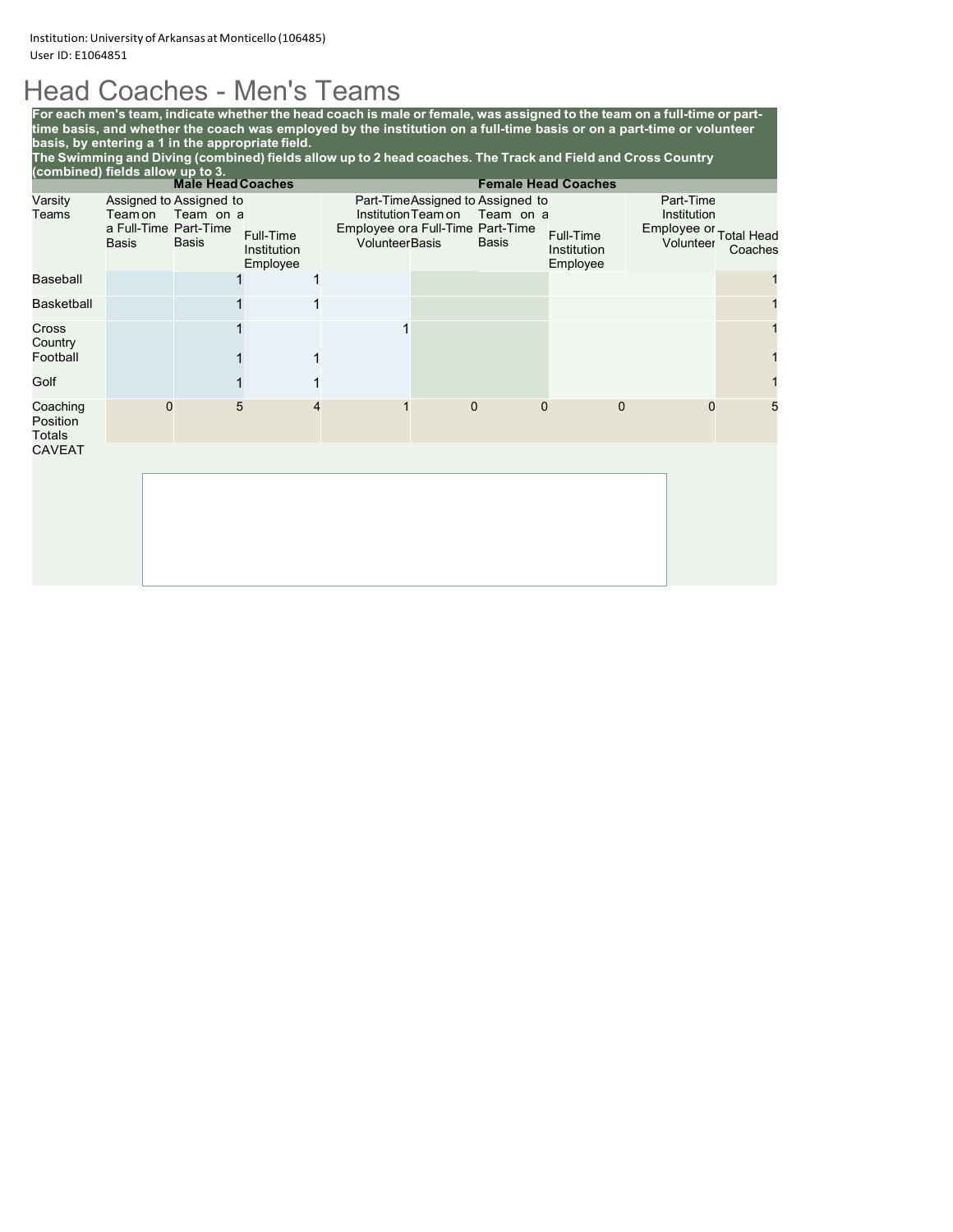## Head Coaches - Women's Teams

**For each women's team, indicate whether the head coach is male or female, was assigned to the team on a full-time or part-time basis, and whether the coach was employed by the institution on a full-time basis or on a part-time or volunteer basis, by entering a 1 in the appropriate field.**

The Swimming and Diving (combined) fields allow up to 2 head coaches. The Track and Field and Cross Country

| Teamon<br><b>Basis</b> | <b>Basis</b> | Full-Time<br>Institution                                              |                                                                                   |                | <b>Basis</b>                                 | Full-Time<br>Institution<br>Employee              |                                                    |                            | Coaches                                                         |
|------------------------|--------------|-----------------------------------------------------------------------|-----------------------------------------------------------------------------------|----------------|----------------------------------------------|---------------------------------------------------|----------------------------------------------------|----------------------------|-----------------------------------------------------------------|
|                        |              |                                                                       |                                                                                   |                |                                              |                                                   |                                                    |                            |                                                                 |
|                        |              |                                                                       |                                                                                   |                |                                              |                                                   |                                                    |                            |                                                                 |
|                        |              | 1                                                                     |                                                                                   |                |                                              |                                                   |                                                    |                            |                                                                 |
|                        |              |                                                                       |                                                                                   |                |                                              |                                                   |                                                    |                            |                                                                 |
|                        |              |                                                                       |                                                                                   |                |                                              |                                                   |                                                    |                            |                                                                 |
|                        |              |                                                                       |                                                                                   |                |                                              |                                                   | $\overline{2}$                                     | $\Omega$                   | 5                                                               |
|                        |              |                                                                       |                                                                                   |                |                                              |                                                   |                                                    |                            |                                                                 |
|                        |              |                                                                       |                                                                                   |                |                                              |                                                   |                                                    |                            |                                                                 |
|                        |              | (combined) fields allow up to 3.<br>a Full-Time Part-Time<br>$\Omega$ | <b>Male Head Coaches</b><br>Assigned to Assigned to<br>Team on a<br>Employee<br>3 | $\overline{2}$ | Institution Team on<br><b>VolunteerBasis</b> | Employee or a Full-Time Part-Time<br>$\mathbf{0}$ | Part-TimeAssigned to Assigned to<br>Team on a<br>2 | <b>Female Head Coaches</b> | Part-Time<br>Institution<br>Employee or Total Head<br>Volunteer |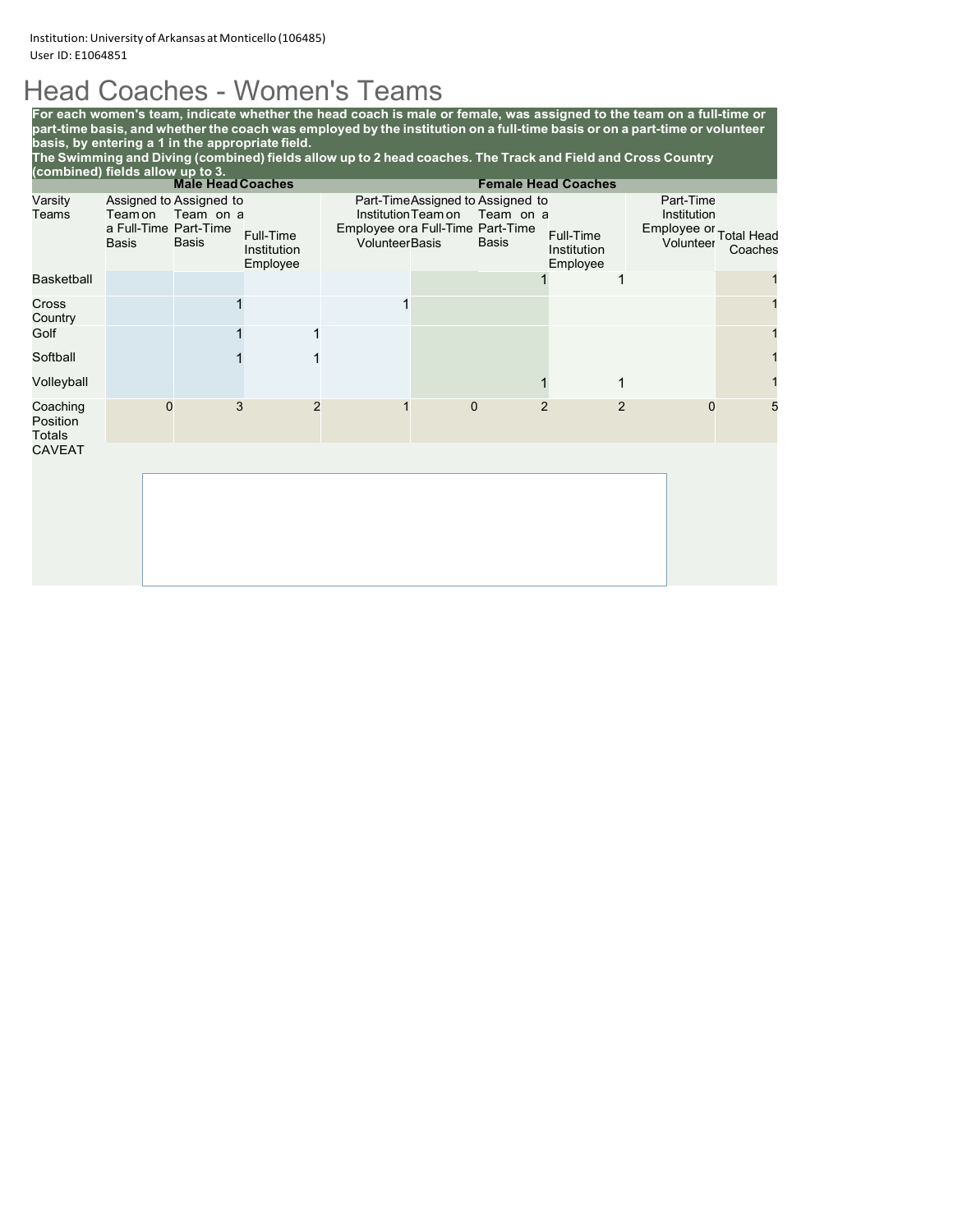# Head Coaches' Salaries - Men's and Women's Teams

| Enter only salaries and bonuses that your institution pays head coaches as compensation for coaching. Do not include<br>benefits on this screen.                                                  |                    |                      |  |  |  |  |
|---------------------------------------------------------------------------------------------------------------------------------------------------------------------------------------------------|--------------------|----------------------|--|--|--|--|
| Do not include volunteer coaches in calculating the average salary and the Full-Time Equivalent (FTE) Total.<br>For help calculating the FTE total click on the Instructions link on this screen. |                    |                      |  |  |  |  |
|                                                                                                                                                                                                   | <b>Men's Teams</b> | <b>Women's Teams</b> |  |  |  |  |
| Average Annual Institutional Salary per Head Coaching Position (for<br>coaching duties only)                                                                                                      | 52.405             | 41.544               |  |  |  |  |
| Number of Head Coaching Positions Used to Calculate the Average                                                                                                                                   | 4                  | $\overline{4}$       |  |  |  |  |
| Number of Volunteer Head Coaching Positions (Do not include these<br>coaches in your salary or FTE calculations.)                                                                                 |                    | 1                    |  |  |  |  |
| Average Annual Institutional Salary per Full-time equivalent (FTE)                                                                                                                                | 66.546             | 52,754               |  |  |  |  |
| Sum of Full-Time Equivalent (FTE) Positions Used to Calculate the Average                                                                                                                         | 3.15               | 3.15                 |  |  |  |  |
| CAVEAT                                                                                                                                                                                            |                    |                      |  |  |  |  |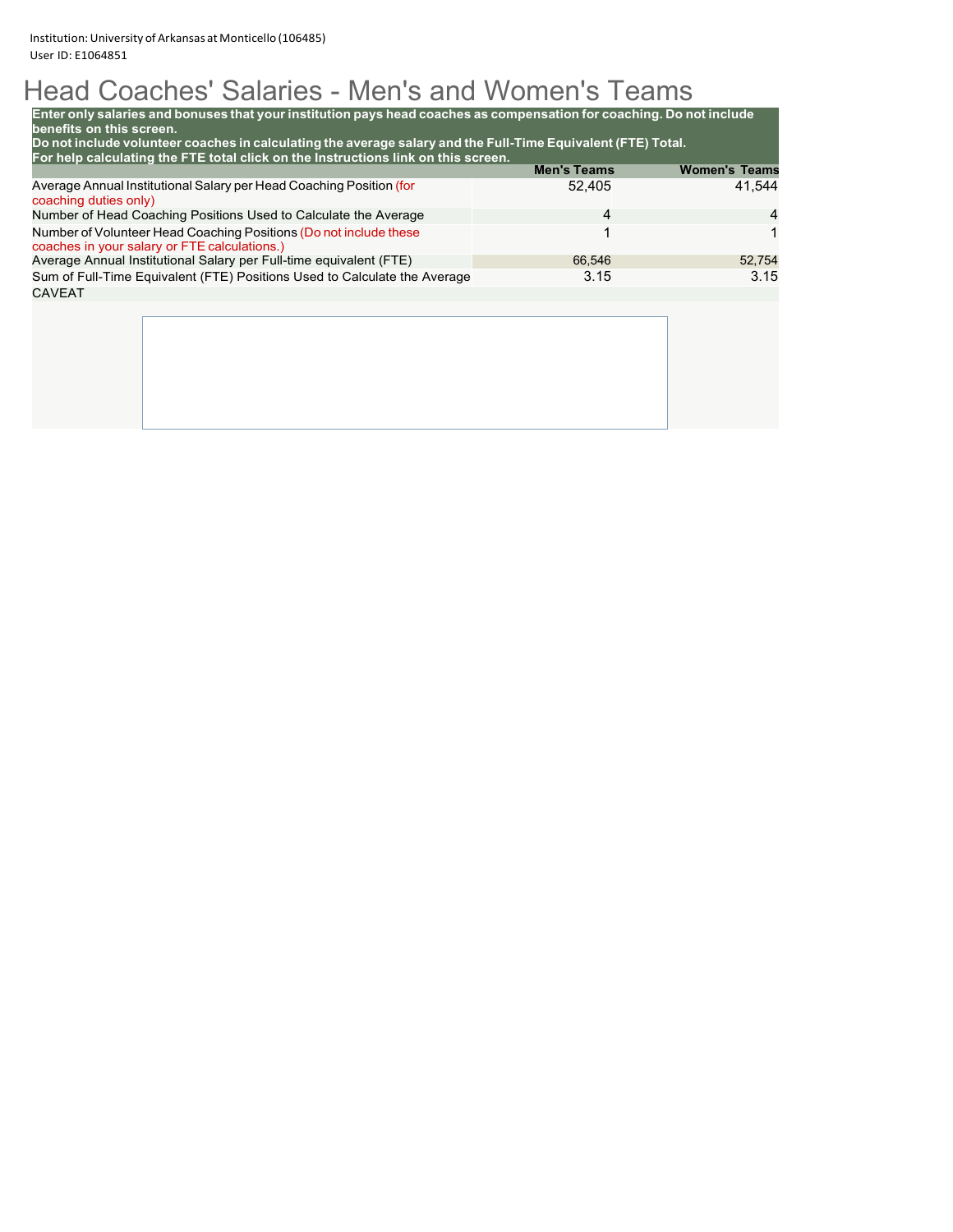## Assistant Coaches - Men's Teams

For each men's team, indicate whether the assistant coach is male or female, was assigned to the team on a full-time or **part-time basis, and whether the coach was employed by the institution on a full-time basis or on a part-time or volunteer basis, by entering a 1 in the appropriate field.**

|                                |                                          |                                                      | <b>Male Assistant Coaches</b>        |                |                                                            |                     |                                                                | <b>Female Assistant Coaches</b>      |                                               |              |                                   |
|--------------------------------|------------------------------------------|------------------------------------------------------|--------------------------------------|----------------|------------------------------------------------------------|---------------------|----------------------------------------------------------------|--------------------------------------|-----------------------------------------------|--------------|-----------------------------------|
| Varsity<br>Teams               | Teamon<br>a Full-Time Part-Time<br>Basis | Assigned to Assigned to<br>Team on a<br><b>Basis</b> | Full-Time<br>Institution<br>Employee |                | Employee or a Full-Time Part-Time<br><b>VolunteerBasis</b> | Institution Team on | Part-Time Assigned to Assigned to<br>Team on a<br><b>Basis</b> | Full-Time<br>Institution<br>Employee | Part-Time<br>Institution<br>Employee or Total |              | Volunteer<br>Assistant<br>Coaches |
| Baseball                       |                                          |                                                      |                                      |                |                                                            |                     |                                                                |                                      |                                               |              |                                   |
| <b>Basketball</b>              |                                          |                                                      |                                      | $\mathbf 1$    |                                                            |                     |                                                                |                                      |                                               |              |                                   |
| Cross<br>Country               |                                          |                                                      |                                      |                |                                                            |                     |                                                                |                                      |                                               |              | 0                                 |
| Football                       |                                          |                                                      | 5                                    | 5              |                                                            |                     |                                                                |                                      |                                               |              | 5                                 |
| Golf                           |                                          |                                                      |                                      |                |                                                            |                     |                                                                |                                      |                                               |              | $\mathbf 0$                       |
| Coaching<br>Position<br>Totals |                                          | $\mathbf{0}$                                         | $\overline{7}$                       | $\overline{7}$ | $\mathbf 0$                                                | $\mathbf 0$         | $\mathbf{0}$                                                   | $\mathbf{0}$                         |                                               | $\mathbf{0}$ | $\overline{7}$                    |
| <b>CAVEAT</b>                  |                                          |                                                      |                                      |                |                                                            |                     |                                                                |                                      |                                               |              |                                   |
|                                |                                          |                                                      |                                      |                |                                                            |                     |                                                                |                                      |                                               |              |                                   |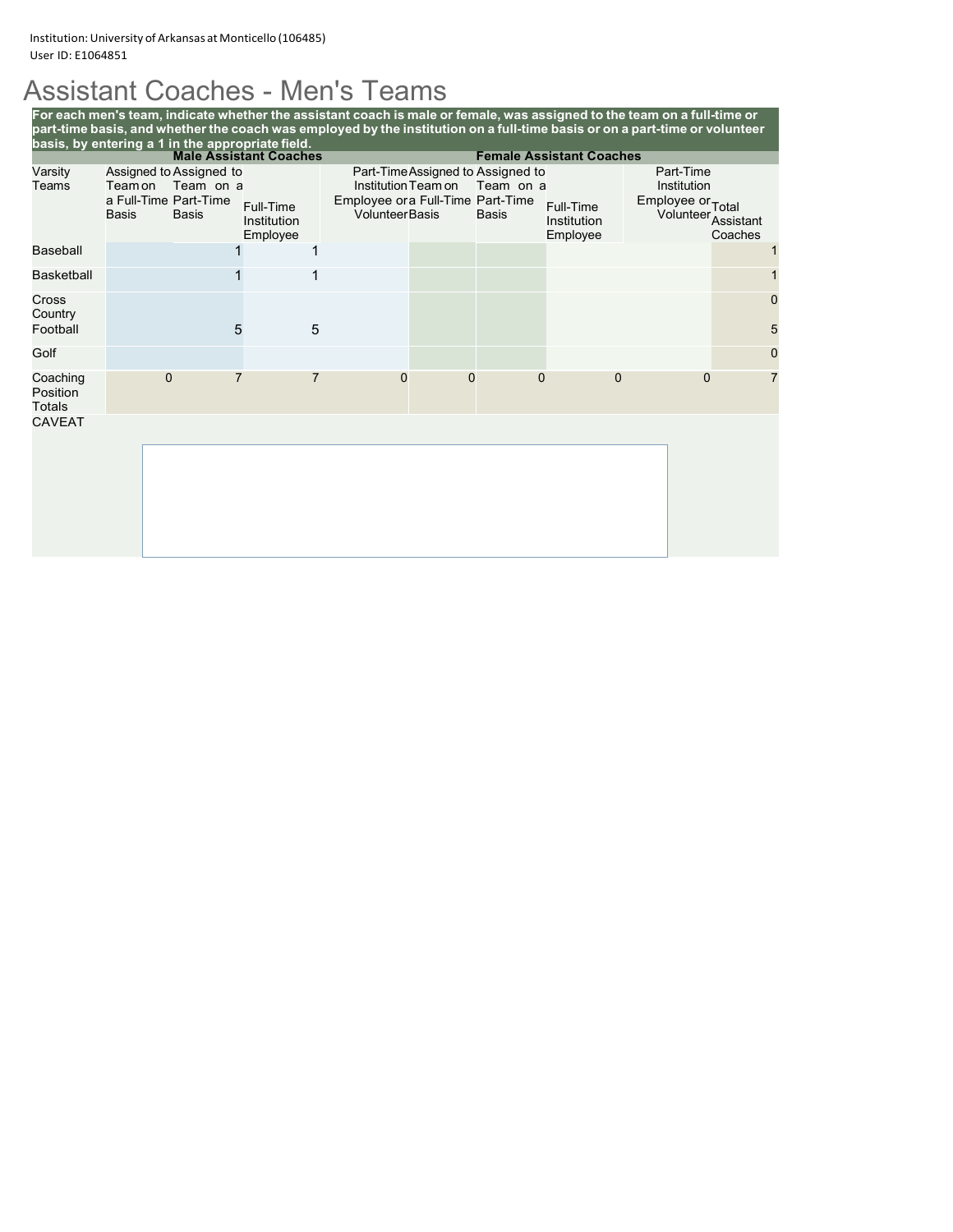## Assistant Coaches - Women's Teams

For each women's team, indicate whether the assistant coach is male or female, was assigned to the team on a full-time or **part-time basis, and whether the coach was employed by the institution on a full-time basis or on a part-time or volunteer basis, by entering a 1 in the appropriate field.**

|                                |                 |                                                                               | <b>Male Assistant Coaches</b>        |              |                                                                                  |                                                               | <b>Female Assistant Coaches</b>      |   |                                                          |                                   |                  |
|--------------------------------|-----------------|-------------------------------------------------------------------------------|--------------------------------------|--------------|----------------------------------------------------------------------------------|---------------------------------------------------------------|--------------------------------------|---|----------------------------------------------------------|-----------------------------------|------------------|
| Varsity<br>Teams               | Teamon<br>Basis | Assigned to Assigned to<br>Team on a<br>a Full-Time Part-Time<br><b>Basis</b> | Full-Time<br>Institution<br>Employee |              | Institution Team on<br>Employee ora Full-Time Part-Time<br><b>VolunteerBasis</b> | Part-TimeAssigned to Assigned to<br>Team on a<br><b>Basis</b> | Full-Time<br>Institution<br>Employee |   | Part-Time<br>Institution<br>Employee or <sub>Total</sub> | Volunteer<br>Assistant<br>Coaches |                  |
| <b>Basketball</b>              |                 |                                                                               |                                      |              |                                                                                  |                                                               |                                      |   |                                                          |                                   |                  |
| Cross<br>Country<br>Golf       |                 |                                                                               |                                      |              |                                                                                  |                                                               |                                      |   |                                                          |                                   | $\mathbf 0$<br>0 |
| Softball                       |                 |                                                                               |                                      | $\mathbf{1}$ |                                                                                  |                                                               |                                      |   |                                                          |                                   |                  |
| Volleyball                     |                 |                                                                               |                                      |              |                                                                                  |                                                               |                                      |   |                                                          |                                   | 0                |
| Coaching<br>Position<br>Totals |                 | $\mathbf{0}$                                                                  |                                      | 1            | $\mathbf 0$                                                                      | $\mathbf{0}$                                                  |                                      | 1 | $\mathbf{0}$                                             |                                   | $\overline{2}$   |
| <b>CAVEAT</b>                  |                 |                                                                               |                                      |              |                                                                                  |                                                               |                                      |   |                                                          |                                   |                  |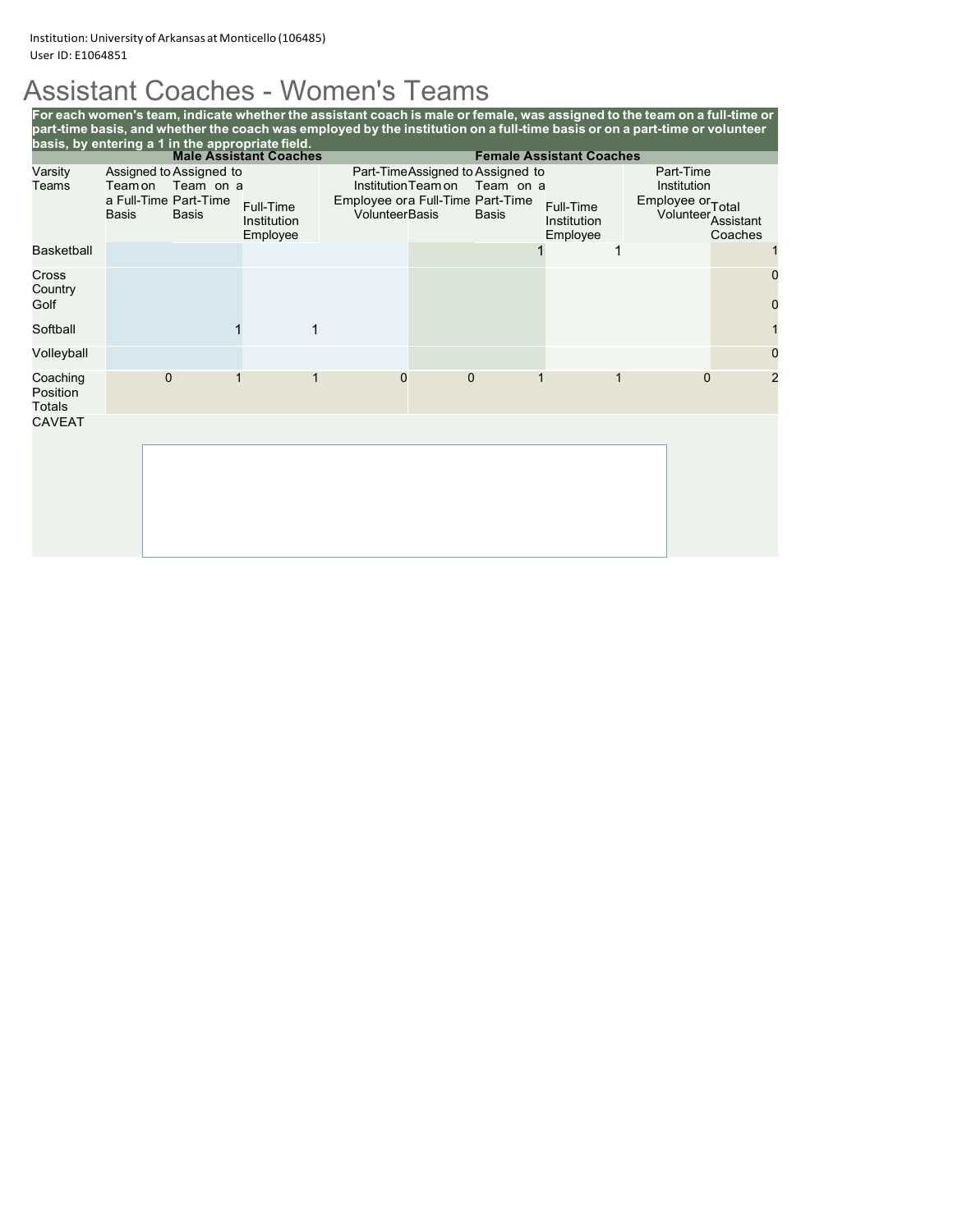## Assistant Coaches' Salaries - Men's and Women's Teams

| Enter only salaries and bonuses that your institution pays assistant coaches as compensation for coaching. Do not<br>include benefits on this screen.<br>Do not include volunteer coaches in calculating the average salary and the Full-Time Equivalent (FTE) Total.<br>For help calculating the FTE total click on the Instructions link on this screen. |                    |                      |
|------------------------------------------------------------------------------------------------------------------------------------------------------------------------------------------------------------------------------------------------------------------------------------------------------------------------------------------------------------|--------------------|----------------------|
|                                                                                                                                                                                                                                                                                                                                                            | <b>Men's Teams</b> | <b>Women's Teams</b> |
| Average Annual Institutional Salary per Assistant Coaching Position (for<br>coaching duties only)                                                                                                                                                                                                                                                          | 35.062             | 22.594               |
| Number of Assistant Coaching Positions Used to Calculate the Average                                                                                                                                                                                                                                                                                       |                    | $\mathcal{P}$        |
| Number of Volunteer Assistant Coaching Positions (Do not include these<br>coaches in your salary or FTE calculations.)                                                                                                                                                                                                                                     |                    |                      |
| Average Annual Institutional Salary per Full-time equivalent (FTE)                                                                                                                                                                                                                                                                                         | 38.958             | 25,104               |
| Sum of Full-Time Equivalent (FTE) Positions Used to Calculate the Average                                                                                                                                                                                                                                                                                  | 6.30               | 1.80                 |
| <b>CAVEAT</b>                                                                                                                                                                                                                                                                                                                                              |                    |                      |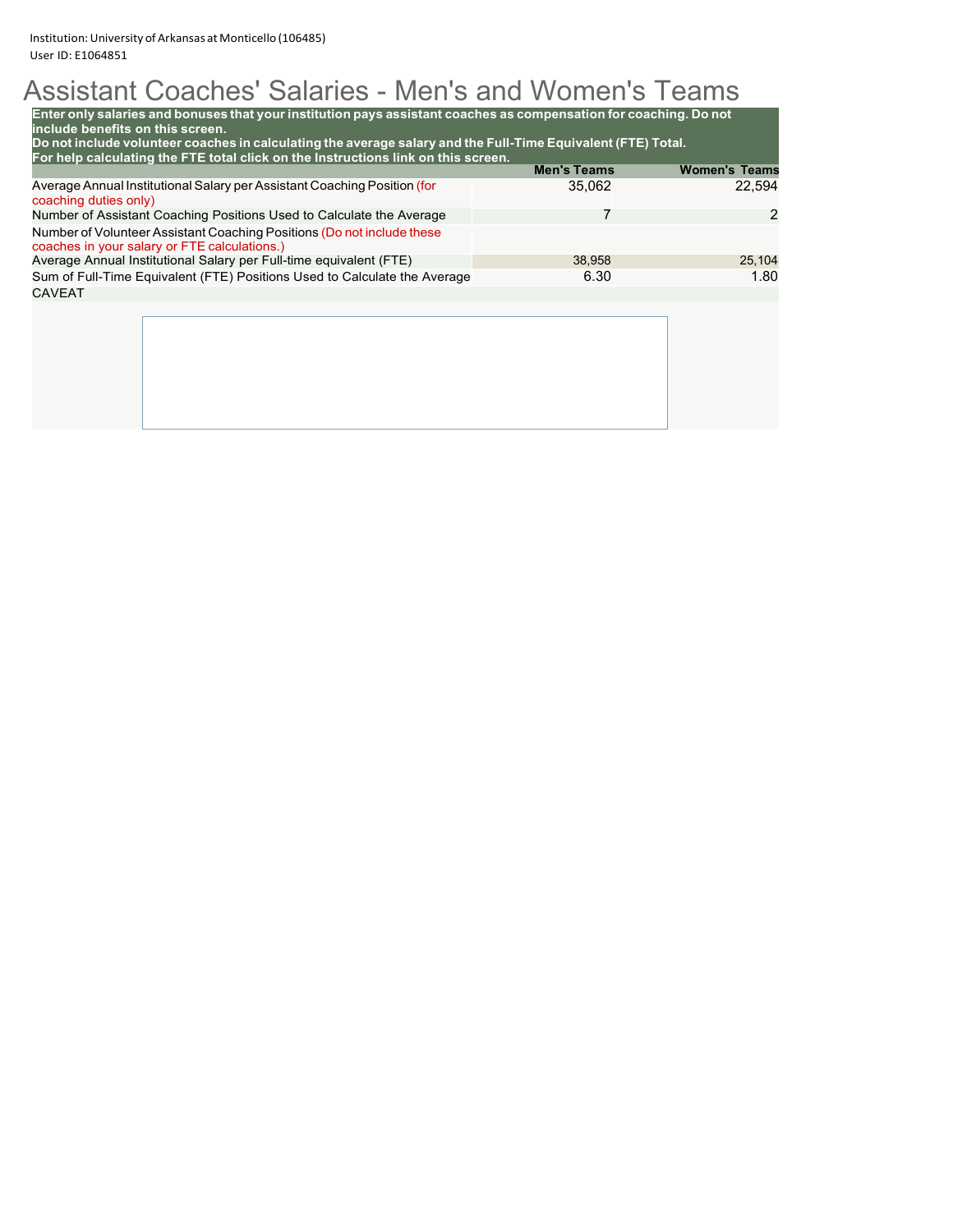## Athletically Related Student Aid - Men's and Women's Teams

|                                        | Athletically related student aid is any scholarship, grant, or other form of financial assistance, offered by an institution,<br>the terms of which require the recipient to participate in a program of intercollegiate athletics at the institution. Other<br>student aid, of which a student-athlete simply happens to be the recipient, is not athletically related student aid. If you do |                      |              |
|----------------------------------------|------------------------------------------------------------------------------------------------------------------------------------------------------------------------------------------------------------------------------------------------------------------------------------------------------------------------------------------------------------------------------------------------|----------------------|--------------|
| not have any aid to report, enter a 0. |                                                                                                                                                                                                                                                                                                                                                                                                |                      |              |
| <b>Men's Teams</b>                     |                                                                                                                                                                                                                                                                                                                                                                                                | <b>Women's Teams</b> | <b>Total</b> |
| Amount of Aid                          | 824.200                                                                                                                                                                                                                                                                                                                                                                                        | 408.928              | 1,233,128    |
| Ratio (percent)                        | 67                                                                                                                                                                                                                                                                                                                                                                                             | 33                   | 100%         |
| <b>CAVEAT</b>                          |                                                                                                                                                                                                                                                                                                                                                                                                |                      |              |
|                                        |                                                                                                                                                                                                                                                                                                                                                                                                |                      |              |
|                                        |                                                                                                                                                                                                                                                                                                                                                                                                |                      |              |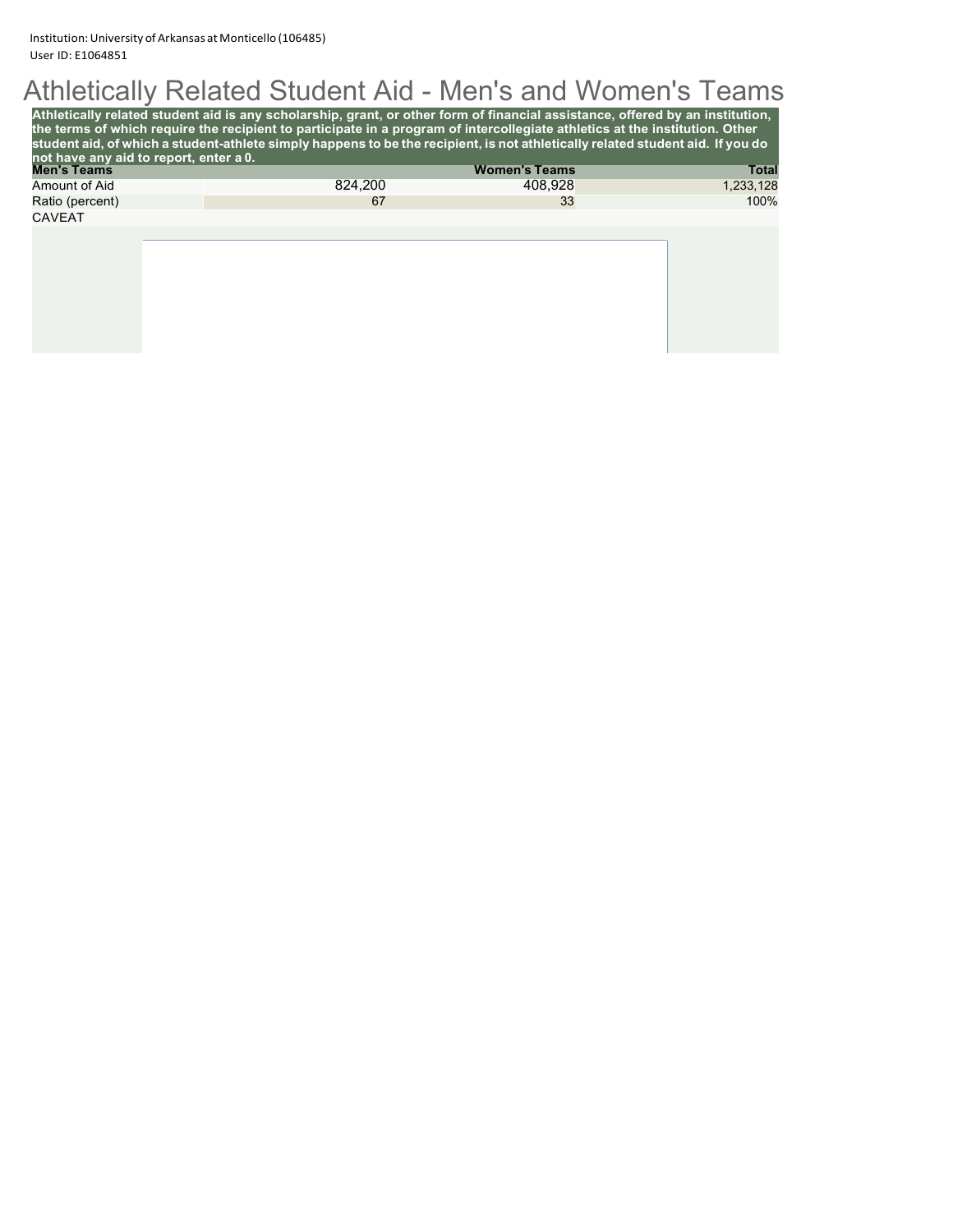# Recruiting Expenses - Men's and Women's Teams

|                    | Recruiting expenses are all expenses an institution incurs attributable to recruiting activities. This includes, but is not<br>limited to, expenses for lodging, meals, telephone use, and transportation (including vehicles used for recruiting<br>purposes) for both recruits and personnel engaged in recruiting, and other expenses for official and unofficial visits, and<br>all other expenses related to recruiting. If you do not have any recruiting expenses to report, enter a 0. |                      |              |
|--------------------|------------------------------------------------------------------------------------------------------------------------------------------------------------------------------------------------------------------------------------------------------------------------------------------------------------------------------------------------------------------------------------------------------------------------------------------------------------------------------------------------|----------------------|--------------|
| <b>Men's Teams</b> |                                                                                                                                                                                                                                                                                                                                                                                                                                                                                                | <b>Women's Teams</b> | <b>Total</b> |
| Total              | 28.590                                                                                                                                                                                                                                                                                                                                                                                                                                                                                         | 10.186               | 38,776       |
| <b>CAVEAT</b>      |                                                                                                                                                                                                                                                                                                                                                                                                                                                                                                |                      |              |
|                    |                                                                                                                                                                                                                                                                                                                                                                                                                                                                                                |                      |              |
|                    |                                                                                                                                                                                                                                                                                                                                                                                                                                                                                                |                      |              |
|                    |                                                                                                                                                                                                                                                                                                                                                                                                                                                                                                |                      |              |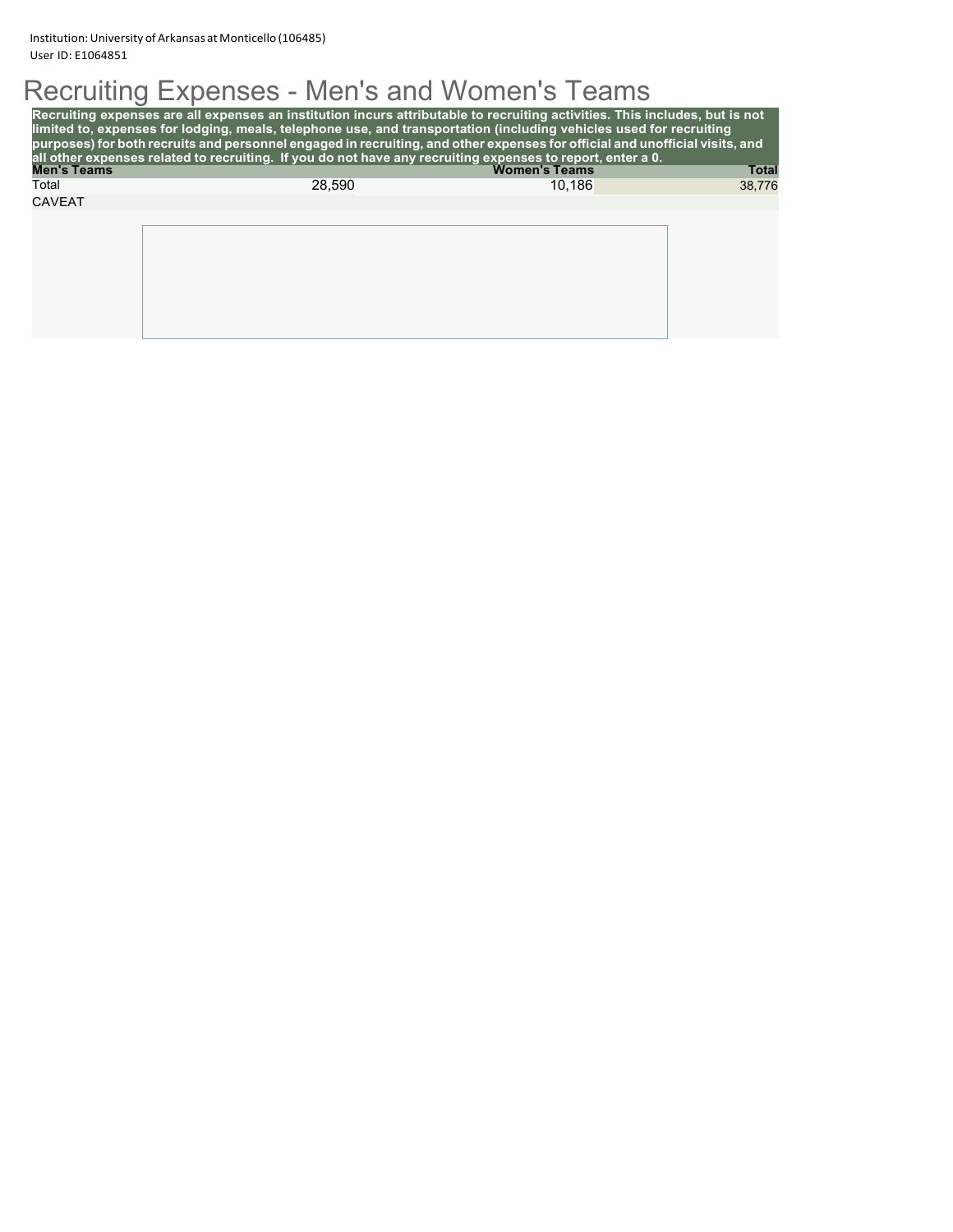## Operating (Game-Day) Expenses - Men's and Women's Teams by Team

**Operating expenses are all expenses an institution incurs attributable to home, away, and neutral-site intercollegiate athletic contests (commonly known as "game-day expenses"), for (A) Lodging, meals, transportation, uniforms, and equipment for coaches, team members, support staff (including, but not limited to team managers and trainers), and others; and (B) Officials.**

**For a sport with a men's team and a women's team that have a combined budget, click here for special instructions. Report actual numbers, not budgeted or estimated numbers. Please do not round beyond the next dollar.**

| <b>Men's Teams</b>                                                   |                     | <b>Women's Teams</b>                  |               |    |                                           |                 |  |
|----------------------------------------------------------------------|---------------------|---------------------------------------|---------------|----|-------------------------------------------|-----------------|--|
| <b>Varsity Teams</b><br>Operating                                    | <b>Participants</b> | <b>Operating By Team Participants</b> |               |    | <b>Operating By Team Total</b>            |                 |  |
| <b>Expenses per</b><br><b>Participant</b>                            |                     |                                       |               |    | <b>Expenses per</b><br><b>Participant</b> | <b>Expenses</b> |  |
| Basketball                                                           | 14                  | 5.291                                 | 74.075        | 10 | 5,57855,784                               | 129,859         |  |
| Football                                                             | 108                 |                                       | 1.523 164.444 |    |                                           | 164,444         |  |
| Baseball                                                             | 43                  | 2,302                                 | 98.993        |    |                                           | 98,993          |  |
| <b>Cross Country</b>                                                 | 9                   | 469                                   | 4.225         |    | 4252.975                                  | 7,200           |  |
| Golf                                                                 | 10                  | 1.791                                 | 17.913        |    | 2,73519,148                               | 37,061          |  |
| Softball                                                             |                     |                                       |               | 20 | 2.67553.491                               | 53,491          |  |
| Volleyball                                                           |                     |                                       |               | 17 | 3,29255,962                               | 55,962          |  |
| <b>Total Operating</b><br>Expenses Men's and<br><b>Women's Teams</b> | 184                 |                                       | 359,650       | 61 | 187.360                                   | 547.010         |  |
| <b>CAVEAT</b>                                                        |                     |                                       |               |    |                                           |                 |  |

**Note: This screen is for game-day expenses only.**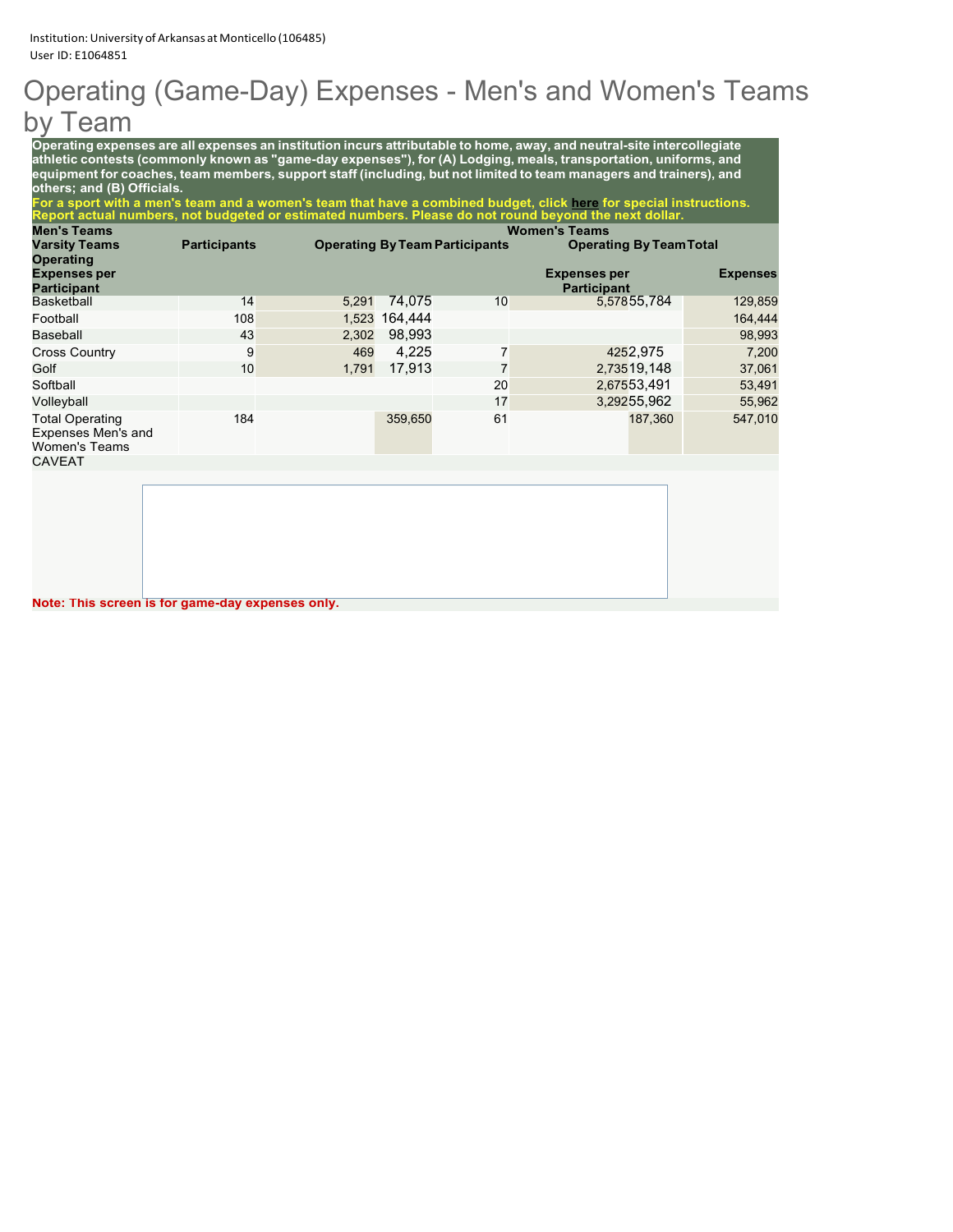## Total Expenses - Men's and Women's Teams

**Enter all expenses attributable to intercollegiate athletic activities. This includes appearance guarantees and options, athletically related student aid, contract services, equipment,fundraising activities, operating expenses, promotional activities, recruiting expenses, salaries and benefits, supplies, travel, and any other expenses attributable to intercollegiate athletic activities.**

| Report actual numbers, not budgeted or estimated numbers. Please do not round beyond the next dollar. |           |                                  |              |  |  |  |
|-------------------------------------------------------------------------------------------------------|-----------|----------------------------------|--------------|--|--|--|
| <b>Varsity Teams</b>                                                                                  |           | <b>Men's Teams Women's Teams</b> | <b>Total</b> |  |  |  |
| <b>Basketball</b>                                                                                     | 373.342   | 280,294653,636                   |              |  |  |  |
| Football                                                                                              | 1,105,783 | 1,105,783                        |              |  |  |  |
| Baseball                                                                                              | 419.377   | 419.377                          |              |  |  |  |
| <b>Cross Country</b>                                                                                  | 30.472    | 31.258                           | 61,730       |  |  |  |
| Golf                                                                                                  | 79.005    | 85,710164,715                    |              |  |  |  |
| Softball                                                                                              |           | 271,882271,882                   |              |  |  |  |
| Volleyball                                                                                            |           | 251,406251,406                   |              |  |  |  |
| Total Expenses of all Sports, Except Football and Basketball,<br>Combined                             | 528,854   | 640.2561.169.110                 |              |  |  |  |
| Total Expenses Men's and Women's Teams                                                                | 2,007,979 | 920,5502,928,529                 |              |  |  |  |
| Not Allocated by Gender/Sport (Expenses not attributable to a<br>particular sport or sports)          |           | 947.301                          |              |  |  |  |
| <b>Grand Total Expenses</b>                                                                           |           | 3,875,830                        |              |  |  |  |
| <b>CAVEAT</b>                                                                                         |           |                                  |              |  |  |  |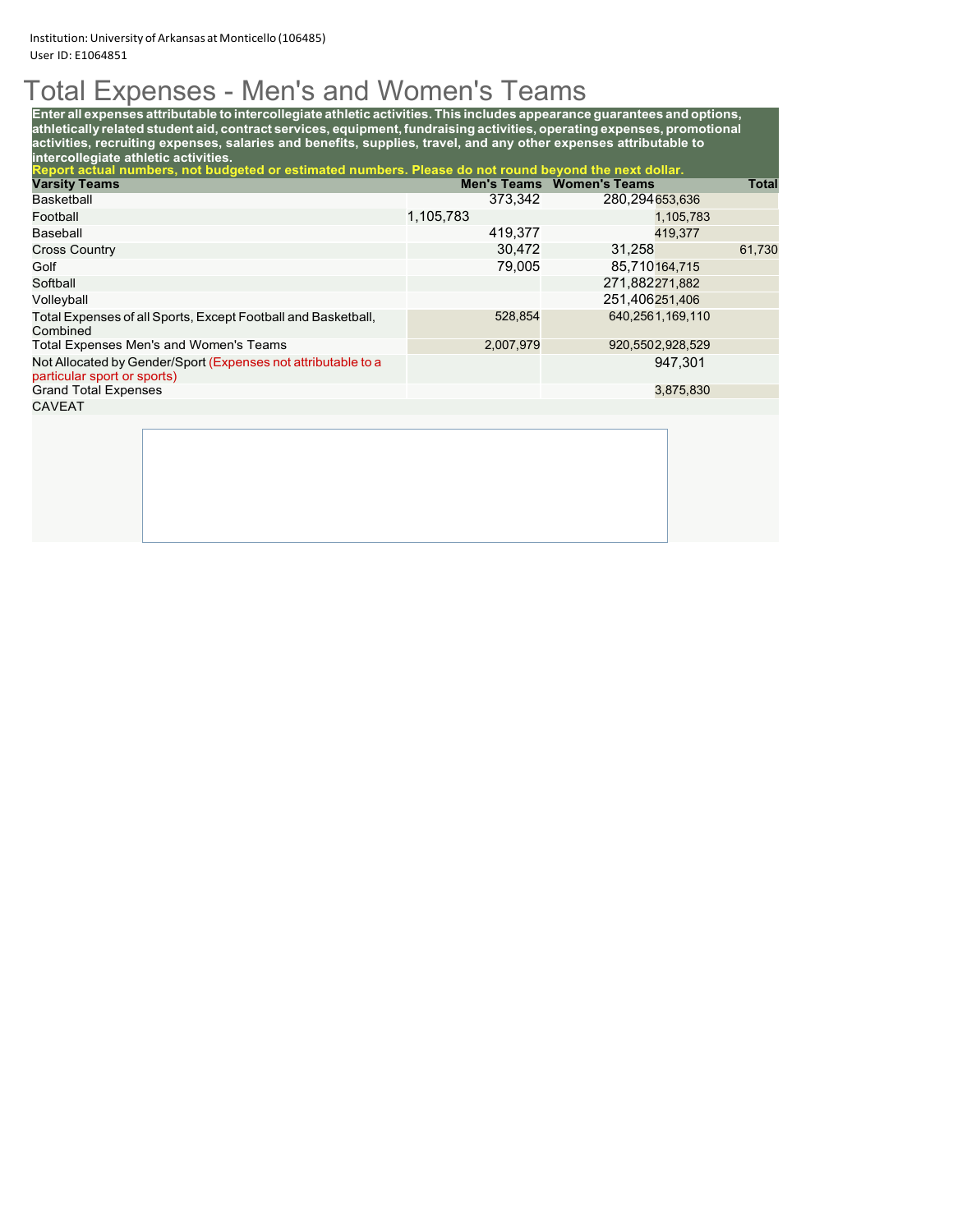## Total Revenues - Men's and Women's Teams

#### **Your total revenues must cover your total expenses.**

**Enter allrevenues attributable to intercollegiate athletic activities. This includes revenues from appearance guarantees and options, an athletic conference, tournament or bowl games, concessions, contributions from alumni and others, institutional support, program advertising and sales, radio and television,royalties, signage and other sponsorships, sport camps, state or other government support, student activity fees, ticket and luxury box sales, and any other revenues attributable to intercollegiate athletic activities.**

**Report actual numbers, not budgeted or estimated numbers. Please do not round beyond the next dollar.**

| <b>Varsity Teams</b>                                                                         |           | <b>Men's Teams Women's Teams</b> | <b>Total</b> |
|----------------------------------------------------------------------------------------------|-----------|----------------------------------|--------------|
| Basketball                                                                                   | 373,342   | 280,294653,636                   |              |
| Football                                                                                     | 1,105,783 | 1,105,783                        |              |
| Baseball                                                                                     | 419.377   | 419,377                          |              |
| <b>Cross Country</b>                                                                         | 30.472    | 31.258                           | 61,730       |
| Golf                                                                                         | 79,005    | 85,710164,715                    |              |
| Softball                                                                                     |           | 271,882271,882                   |              |
| Volleyball                                                                                   |           | 251.406251.406                   |              |
| Total Revenues of all Sports, Except Football and Basketball,<br>Combined                    | 528,854   | 640.2561.169.110                 |              |
| <b>Total Revenues Men's and Women's Teams</b>                                                | 2,007,979 | 920,5502,928,529                 |              |
| Not Allocated by Gender/Sport (Revenues not attributable to a<br>particular sport or sports) |           | 947.301                          |              |
| Grand Total for all Teams (includes by team and not allocated by<br>gender/sport)            |           | 3,875,830                        |              |
| <b>CAVEAT</b>                                                                                |           |                                  |              |
|                                                                                              |           |                                  |              |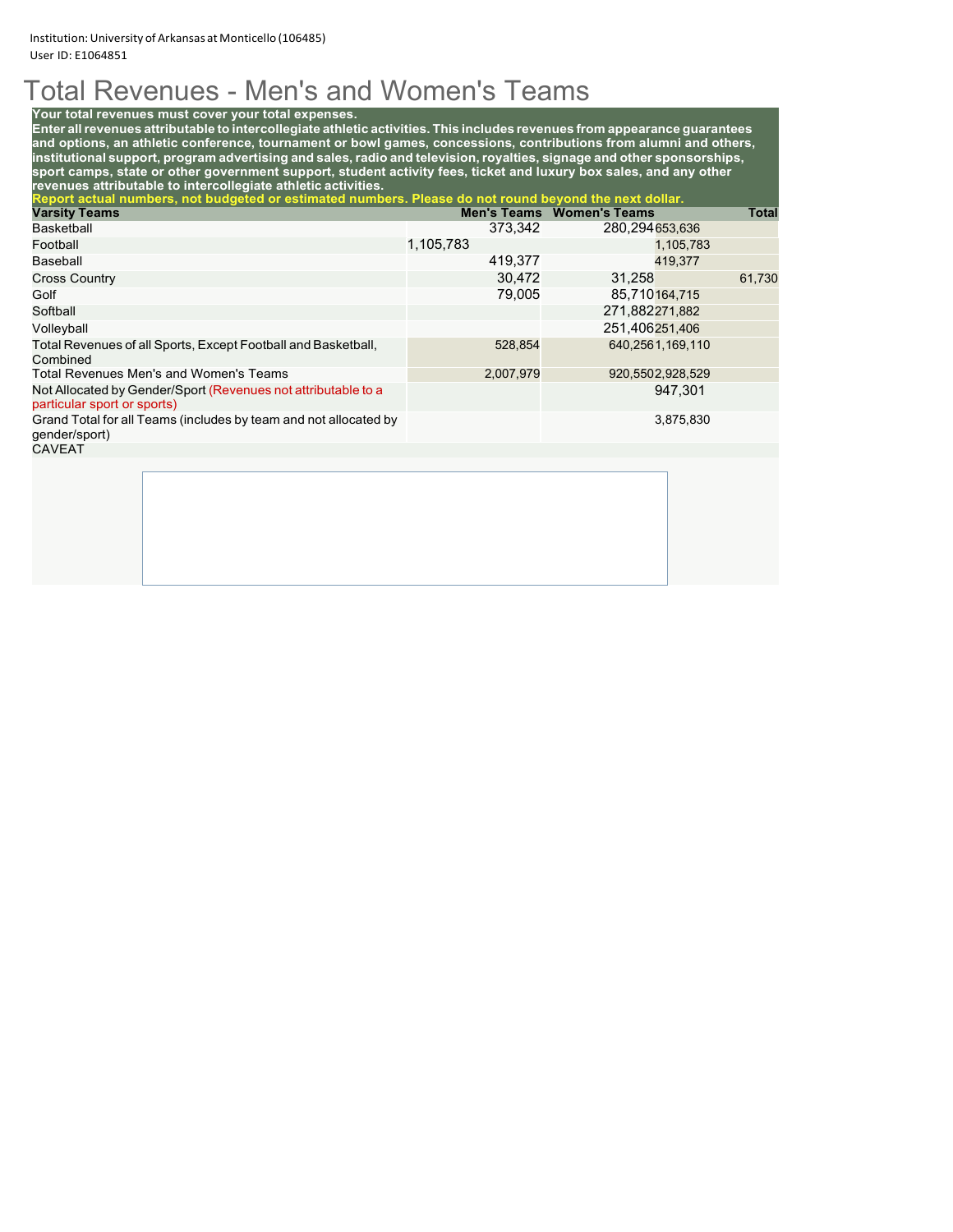## Summary - Men's and Women's Teams

| Your Grand Total Revenues must be equal to or greater than your Grand Total Expenses or you will not be able to lock |             |         |           |  |  |
|----------------------------------------------------------------------------------------------------------------------|-------------|---------|-----------|--|--|
| vour survey.                                                                                                         |             |         |           |  |  |
| <b>Men's Teams Women's Teams</b>                                                                                     |             |         | Total     |  |  |
| Total of Head Coaches' Salaries                                                                                      | 209,620     | 166,176 | 375,796   |  |  |
| 2 Total of Assistant Coaches' Salaries                                                                               | 245.434     | 45,188  | 290,622   |  |  |
| Total Salaries (Lines 1+2)<br>3                                                                                      | 455,054     | 211.364 | 666,418   |  |  |
| <b>Athletically Related Student Aid</b><br>4                                                                         | 824,200     | 408,928 | 1,233,128 |  |  |
| 5 Recruiting Expenses                                                                                                | 28,590      | 10,186  | 38,776    |  |  |
| Operating (Game-Day) Expenses<br>6                                                                                   | 359,650     | 187,360 | 547,010   |  |  |
| Summary of Subset Expenses (Lines 3+4+5+6)<br>$\overline{7}$                                                         | 1,667,494   | 817.838 | 2,485,332 |  |  |
| <b>Total Expenses for Teams</b><br>8                                                                                 | 2,007,979   | 920,550 | 2,928,529 |  |  |
| Total Expenses for Teams Minus Subset Expenses (Line 8 – Line 7)<br>9                                                | 340,485     | 102,712 | 443,197   |  |  |
| 10 Not Allocated Expenses                                                                                            |             |         | 947.301   |  |  |
| 11 Grand Total Expenses (Lines 8+10)                                                                                 |             |         | 3,875,830 |  |  |
| 12 Total Revenues for Teams                                                                                          | 2,007,979   | 920,550 | 2,928,529 |  |  |
| 13 Not Allocated Revenues                                                                                            |             |         | 947,301   |  |  |
| 14 Grand Total Revenues (Lines 12+13)                                                                                |             |         | 3,875,830 |  |  |
| 15 Total Revenues for Teams minus Total Expenses for Teams (Line 12-Line 8)                                          | $\mathbf 0$ | O       | $\Omega$  |  |  |
| 16 Grand Total Revenues Minus Grand Total Expenses (Line 14- Line 11)                                                |             |         | 0         |  |  |

To return to a data entry screen, click on the link in the <mark>Navigation Menu.</mark>

To proceed to the Supplemental Information screen, click on the link in the Navigation Menu or click on the "Next" button on this screen.